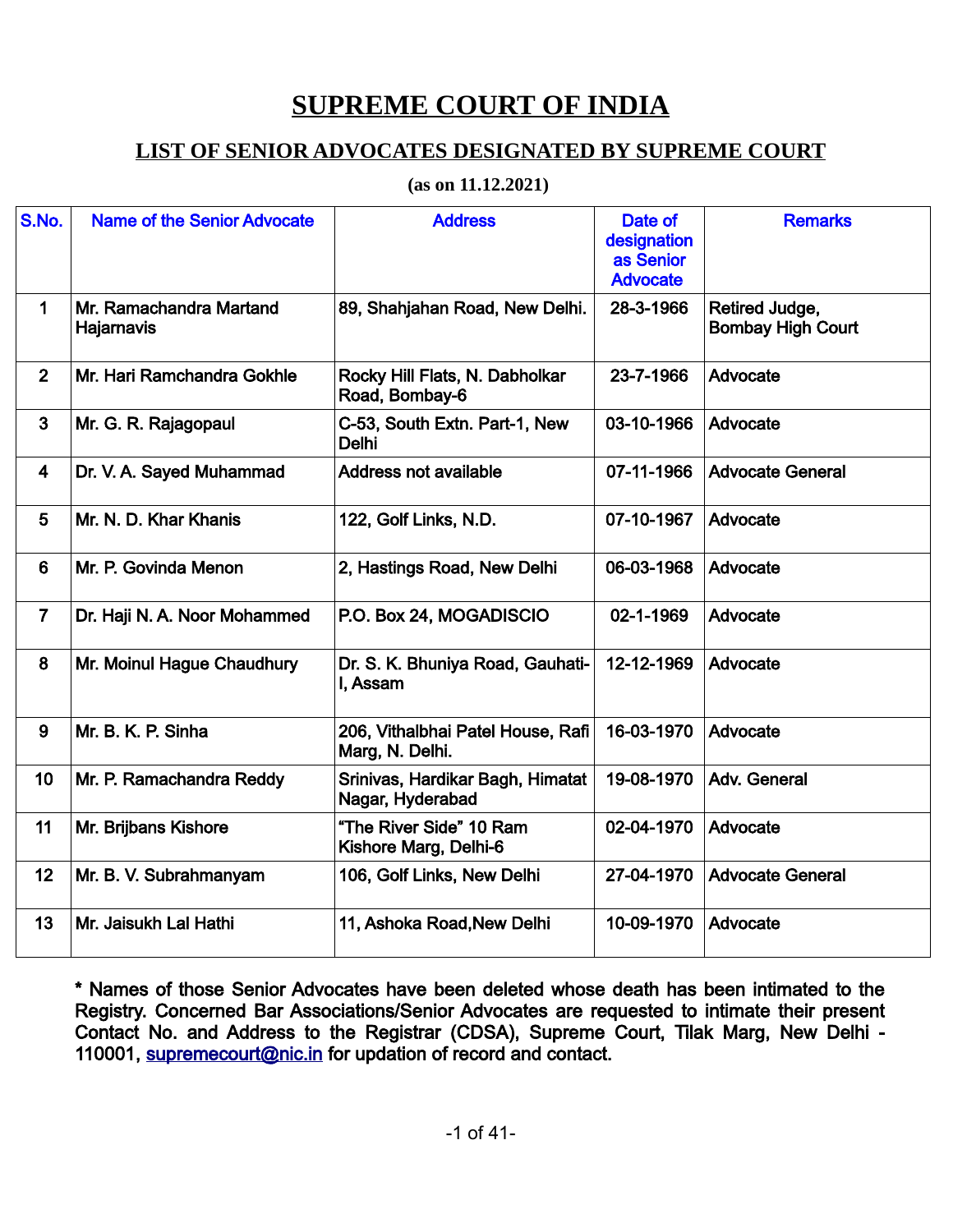| S.No. | <b>Name of the Senior Advocate</b>    | <b>Address</b>                                                                                             | Date of<br>designation<br>as Senior<br><b>Advocate</b> | <b>Remarks</b>                                |
|-------|---------------------------------------|------------------------------------------------------------------------------------------------------------|--------------------------------------------------------|-----------------------------------------------|
| 14    | Mr. G. N. Dixit                       | Off:- 32, Lawyers Chambers,<br>Supreme Court of India, New<br><b>Delhi</b><br>Res: - K-22, Green Park, New | 15-12-1970                                             | Advocate-on-Record                            |
|       |                                       | Delhi-16                                                                                                   |                                                        |                                               |
| 15    | Mr. Ram Nath Sharma                   | 682/Sector-15, Gurgaon<br>(Haryana)                                                                        | 26-2-1971                                              | Retired Judge,<br><b>Allahabad High Court</b> |
| 16    | Mr. K. K. Venugopal                   | 35A, Harrington Road, Madras-30                                                                            | 06-3-1972                                              | Advocate                                      |
| 17    | Mr. Bhimaji Narayan Rao Lokur         | D-121, Defence Colony, New<br><b>Delhi</b>                                                                 | 29-3-1972                                              | Retired Judge,<br><b>Allahabad High Court</b> |
| 18    | Mr. D. P. Singh                       | A-39, Nizamuddin East, New<br>Delhi-13                                                                     | 08-5-1972                                              | Advocate                                      |
| 19    | Mr. K. T. Harindranath                | 11, Munirka Marg, Vasant Vihar,<br>New Delhi.                                                              | 08-5-1972                                              | Advocate                                      |
| 20    | Mr. Lakshmi Narain Chhangam           | C/o. B. N. Purohit, 4/19, Kalkaji<br>Extn. New Delhi                                                       | 25-10-1972                                             | Retd. Judge,<br>Rajasthan High Court          |
| 21    | Mr. T. P. Naik                        | Civil Lines, Pachpedi, Jabalpur                                                                            | 16-11-1972                                             | Retd. Judge,<br>M.P. High Court               |
| 22    | Mr. K. S. Ramamurti                   | C-II-60, Shah Jehan Road, New<br>Delhi - 11                                                                | 30-1-1973                                              | Retd. Judge,<br><b>Madras High Court</b>      |
| 23    | Mr. S. B. Sen                         | Pili Kothi, Indore                                                                                         | 19-4-1973                                              | Retd. Judge,<br>M.P. High Court               |
| 24    | Mr. R. S. Gae<br>(Rustom Sorabji Gae) | 37, Aurangzeb Road, New Delhi                                                                              | 23-4-1973                                              | Advocate                                      |
| 25    | Mr. J. N. Bhat                        | 100, Wazir Bagh, Sri Nagar,<br>J&K                                                                         | 18-9-1973                                              | Retd. Judge,<br>J & K High Court              |
| 26    | Mr. Prem Nath Khanna                  | 13-14, Iswar Nagar, Mathura<br>Road, New Delhi-65                                                          | 22-7-1974                                              | Retd. Judge,<br>Delhi High Court              |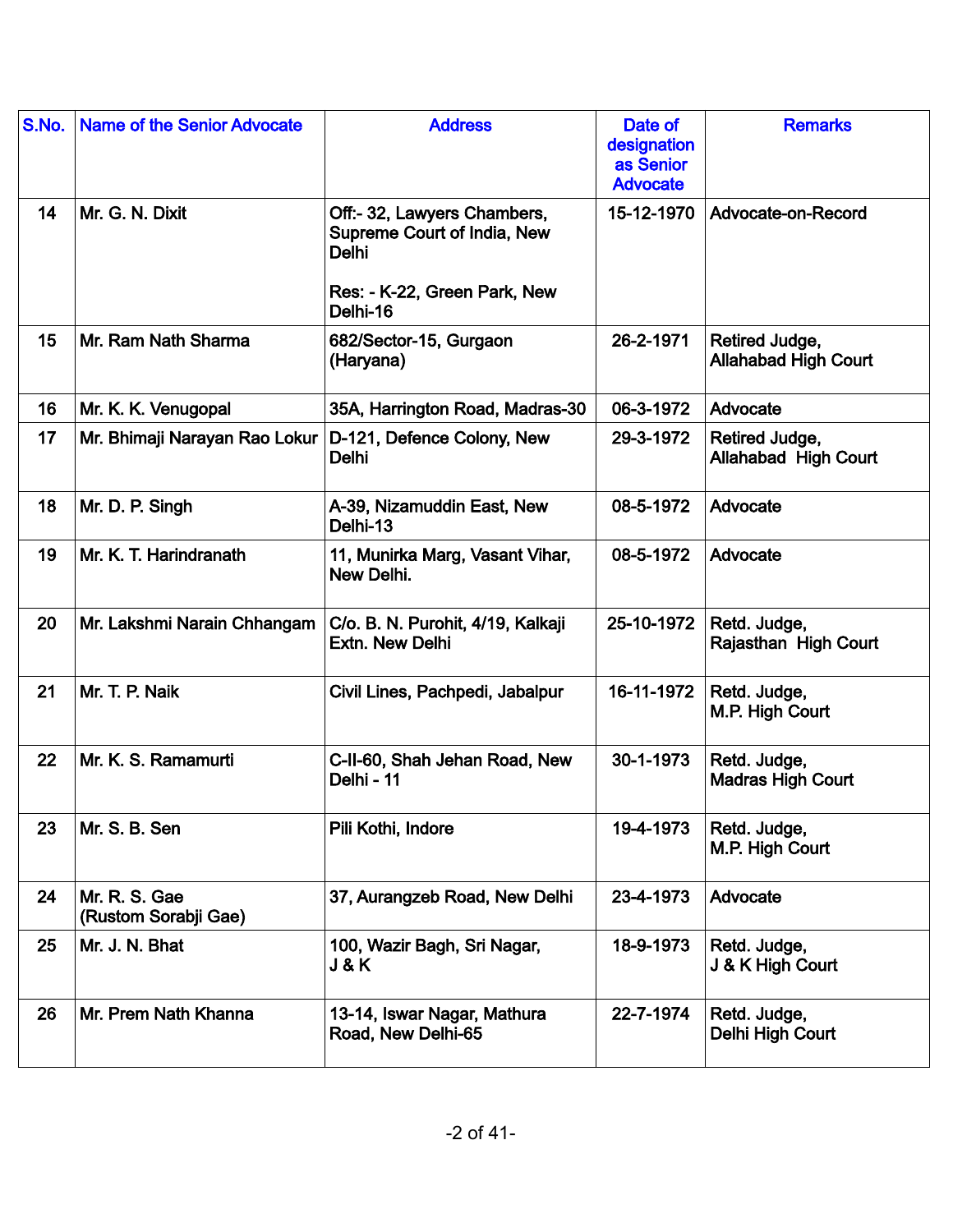| S.No. | Name of the Senior Advocate | <b>Address</b>                                                                                                                                     | Date of<br>designation<br>as Senior<br><b>Advocate</b> | <b>Remarks</b>                                               |
|-------|-----------------------------|----------------------------------------------------------------------------------------------------------------------------------------------------|--------------------------------------------------------|--------------------------------------------------------------|
| 27    | Mr. Bhagwati Prasad Beri    | A-2/29, Safdarjung Enclave, New<br>Delhi                                                                                                           | $16 - 7 - 75$                                          | <b>Retired Chief Justice,</b><br><b>Rajasthan High Court</b> |
| 28    | Mr Dwijendra Lal Sen Gupta  | 19, Gurdawara Road, Rakabganj<br>Road, New Delhi                                                                                                   | 30-7-1975                                              | Advocate                                                     |
| 29    | Mr. Kan Singh               | Near Public Park Udai Mandir<br>Jodhpur                                                                                                            | 18-9-1975                                              | Retd. Judge, Rajasthan<br>H/C.                               |
| 30    | Mr J. N. Takru              | A/31 N. D. S. E Part-I, New Delhi-<br>49                                                                                                           | 06-1-1976                                              | Retd. Judge, Allahabad<br><b>High Court</b>                  |
| 31    | Mr. R. P. Bhatt             | N-4/28 D.L.F. City, Phase II,<br>Gurgaon, Haryana<br>Chamber No. 51, Lawyers<br>Chambers, Supreme Court of<br>India, Bhagwan Das Road, N.D.-<br>21 | 28-1-1976                                              | Retd. Judge, Bombay High<br>Court                            |
| 32    | Mr. Jagjit Singh            | 236, Sector-9C, Chandigarh                                                                                                                         | 28-1-1976                                              | Retired Judge, Delhi High<br>Court                           |
| 33    | Mr. U. R. Lalit             | B-75, Sector 14, NOIDA - 201<br>301.                                                                                                               | 06-2-1976                                              | Retd. Judge, Bombay High<br>Court                            |
| 34    | Mr. R. W. Adik              | <b>Address not available</b>                                                                                                                       | 01-3-1976                                              | Adv. Genl                                                    |
| 35    | Mr. N. P. Nathwani          | 3, Firozshah Road, N. Delhi - 110<br>001.                                                                                                          | 03-3-1976                                              | Retd. Judge, Bombay High<br>Court                            |
| 36    | Mr. Vepa P. Sarathi         | D/1/59/1, Andrews Ganj, New<br>Delhi-49                                                                                                            | 03-1-1976                                              | Advocate                                                     |
| 37    | Mr. Raj Bahadur             | 19, Akbar Road, New Delhi-11                                                                                                                       | 12-1-1977                                              | Advocate                                                     |
| 38    | Mr. R. Vasudev Pillai       | C-230, Defence Colony, New<br>Delhi                                                                                                                | 18-3-1977                                              | Advocate                                                     |
| 39    | Mr. S. P. Bhargava          | 101, Darya Ganj, New Delhi                                                                                                                         | 05-5-1977                                              | Retired Judge, Madhya<br><b>Pradesh High Court</b>           |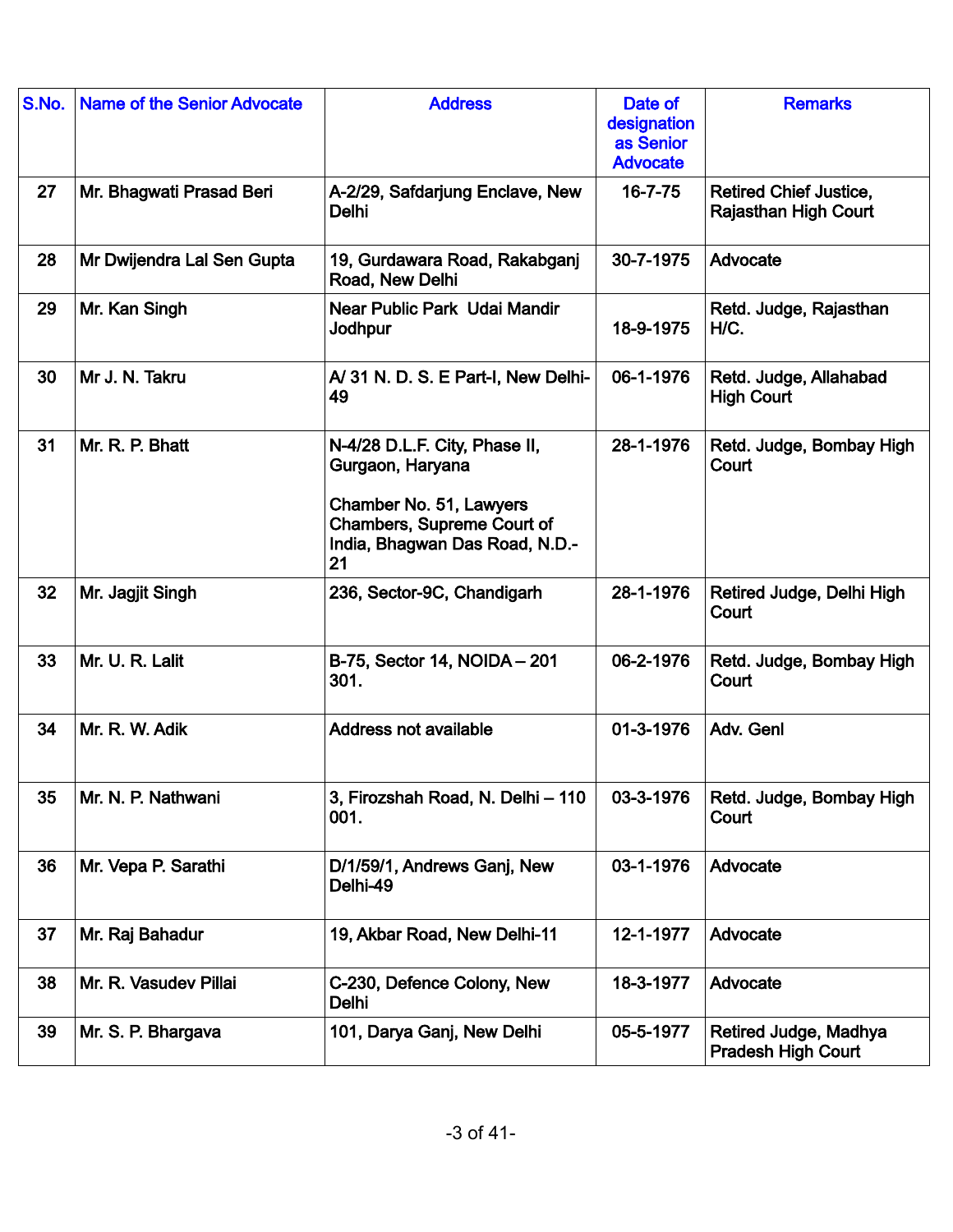| S.No. | <b>Name of the Senior Advocate</b> | <b>Address</b>                                                                                             | Date of<br>designation<br>as Senior<br><b>Advocate</b> | <b>Remarks</b>                                            |
|-------|------------------------------------|------------------------------------------------------------------------------------------------------------|--------------------------------------------------------|-----------------------------------------------------------|
| 40    | Mr. K. B. Asthana                  | 71, Western Court New Delhi                                                                                | 22-7-1977                                              | Retired Judge, High Court<br>of Allahabad High Court      |
| 41    | Mr. Bhubneshwar Dhari Singh        | N-2, M Road, Patna-80001                                                                                   | 08-12-1977                                             | <b>Retd Judge Patna</b><br><b>High Court</b>              |
| 42    | Mr. P. Shivshankar                 | Sree Sadan, Himayat Nagar,<br>Hyderabad-500029                                                             | 08-02-1978                                             | Retd Addl Judge, A.P. High<br>Court                       |
| 43    | Mr. P. A. Chaudhary                | 1-10-1/16, Ashok Nagar,<br>Hyderabad                                                                       | 08-02-1978                                             | Advocate                                                  |
| 44    | Mr. S. B. Bhasme                   | 88, Lawyers Chambers, Supreme<br>Court, N.D.                                                               | 18-7-1978                                              | Advocate                                                  |
| 45    | Mr. Rajni Patel                    | K-2, Cuffe Parade Colaba,<br>Bombay - 400 005                                                              | 18-4-1979                                              | Advocate                                                  |
| 46    | Mr. M. M. Abdul Khader             | C-75, Neeti Bagh, New Delhi                                                                                | 18-7-1979                                              | Advocate                                                  |
| 47    | Mr. J. P. Goyal                    | 4, Lawyers Chambers Supreme<br>Court of India, N. D.                                                       | 03-8-1979                                              | <b>AOR</b>                                                |
| 48    | Mr. A. N. Sinha                    | 7/A-73, Western Extn. Area, New<br>Delhi                                                                   | 25-10-1979                                             | Advocate                                                  |
| 49    | Mr. T. U. Mehta                    | Siddhartha, 3rd Dada Rokadnath<br>Society, 22.2.201near Narayan<br>Nagar, Bus Terminal Paldi,<br>Ahmedabad | 13-12-1979                                             | Retd Chief Justice,<br>High Court of H. P                 |
| 50    | Mr. C. M. Lodha                    | B-Road, Paote, Jodhpur-342010                                                                              | 22-7-1980                                              | <b>Retd Chief Justice,</b><br><b>Rajasthan High Court</b> |
| 51    | Mr. S. N. Shankar                  | B, Bela Road Civil Lines, Delhi                                                                            | 09-9-1980                                              | Retd. Judge, Delhi High<br>Court                          |
| 52    | Mr. Prithvi Raj                    | 13, Tughlak Road, New Dehi                                                                                 | 17-9-1980                                              | Retd. Judge, Delhi High<br>Court                          |
| 53    | Mr. K. Sudhakaran                  | <b>Address not available</b>                                                                               | 07-10-1980                                             | Adv Gen.                                                  |
| 54    | Mr. Mohinder Singh Joshi           | B-12, Derababa Jaimal Singh,<br>Beas, Amritsar.                                                            | 30-10-1980                                             | Retd. Judge, Delhi High<br>Court                          |
| 55    | Mr. Harbans Lal                    | 68, Sector 8, Chandigarh                                                                                   | 12-11-1980                                             | Retd. Judge, P & H<br><b>High Court</b>                   |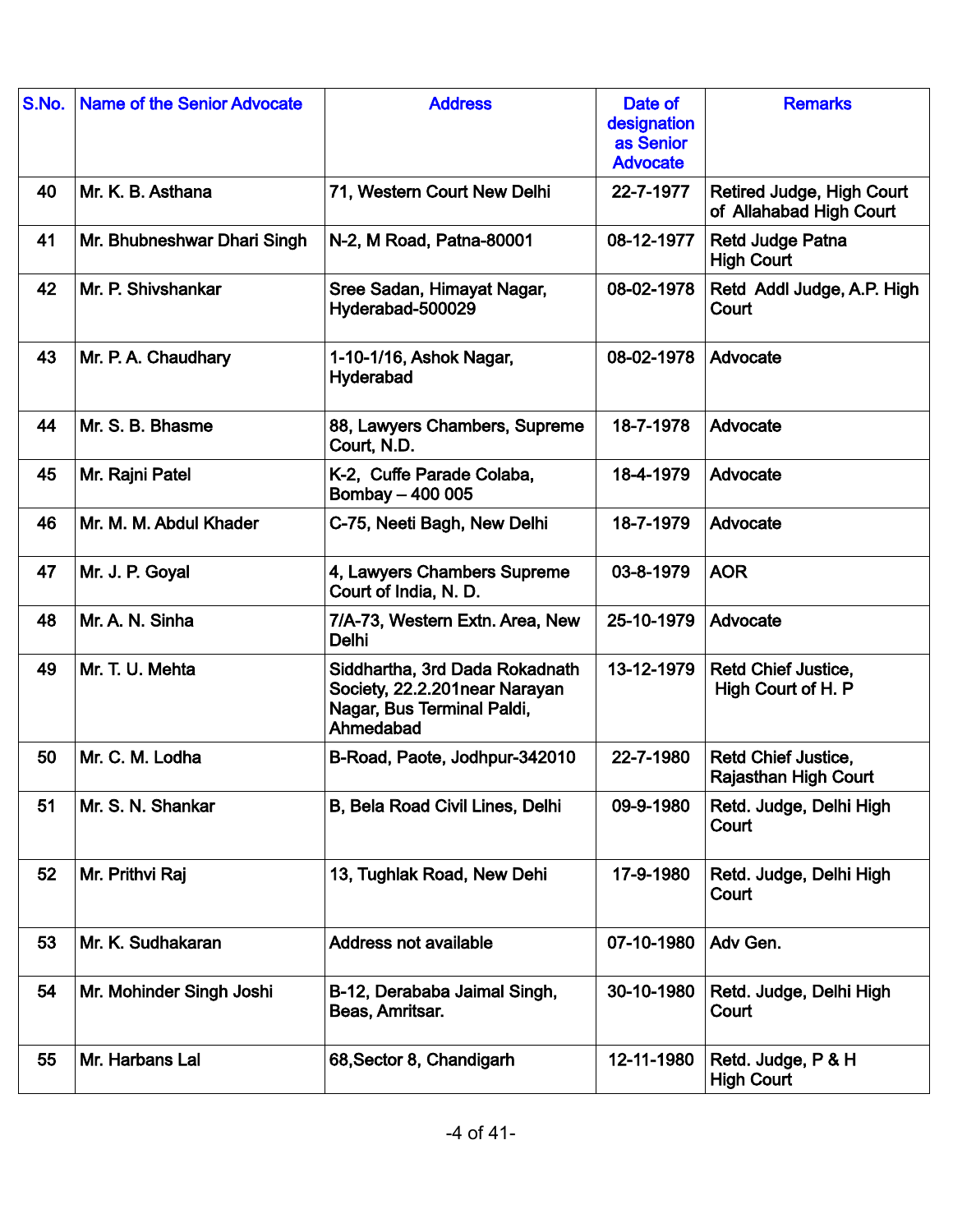| S.No. | <b>Name of the Senior Advocate</b> | <b>Address</b>                                                    | Date of<br>designation<br>as Senior<br><b>Advocate</b> | <b>Remarks</b>                                      |
|-------|------------------------------------|-------------------------------------------------------------------|--------------------------------------------------------|-----------------------------------------------------|
| 56    | <b>Mr Pritam Singh Safeer</b>      | A-28, Neeti Bagh, New Delhi                                       | 30-1-1981                                              | Retd Judge, Delhi High<br>Court                     |
| 57    | Mr. M. R. A. Ansari                | 4, Janpath, New Delhi - 11                                        | 04-5-1981                                              | Retd Chief Justice, J&K<br><b>High Court</b>        |
| 58    | Mr. Alladi Kappuswami              | 3-6-226/1, Himayath Nagar,<br>Hyderabad - 5000 29 (AP)            | 30-3-1982                                              | Retd. Judge A.P.<br>H/C.                            |
| 59    | Mr Manmohan Singh Gujral           | S-152, Greater Kailash-II, New<br>Delhi                           | 14-4-1983                                              | Retd Chief Justice, P&H<br><b>High Court</b>        |
| 60    | Mr B. Datta                        | 60, Lawyers Chambers Supreme<br>Court of India, N.D.              | 14-4-1983                                              | Advocate                                            |
| 61    | Mr. R. D. Tulpule                  | "Deepak", 1143 Shukrawar Peth,<br>Pune - 411 002.                 | 28-7-1983                                              | Retd. Judge, Bombay High<br>Court                   |
| 62    | Mr. B. G. Murdeshwar               | P-6, South Extn. Part-II, New<br>Delhi - 49                       | 10-8-1983                                              | Advocate                                            |
| 63    | Mr. T. A. Ramachandran             | L-1/2, South Extn. II, New Delhi                                  | 5-10-1983                                              | <b>AOR</b>                                          |
| 64    | Mr. Mela Ram Sharma                | 556, Sector 8B, Chandigarh                                        | 10-8-1984                                              | Retd. Judge, P&H High<br>Court                      |
| 65    | Mr. M. L. Jain                     | B-13, Vijay Path, Tilak Nagar,<br>Jaipur-04.                      | 26-9-1984                                              | Retd. Judge, Delhi<br>H/C.                          |
| 66    | Mr. Mahavir Singh                  | C-802, Multistory, Building,<br>Kasturba Gandhi Marg, N. Delhi    | 28-9-1984                                              | Retd. Judge, Allahabad<br><b>High Court</b>         |
| 67    | Mr. G. A. Shah                     | 101, Jor Bagh, New Delhi                                          | 04-4-1985                                              | Adv.                                                |
| 68    | Mr. Prakash Narain                 | G-12/7, DLF Qutub Enclave,<br>Gurgaon, Haryana.                   | 3-10-1985                                              | Retd. Chief Justice, Delhi<br><b>High Court</b>     |
| 69    | Mr. Prodyot Kumar Banerjee         | B-357, New Friends Colony, New<br>Delhi - 65                      | 17-10-1985                                             | Retd. Chief Justice,<br><b>Rajasthan High Court</b> |
| 70    | Mr. K. Subhramanya Reddy           | "SHILPA", 6-3-347/11, Dwarkapuri<br>Colony, Panjagutta, Hyderabad | 11-12-1985                                             | <b>Advl Genl</b>                                    |
| 71    | Mr. Dev Raj Khanna                 | 11AB, Mathura Road, New Delhi                                     | 22-1-1986                                              | Retd. Judge, Delhi High<br>Court                    |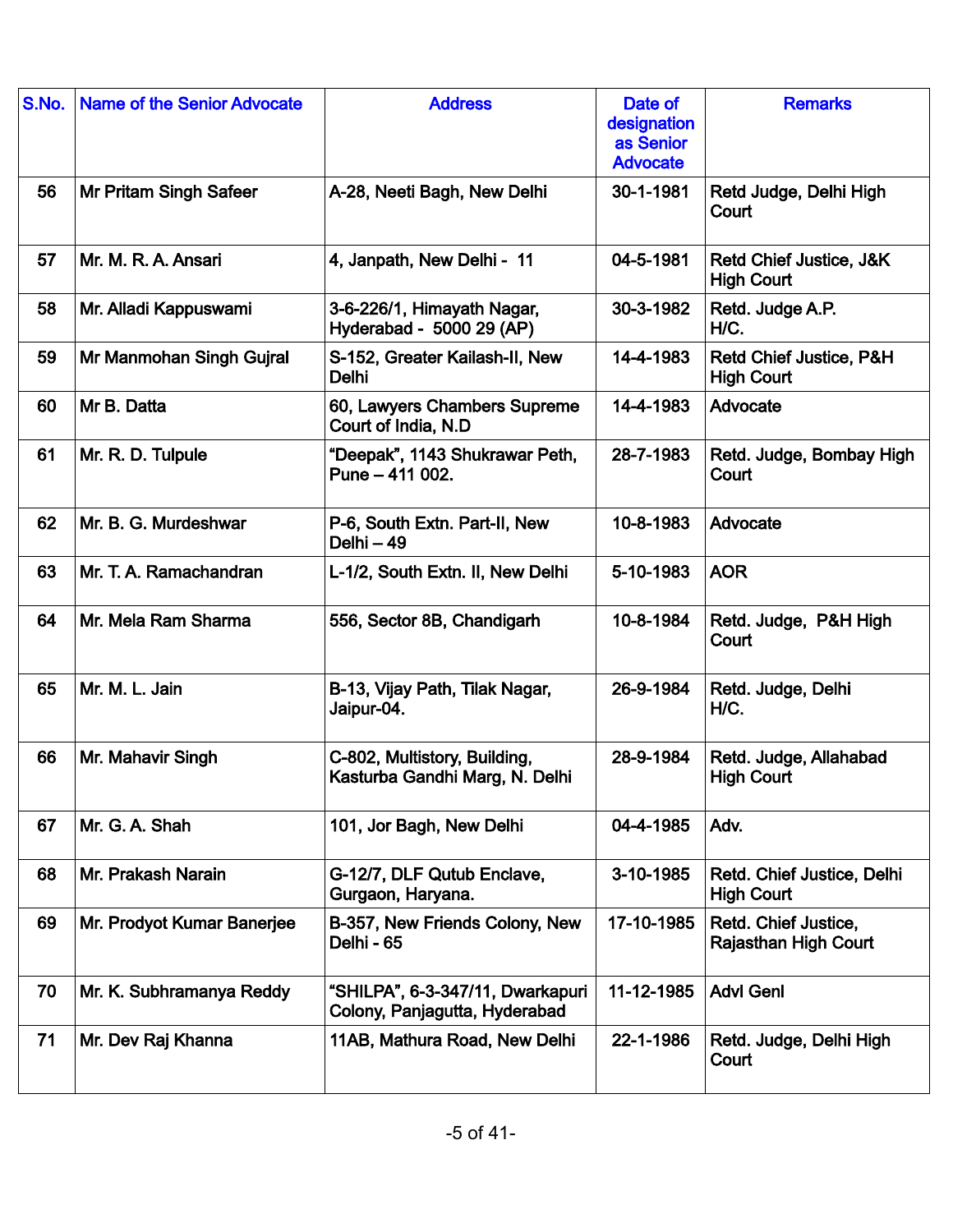| S.No. | <b>Name of the Senior Advocate</b> | <b>Address</b>                                                                                | Date of<br>designation<br>as Senior<br><b>Advocate</b> | <b>Remarks</b>                                      |
|-------|------------------------------------|-----------------------------------------------------------------------------------------------|--------------------------------------------------------|-----------------------------------------------------|
| 72    | Mr. K. N. Bhat                     | #9, Sector 15-A, NOIDA- 201 301<br><b>NCR Delhi</b>                                           | 30-4-1986                                              | <b>AOR</b>                                          |
| 73    | Mr. Ashwani Kumar                  | C-9, Friends Colony, New Delhi                                                                | 15-7-1986                                              | Adv.                                                |
| 74    | Mr. H. L. Anand                    | 8, Rajaji Marg, New Delhi                                                                     | 10-8-1986                                              | Retd. Judge, Delhi High<br>Court                    |
| 75    | Mr. Rameshwar Nath                 | A-21, Neeti Bagh, New Delhi                                                                   | 17-12-1986                                             | Retd. Chief Justice, Delhi<br><b>High Court</b>     |
| 76    | Mr. Swaraj Kaushal                 | 8, Safdarjung Lane, New Delhi -<br>110 011                                                    | 20-12-1986                                             | <b>AOR</b>                                          |
| 77    | Mr. Ravindra Nath                  | 3321, Kucha Kasgari, Bazar<br>Sitaram, Delhi                                                  | 05-4-1987                                              | <b>AOR</b>                                          |
| 78    | Mr. K. S. Sidhu                    | 45, Madhuban, Delhi - 92                                                                      | 05-4-1987                                              | Retd. Judge, Rajasthan<br><b>High Court</b>         |
| 79    | Mr. Sultan Singh                   | B-33, Panchsheel Enclave, New<br>Delhi - 110017                                               | 05-4-1987                                              | Retd. Chief Justice, Delhi<br><b>High Court</b>     |
| 80    | Mr. Purushottam Das Kudal          | 117-B, Vidyut Nagar, Queens<br>Road, Jaipur                                                   | 08-5-1987                                              | Retd. Judge, Rajasthan<br><b>High Court</b>         |
| 81    | Mr. K. Shanmukham                  | 36, 5 <sup>th</sup> Trust Cross Street,<br>Mandavelipakkam Chennai-28                         | 20-1-1988                                              | Retd. Judge, Madras<br><b>High Court</b>            |
| 82    | Mr. Dwarka Prasad Gupta            | E-15, Kailash Colony, New Delhi-<br>48                                                        | 20-1-1988                                              | Retd. Chief Justice,<br><b>Rajasthan High Court</b> |
| 83    | Mr. P. N. Duda                     | 95, Zakirbagh, New Friends<br>Colony, New Delhi-25                                            | 06-5-1988                                              | Advocate                                            |
| 84    | Mr. D. S. Tewatia                  | A-27/15, D.L.F. Kutub Enclave,<br>Phase-I (behind Gym Khana,<br>Gurdwara, Haryana) 9810123170 | 06-5-1988                                              | Retd. Chief Justice.<br><b>Calcutta High Court</b>  |
| 85    | Mr. G. Ramanujam                   | New No. 27, Old No. 15, 4th, Main<br>Road, Kasturba Nagar, Chennai-<br>20.                    | 17-3-1989                                              | Retd. Judge,. Madras High<br>Court                  |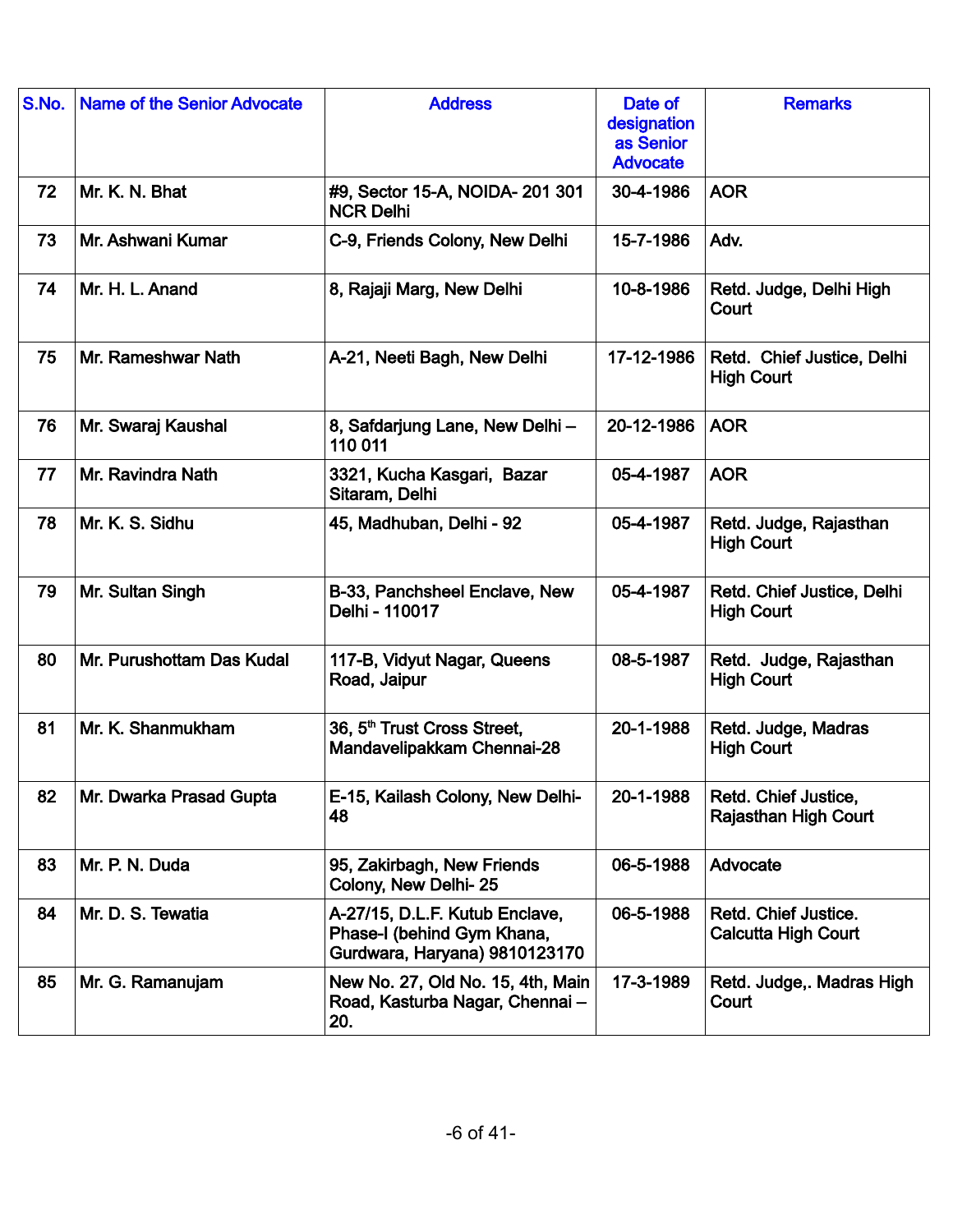| S.No. | Name of the Senior Advocate  | <b>Address</b>                                                                     | Date of<br>designation<br>as Senior<br><b>Advocate</b> | <b>Remarks</b>                                   |
|-------|------------------------------|------------------------------------------------------------------------------------|--------------------------------------------------------|--------------------------------------------------|
| 86    | Mr. Bal Krishna Behera       | Plot No. 93, Unit- III, Kharavela<br>Nagar near RamMandir,<br><b>Bhubaneswar</b>   | 17-3-1989                                              | Retd. Judge,. Orissa High<br>Court               |
| 87    | Mr. S. P. Goyal              | Kothi No. 22, Sector 16,<br>Panchkula                                              | 17-3-1989                                              | Retd. Judge,. Punjab &<br>Haryana H/C.           |
| 88    | Mr. Y. V. Anjaneyulu         | H. No. 3-45/1, "Sri Nilayam" Dr.<br>Boomanna Marg, Kachiguda,<br>Hyderabad         | 17-3-1989                                              | Retd. Judge,. A.P. High<br>Court                 |
| 89    | Mr. S. S. Javali             | 85, Law Chambers, Supreme<br>Court of India, New Delhi                             | 17-3-1989                                              | Advocate                                         |
| 90    | Mr. P. P. Bopanna            | 9, Hayes Road, Bangalore-25<br>Ph. No. 080 2221 1949                               | 03-8-1989                                              | Retd. Judge, Karnataka<br><b>High Court</b>      |
| 91    | Mr. Koka Ramachandra Rao     | Plot No. 266 A, Road No. 10,<br>Jubilee Hills, Hyderabad                           | 03-8-1989                                              | Retd Chief Justice, A.P.<br><b>High Court</b>    |
| 92    | Mr. H. L. Agarwal            | B/3, 125, Manu Apartments,<br>Mayur Vihar, Delhi -110 091.                         | 03-8-1989                                              | Retd. Chief Justice, Orissa<br><b>High Court</b> |
| 93    | Mr. C. P. Sen                | 205, Congress Nagar,<br>Nagpur(M.S.)                                               | 21-12-1989                                             | Retd. Judge, M.P.<br><b>High Court</b>           |
| 94    | Mr. S. N. Chowdhury          | G-70, Masjid Moth, G.K.II New<br>Delhi                                             | 21-12-1989                                             | Advocate                                         |
| 95    | Mr. S. A. Kader              | H-33, Parvathi Street, Kalashetra<br>Colony, Besant Nagar (Extn).<br>Chennai - 90. | 21-12-1989                                             | Retd. Judge, Madras High<br>Court                |
| 96    | Dr. Sushil Kumar Tewari      | <b>Station Road, Jaipur</b>                                                        | 20-4-1990                                              | Advocate                                         |
| 97    | Mr Charanjit Talwar          | E-14, Sector-30, Noida                                                             | 04-5-1990                                              | Retd. Judge, Delhi High<br>Court                 |
| 98    | Mr. Mian Jalal-ud-Din        | <b>Chinar Colony Lane, Baghat</b><br><b>Barzulla</b> , Srinagar                    | 11-10-1990                                             | Retd. Chief Justice,<br>J & K High Court         |
| 99    | Mr. Krishna Prasad Mohapatra | 61, Forest Park, Bhubaneswar                                                       | 11-10-1990                                             | Retd. Judge, Orissa High<br>Court                |
| 100   | Mr. Ram Krishna Shukla       | 21, Hamiliton Road, Allahabad                                                      | 11-10-1990                                             | Retd. Judge, Allahabad<br><b>High Court</b>      |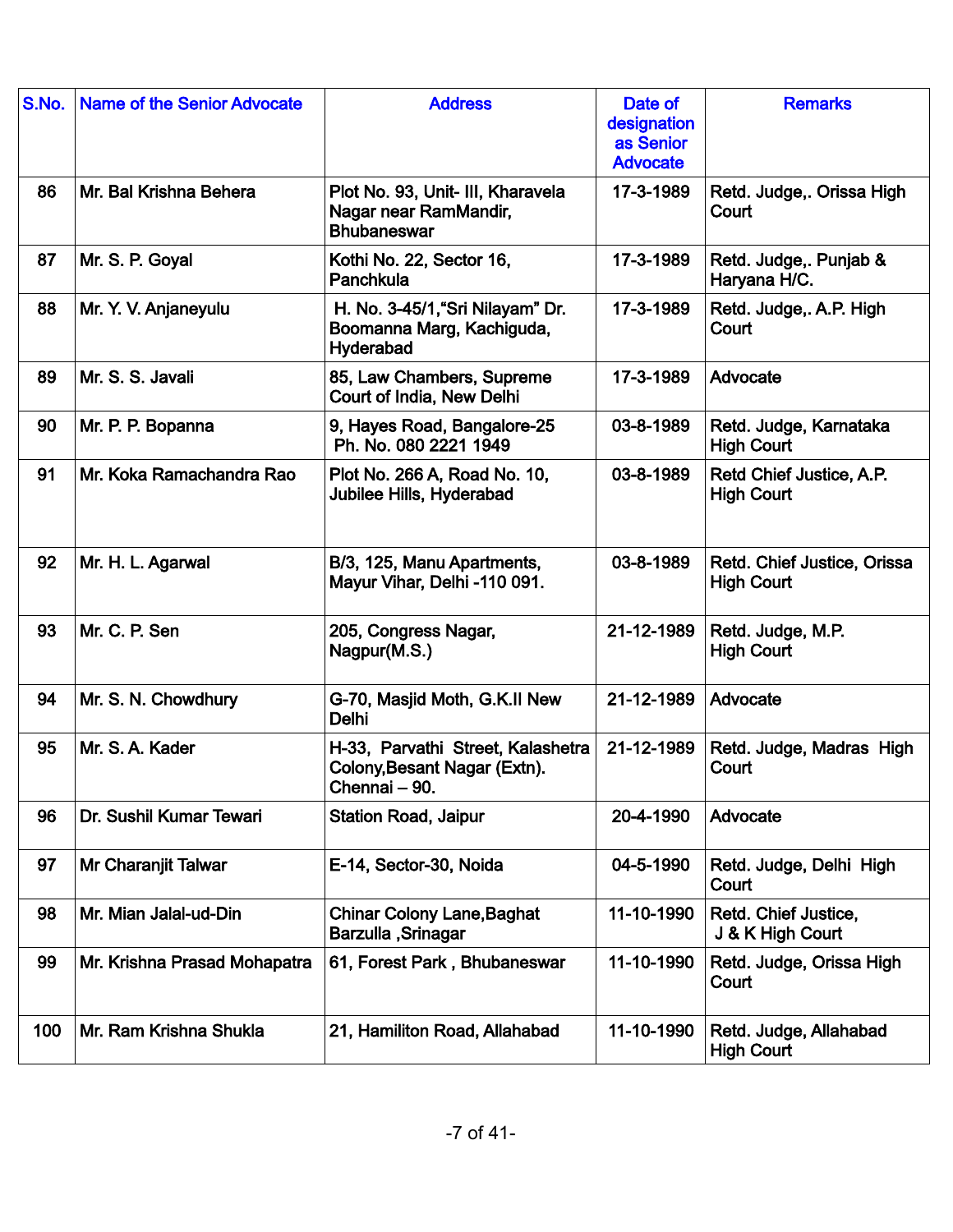| S.No. | <b>Name of the Senior Advocate</b> | <b>Address</b>                                                                                                  | Date of<br>designation<br>as Senior<br><b>Advocate</b> | <b>Remarks</b>                                 |
|-------|------------------------------------|-----------------------------------------------------------------------------------------------------------------|--------------------------------------------------------|------------------------------------------------|
| 101   | Mr. U. C. Srivastava               | 5-D, A.P. Sen Road,<br>Charbagh, Lucknow                                                                        | 11-10-1990                                             | Retd. Judge Allahabad High<br>Court            |
| 102   | Mr. Kolse Patil Baban<br>Gangadhar | C/48, Abhimanshree Housing<br>Society, Pashan Road, Pune -<br>411 008.                                          | 01-01-1991                                             | Retd. Judge, Bombay High<br>Court              |
| 103   | Mr. V. N. Ganpule                  | B-82, New Rajinder Nagar, New<br>Delhi                                                                          | 01-01-1991                                             | <b>AOR</b>                                     |
| 104   | Mr. Uday Sinha                     | 308, Patliputra Colony, Patna                                                                                   | 08-03-1991                                             | Retd. Judge, Patna High<br>Court               |
| 105   | Mr. Rajendra Prasad Singh          | C-47, Anand Vihar, Delhi                                                                                        | 08-03-1991                                             | Retd. Judge, Allahabad<br><b>High Court</b>    |
| 106   | Mr. S. K. Kader                    | Srambickal House, S.R.M. Road,<br>(Siva Rama Menon Road, Cochin                                                 | 07-05-1991                                             | Retd. Judge, Kerala High<br>Court              |
| 107   | Mr. K. N. Shukla                   | 35-A, Nayagaon, Jabalpur                                                                                        | 07-05-1991                                             | Retd. Judge, M.P. High<br>Court                |
| 108   | Mr. M. K. Chawla                   | 464, Sector-15A, Noida 201301                                                                                   | 07-05-1991                                             | Retd. Judge, Delhi High<br>Court               |
| 109   | Mr. Sushil Kumar                   | 95, Lawyers Chambers Supreme<br>Court of India, New Delhi<br>Res: 2152, Dakni Rai Street,<br>Darya Ganj, Delhi  | 07-05-1991                                             | <b>AOR</b>                                     |
| 110   | Mr. B. B. Ahuja                    | B-1/7, Safdarjung Enclave, Africa<br><b>Avenue, New Delhi</b>                                                   | 19-12-1991                                             | <b>AOR</b>                                     |
| 111   | Mr. G. K. Mathur                   | N-8, Sector 11, Noida 201301, UP                                                                                | 19-12-1991                                             | Retd. Judge, of Allahabad<br><b>High Court</b> |
| 112   | Mr. Suraj Narayan Sapra            | 13-64, Sector 14, Noida                                                                                         | 24-03-1992                                             | Retd. Judge, Delhi High<br>Court               |
| 113   | Mr. R. C. Mankad                   | C-104, Vraj Vihar $-7$ , near<br>Prehladnagar Cross Roads opp<br>AUDA Garden, Anandagar,<br>Ahmedabad - 380051. | 15-5-1992                                              | Retd. Judge, Gujarat High<br>Court             |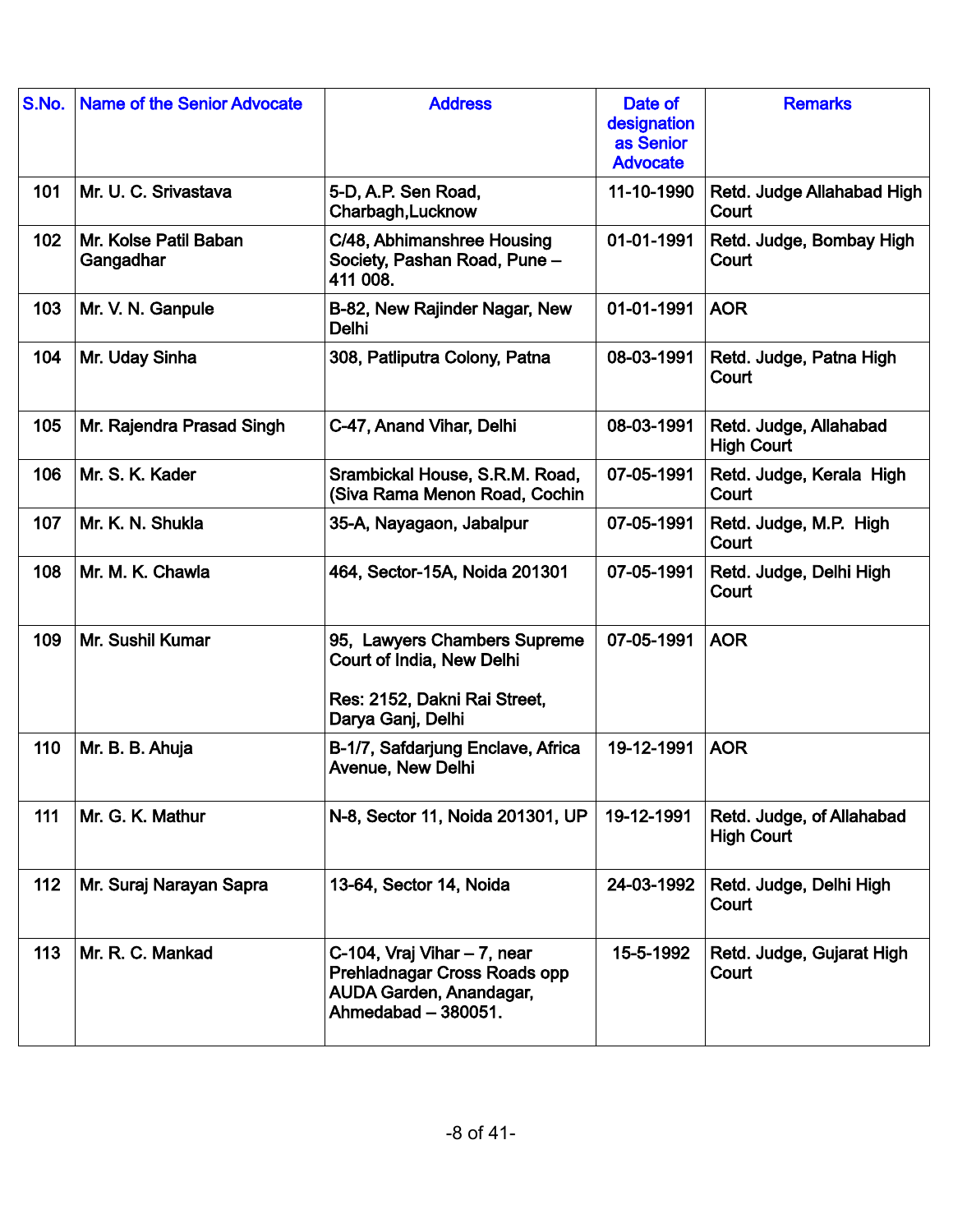| S.No. | <b>Name of the Senior Advocate</b> | <b>Address</b>                                                                                                                                    | Date of<br>designation<br>as Senior<br><b>Advocate</b> | <b>Remarks</b>                                         |
|-------|------------------------------------|---------------------------------------------------------------------------------------------------------------------------------------------------|--------------------------------------------------------|--------------------------------------------------------|
| 114   | Mr. S. B. Wad                      | D-88, Panchsheel Enclave, New<br>Delhi-110017                                                                                                     | 08-9-1992                                              | Retd. Judge, Delhi High<br>Court                       |
| 115   | Mr. Satyeshwar Roy                 | Line Lank(West) Ranchi                                                                                                                            | 08-9-1992                                              | Retd. Judge, Patna High<br>Court                       |
| 116   | Mr. M. Rama Jois                   | Srisaila No. 870/C, V Block Rajaji<br>Nagar, Bangalore                                                                                            | 17-11-1992                                             | Retd. Chief Justice, Punjab<br>& Haryana High Court    |
| 117   | Mr. Navin Chandra Sharma           | A-12, Gandhi Nagar, Jaipur<br>(Rajasthan)                                                                                                         | 9-12-1992                                              | Retd. Judge, Rajasthan<br><b>High Court</b>            |
| 118   | Mohd. Sardar Ali Khan              | 302, H.No.16-4-777/1, "Sardar<br>Bagh" New Malakpat, Hyderabad,<br>A.P.                                                                           | 9-12-1992                                              | Retd. Judge, A.P.<br><b>High Court</b>                 |
| 119   | Mr. K. Sukumaran                   | "Jyotis" Market Road Ernakulam,<br>Kochi - 682018, Kerala.                                                                                        | 9-12-1992                                              | Retd. Judge, Bombay High<br>Court                      |
| 120   | Mr Gian Chand Jain                 | 157, Madhuban, Patpar Ganj<br>Road, Delhi - 110 092                                                                                               | 22-4-1993                                              | Retired Judge, Delhi High<br>Court                     |
| 121   | Mr. B. C. Varma                    | New Adarash Colony, Jabalpur                                                                                                                      | 6-9-1993                                               | Retired Judge, Patna High<br>Court                     |
| 122   | Mr. Syed Haider Shauket Abidi      | <b>B. 7/1 Extension Safdarjung</b><br>Enclave. New Delhi 110029                                                                                   | 1-11-1993                                              | Retd. Chief Justice, J & K<br><b>High Court</b>        |
| 123   | Mr. V. P. Bhatnagar                | (i) Block-A, Set No. 5, Regent<br>House, Apartments, The Mall,<br>Shimla.<br>(ii) 534, Mount Kailash Tower III,<br>East of Kailash, New Delhi-65. | 1-11-1993                                              | Retired Judge,<br>H.P. High Court                      |
| 124   | Mr. Gopal Subramanium              | B-5/7, Safdarjung Enclave, Africa<br>Avenue, New Delhi.                                                                                           | 15-12-1993                                             | Advocate                                               |
| 125   | Mr. Rohinton F. Nariman            | M-18, Green Park, New Delhi.                                                                                                                      | 15-12-1993                                             | Elevated as Hon'ble Judge<br>of Supreme Court of India |
| 126   | Dr. R. R. Misra                    | 182, Old Mumfordgunj, Allahabad<br>(U.P.)                                                                                                         | 11-5-1994                                              | Retired Judge,<br><b>Allahabad High Court</b>          |
| 127   | Mr. Jitendra Sharma                | 17, Lawyers Chambers, Supreme<br><b>Court Compound New Delhi</b>                                                                                  | 11-5-1994                                              | Advocate-on-Record                                     |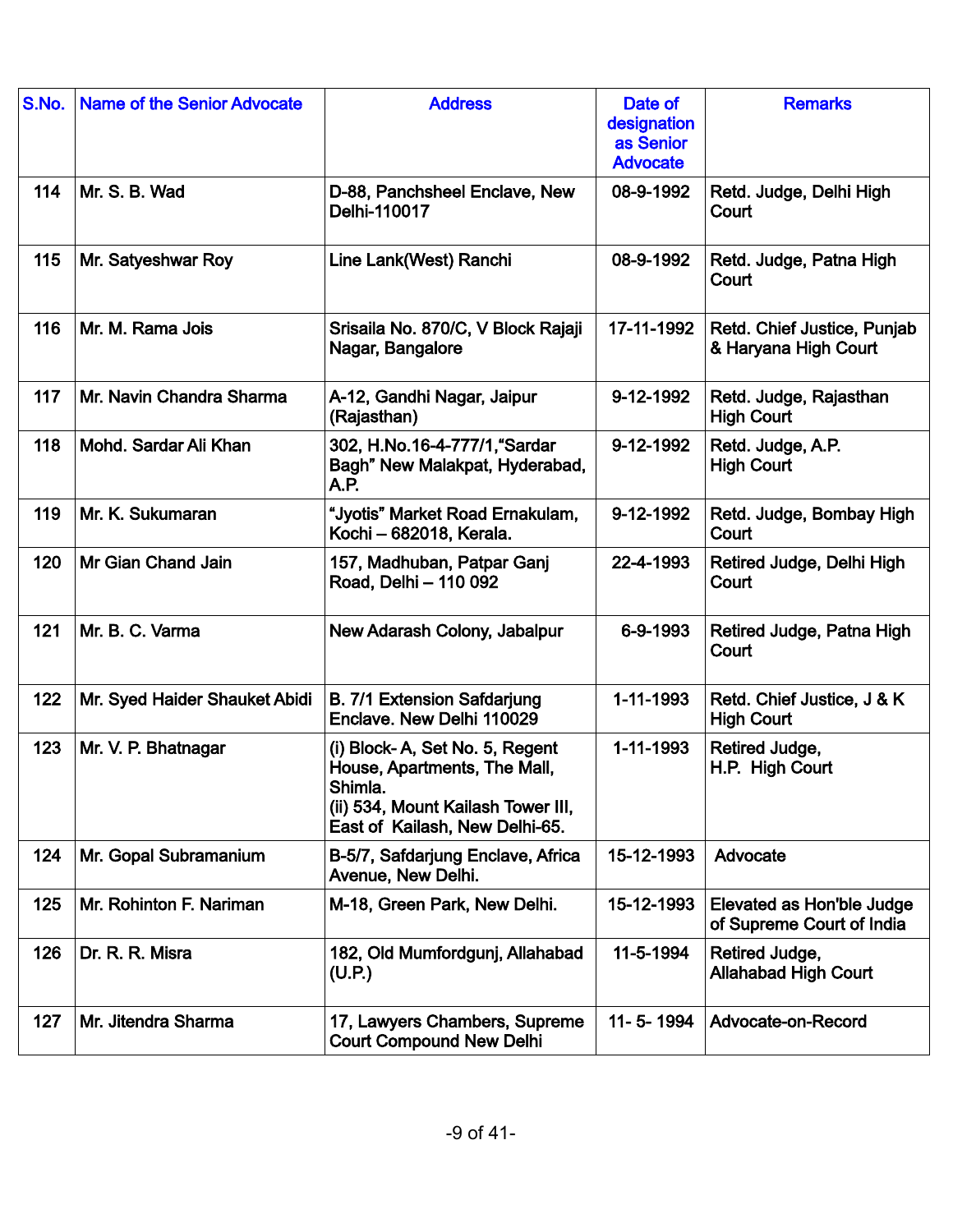| S.No. | <b>Name of the Senior Advocate</b> | <b>Address</b>                                                                                                                                     | Date of<br>designation<br>as Senior<br><b>Advocate</b> | <b>Remarks</b>                                                         |
|-------|------------------------------------|----------------------------------------------------------------------------------------------------------------------------------------------------|--------------------------------------------------------|------------------------------------------------------------------------|
| 128   | Mr. Rajeev Dhavan                  | A-131, New Friends Colony, New<br>Delhi                                                                                                            | 11-5-1994                                              | Advocate                                                               |
| 129   | Mr. Jai Singh Sekhon               | 2536, Sector 35-C, Chandigarh                                                                                                                      | 21-10-1994                                             | Retired Judge,<br>P &H High Court                                      |
| 130   | Mr. I. G. Shah                     | 401-A, Prachi, Juhu Versova Link<br>Road, behind HDFC Bank,<br>Andheri (W), Mumbai.<br>Gulabchand House, Malegaon<br>Road, Dhule - 424 001 (Nasik) | 21-10-1994                                             | Retired Judge, Bombay<br><b>High Court</b>                             |
| 131   | Mr. Varghese Kalliath              | Trinity Woods, 102, East Surjapur<br>Road, Bangalore - 560 034.                                                                                    | $5 - 1 - 1995$                                         | Retired Judge, Kerela High<br>Court                                    |
| 132   | Mr. Gulab Chandra Gupta            | Opposite Gate No. 2, Wright<br>Town, Jabbalpur - 482 002 (M.P.)                                                                                    | 28-3-1995                                              | <b>Retired Chief Justice,</b><br><b>Himachal Pradesh High</b><br>Court |
| 133   | Mr. K. Swamidurai                  | New No. 22/1, (old No. 14), VI<br>Street, Sowrashtra Nagar,<br>Choolaimedn, Chennai - 94.                                                          | 28-3-1995                                              | Retired Judge, Madras<br>High Court.                                   |
| 134   | Mr. S. K. Dhaon                    | C-1/15 Humayun Road, New<br>Delhi                                                                                                                  | 28-3-1995                                              | Retired Judge, Allahabad<br>H/C.                                       |
| 135   | Mr. Padam Nabh Nag                 | A-64, Sector-39, Noida (U.P.)                                                                                                                      | 28-3-1995                                              | Retired Judge, Allahabad<br><b>High Court</b>                          |
| 136   | Mr. R. S. Verma                    | SUBRAJ 20/39, Renu Path<br>Mansarover Jaipur (Rajasthan)                                                                                           | 28-3-1995                                              | Retired Judge, Rajasthan<br><b>High Court</b>                          |
| 137   | Mr. S. K. Mookerji                 | 1, G.T. Road, Lookerganj<br>Aallahabad, (U.P.)                                                                                                     | 2-8-1995                                               | Retired Judge, Patna High<br>Court                                     |
| 138   | Mr. H. W. Dhabe                    | H. No. 81, Rahate Colony,<br>Wardha Road, Nagpur- 440 001.                                                                                         | 2-8-1995                                               | Retired Judge, Bombay<br><b>High Court</b>                             |
| 139   | Mr. Raju Ramachandran              | 97, Lawyers Chambers. Supreme<br><b>Court. New Delhi.</b>                                                                                          | 26-9-1996                                              | Advocate-on-Record                                                     |
| 140   | Mr. K. John Mathew                 | Kattapurath House, Veekshanam<br>Raad, Ernakulam Cochin -<br>682018                                                                                | 10-1-1997                                              | Retd Judge, Kerala High<br>Court                                       |
| 141   | Mr. Prakash Chandra Pathak         | 630, Beoharbag, Jabalpur (M.P.)                                                                                                                    | 10-1-1997                                              | Retd. Judge, M.P.<br><b>High Court</b>                                 |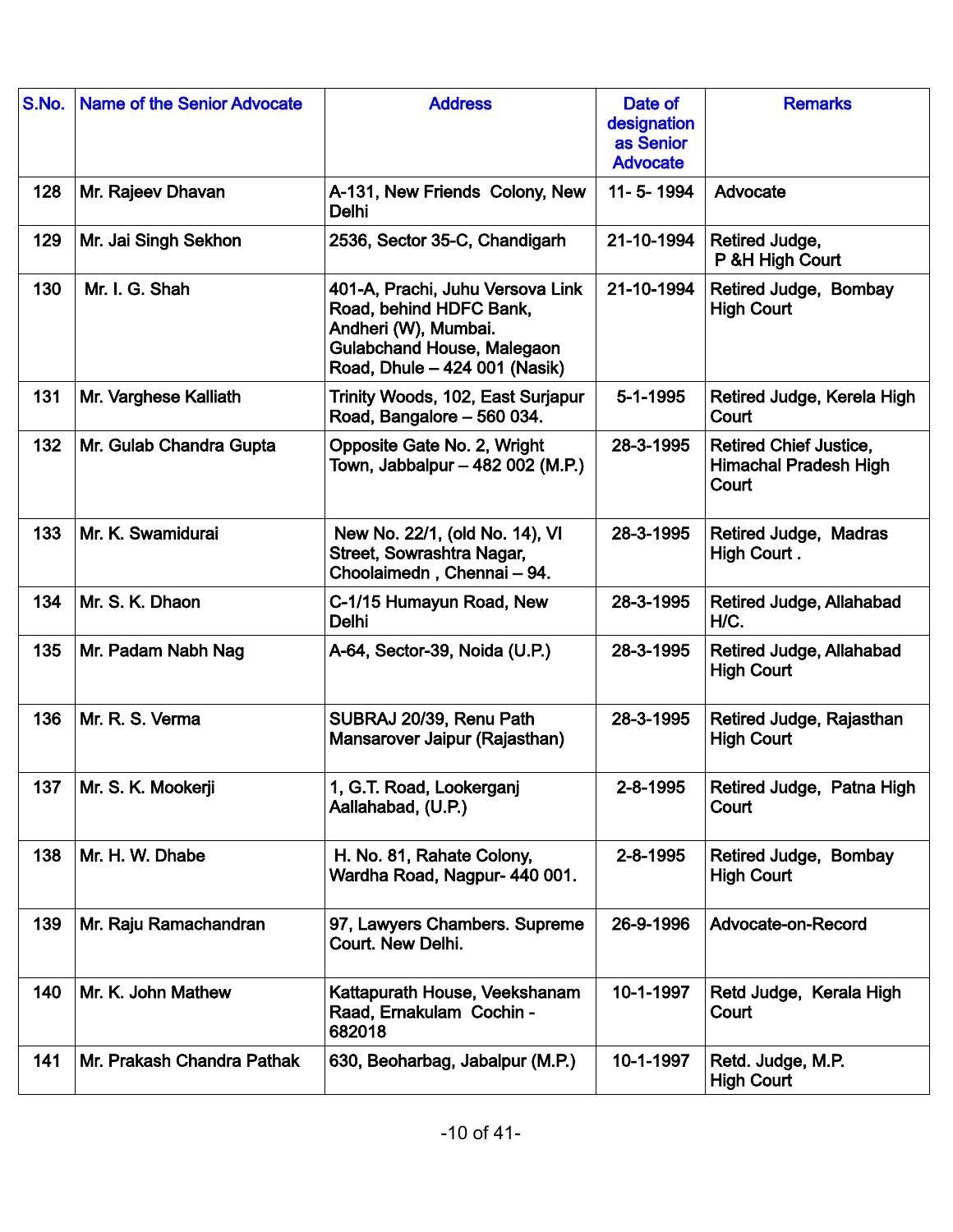| S.No. | <b>Name of the Senior Advocate</b> | <b>Address</b>                                                                             | Date of<br>designation<br>as Senior<br><b>Advocate</b> | <b>Remarks</b>                              |
|-------|------------------------------------|--------------------------------------------------------------------------------------------|--------------------------------------------------------|---------------------------------------------|
| 142   | Mr. K. Narayan                     | Shastri Nagar Block I, House<br>No.1, Ghaziabad                                            | 10-1-1997                                              | Retd. Judge Allahabad High<br>Court         |
| 143   | Mr. Upendralal Waghray             | Plot No. 130, Road No. 10,<br>Jubilee Hills Hyderabad-33                                   | 10-1-1997                                              | Retd. Judge, A.P.<br><b>High Court</b>      |
| 144   | Mr. Dinkar Lal Mehta               | 20/40, Mansarovar Jaipur                                                                   | 10-1-1997                                              | Retd .Judge, Rajasthan<br><b>High Court</b> |
| 145   | Mr Abdul Gayur Qureshi             | 63, Ram Nagar Colony,<br>Shahjahanabad, Bhopal &<br>Gandhi Road, 3-Radio Colony,<br>Indore | 10-1-1997                                              | Retd. Judge, M. P<br><b>High Court</b>      |
| 146   | Mr. R. B. Mehrotra                 | 3- Patrika Marg Allahabad UP                                                               | 10-1-1997                                              | Retd .Judge, Allahabad<br><b>High Court</b> |
| 147   | Mr. T. S. Arunachalam              | Flat No-086 Tower no 13 Phasel<br><b>Supreme Enclave, Mayur Vihar</b><br><b>Delhi</b>      | 10-1-1997                                              | Retd .Judge, M. P High<br>Court             |
| 148   | Mr. C. L. Chaudhry                 | D-15 Sector-20 Noida-201301                                                                | 10-1-1997                                              | Retd. Judge,<br>Delhi High<br>Court         |
| 149   | Mr. M. S. Ganesh                   | 133, Lawyers Chambers Supreme<br>Court, N.D.                                               | 10-1-1997                                              | Advocate-on-Record                          |
| 150   | Mr. R. K. Chowdhry                 | 16, Lawyers Chamber, S. Court,<br><b>New Delhi</b>                                         | 10-1-1997                                              | Advocate-on-Record                          |
| 151   | Mr. R. Venkataramani               | <b>Shankara No-1 Savita Vihar New</b><br>Yojana Vihar, N.Delhi-92                          | 17-1-1997                                              | Advocate-on-Record                          |
| 152   | Mr. Sushil Kr. Jain                | Kothi No. 1278, Sector-18C,<br>Chandigarh                                                  | 01-10-1997                                             | Retd. Judge, Allahabad<br><b>High Court</b> |
| 153   | Mr. Jagdish Kumar Mehra            | S-388, Greater Kailash, Part-I,<br>New Delhi-110048                                        | 13-2-1998                                              | Retd. Judge, Delhi High<br>Court.           |
| 154   | Mr. B. M. Thulasidas               | 'Rohini' Temple Lane<br>(South), Ravipuram, Kochi-682015,<br>Kerala                        | 13-2-1998                                              | Retd. Judge, Kerala High<br>Court           |
| 155   | Mr. N. K. Kapoor                   | #407, Secytor -6, Panchkula                                                                | 20-8-1998                                              | Retd. Judge, Punjab &<br>Haryana High Court |
| 156   | Mr. B. N. Krishnan                 | 209, Double Road, Indiranagar II<br>Stage, Bangalore                                       | 20-8-1998                                              | Retd. Judge, Karnataka<br><b>High Court</b> |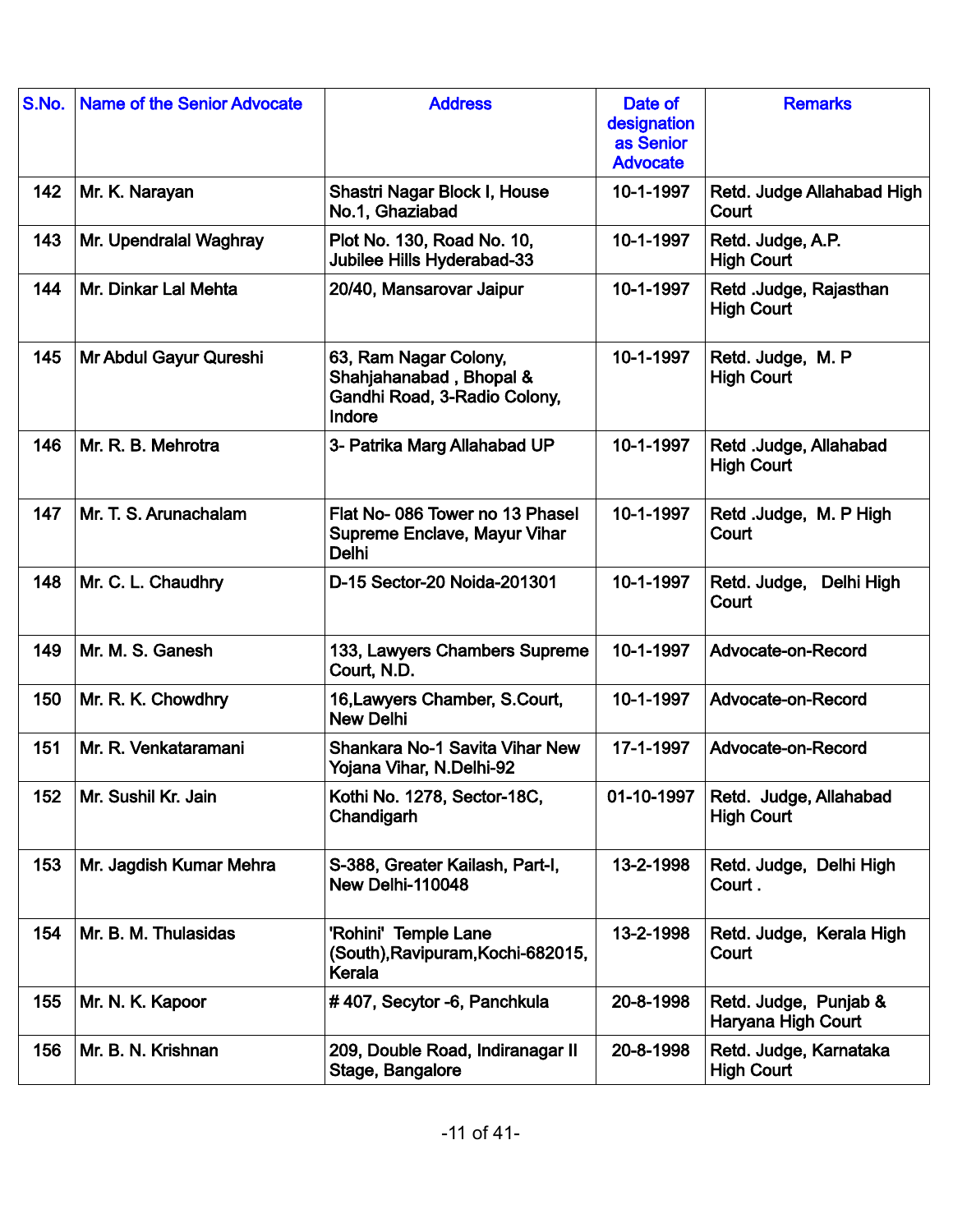| S.No. | <b>Name of the Senior Advocate</b>       | <b>Address</b>                                                                                                | Date of<br>designation<br>as Senior<br><b>Advocate</b> | <b>Remarks</b>                                 |
|-------|------------------------------------------|---------------------------------------------------------------------------------------------------------------|--------------------------------------------------------|------------------------------------------------|
| 157   | Mrs. Shobha Dixit                        | 145, Mandakini Enclave,<br>Alaknanda, New Delhi                                                               | 20-8-1998                                              | Retd. Judge, Allahabad<br><b>High Court</b>    |
| 158   | Mr. Jaspal Singh                         | 59, Hemkunt Colony, N.D.-48                                                                                   | 20-8-1998                                              | Retd. Judge, Delhi High<br>Court               |
| 159   | Mr. T. V. Ramakrishnan                   | "Anugraha", 45/1871-C, near P. J.<br><b>Antony Ground Road and</b><br>Playground, Panchalam, Kochi-<br>682012 | 20-8-1998                                              | Retd. Judge, Kerala High<br>Court              |
| 160   | Mr. M. N. Rao                            | Bungalow No. 102, New Moti<br>Bagh, New Delhi - 23                                                            | 20-8-1998                                              | Retd. Chief Justice, H.P.<br><b>High Court</b> |
| 161   | Mr. P. K. Majumdar                       | P-7, Gariahat Road, Calcutta -<br>700 029 (9831381608                                                         | 20-8-1998                                              | Retd. Judge, Calcutta High<br>Court            |
| 162   | Mr. N. G. Das                            | 4-1448, Chitranjan Park, New<br>Delhi-19.                                                                     | 20-8-1998                                              | Retd. Judge, Gauhati High<br>Court             |
| 163   | Mr. R. K. Gulati                         | Flat No. 1004, Emperor-3,<br><b>Supertech Emerald Court, Sector</b><br>93-A, NOIDA.                           | 20-8-1998                                              | Retd. Judge, Allahabad<br><b>High Court</b>    |
| 164   | Mr. Anoop George Chaudhary               | Flat No. 182, Tower No. 8,<br>Supreme Enclave, Mayur Vihar,<br>Phase-1, New Delhi                             | 20-8-1998                                              | <b>Adv General</b>                             |
| 165   | Mr. S. Balakrishnan                      | Harihar Vihar C-65, Neeti Bagh,<br><b>New Delhi</b>                                                           | 20-8-1998                                              | Advocate-on-Record                             |
| 166   | Mr. Subodh Markandeya                    | A-193, Surajmal Vihar, Vikas Marg<br>Extn. Delhi                                                              | 20-8-1998                                              | Advocate-on-Record                             |
| 167   | Mr. P. N. Misra                          | G-8, South Extn. Part-II, New<br>Delhi                                                                        | 20-8-1998                                              | Advocate-on-Record                             |
| 168   | Mr. Salman Khurshid                      | 4, Gulmohar Avenue, Jamia<br>Nagar, New Delhi                                                                 | 20-8-1998                                              | Adv                                            |
| 169   | Mr. Ullal Lakshminarayana<br><b>Bhat</b> | 1023, 24 <sup>th</sup> Main Tent Road,<br>Sector-I, H.S.R. Layout<br>Bangalore-34                             | 11-2-1999                                              | Retd. Chief Justice, M.P.<br><b>High Court</b> |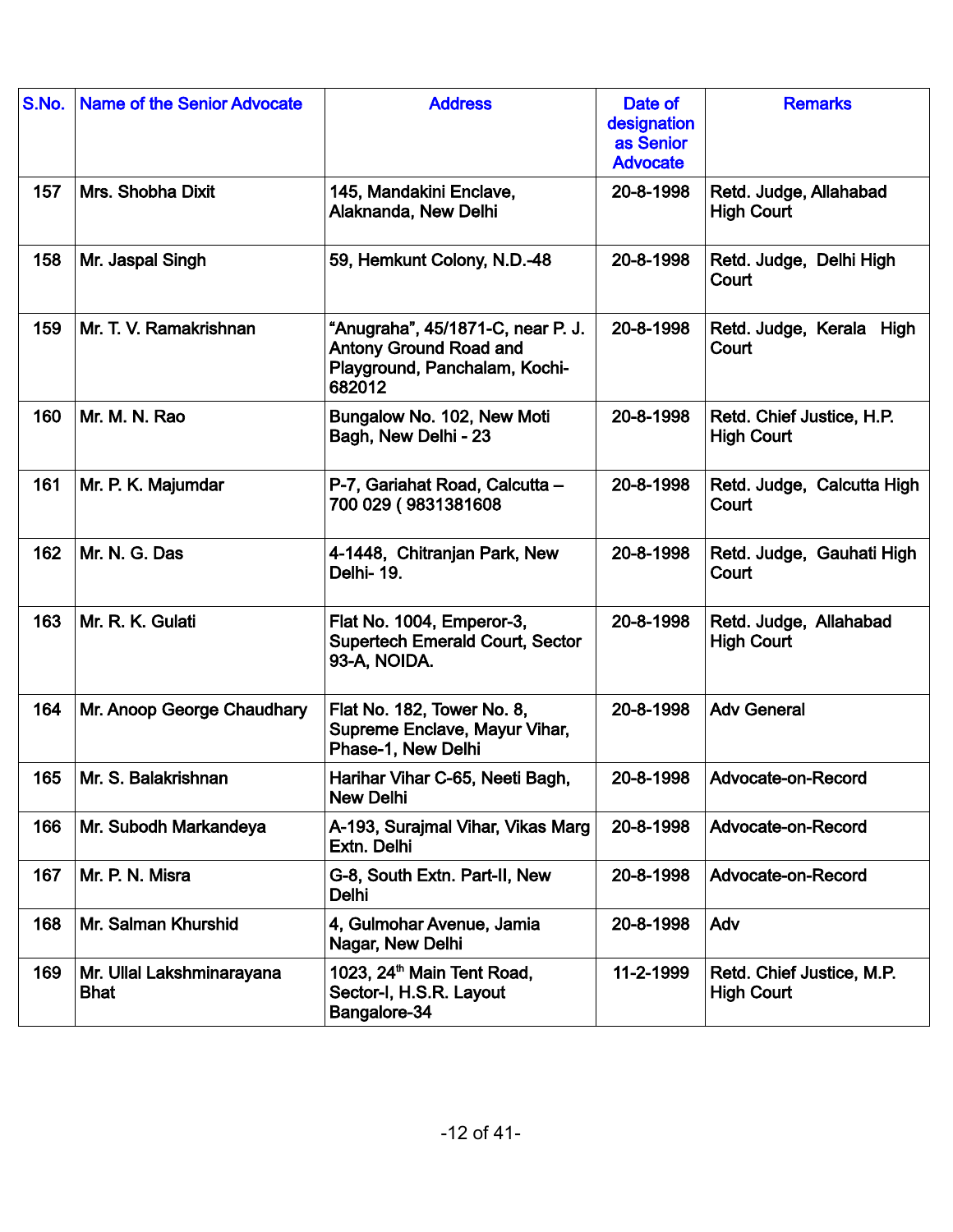| S.No. | <b>Name of the Senior Advocate</b>           | <b>Address</b>                                                                                                                                                     | Date of<br>designation<br>as Senior<br><b>Advocate</b> | <b>Remarks</b>                                         |
|-------|----------------------------------------------|--------------------------------------------------------------------------------------------------------------------------------------------------------------------|--------------------------------------------------------|--------------------------------------------------------|
| 170   | Mr. Panickaveettil Kottilungal<br>Shamsuddin | 'JASMIN' Sivarama Menon Road,<br>Kochi-682 018                                                                                                                     | 11-2-1999                                              | Retd. Judge, Kerala High<br>Court                      |
| 171   | Mr. Adarsh Kumar Goel                        | Chamber No. 43, Supreme Court<br>of India, New Delhi                                                                                                               | 11-2-1999                                              | Elevated as Hon'ble Judge<br>of Supreme Court of India |
| 172   | Mr. M. C. Jain                               | At Jodhpur<br>ANU-VILLA PI. No. 92, Section-7,<br>New Power House Road, Jodhpur<br><b>At Jaipur</b><br>F-177, Megha Marg, Janpath,<br>Shyam Nagar, Jaipur- 302 019 | 24-8-1999                                              | Retd. Chief Justice,<br><b>Rajasthan High Court</b>    |
| 173   | Mr. V. S. Dave                               | C-22, Sai Jai Singh Highway Bank<br>Park, Jaipur<br>Dave Apartments, Block-A, Flat<br>No. 102                                                                      | 24-8-1999                                              | Retd. Judge, Rajasthan<br><b>High Court</b>            |
| 174   | Mr. B. K. Singh                              | 2/4, Vivek Khand, Gomti Nagar,<br>Lucknow.                                                                                                                         | 24-8-1999                                              | Retd. Judge, Allahabad<br><b>High Court</b>            |
| 175   | Mr K. M. Agarwal                             | 305, Sundarnagar, Raipur, M.P.<br>Ph. No. 0771 - 2242240                                                                                                           | 07-3-2000                                              | Retd. Chief Justice Sikkim,<br><b>High Court</b>       |
| 176   | Mr. Susanta Chatterjee                       | 2, P. K. Tarkalankar Lane, Sibpur,<br>Howrah, West Bengal                                                                                                          | 07-3-2000                                              | Retd. Acting Chief Justice,<br>Orissa High Court       |
| 177   | Mr. Srinath Sahay                            | B-3/254, Vinay Khand, Gomti<br>Nagar, Lucknow                                                                                                                      | 07-3-2000                                              | Retd. Judge, Allahabad<br><b>High Court</b>            |
| 178   | Mr. R. P. Gupta                              | 149, Dayanand Vihar, Vikas Marg<br>Extn. Delhi                                                                                                                     | 07-3-2000                                              | Retd. Judge, M.P. High<br>Court                        |
| 179   | Mr. Mohammad Asghar Ali<br>Khan              | A-19, Raghunath Puri, Kalwar<br>Road, Jhotwara, Jaipur-302012                                                                                                      | 07-3-2000                                              | Retd. Judge, Rajasthan<br><b>High Court</b>            |
| 180   | Mr. Suresh Dutt Jha                          | Indira Ward, Gurudwara Road,<br>Jabalpur Distt. Bustar, M.P.                                                                                                       | 14-11-2000                                             | Retd. Judge, Calcutta High<br>Court                    |
| 181   | Mr. C. S. Rajan                              | ALRA-59, Ashramam Lane,<br>Kaloor, Kochi                                                                                                                           | 14-11-2000                                             | Retd. Judge, Kerala High<br>Court                      |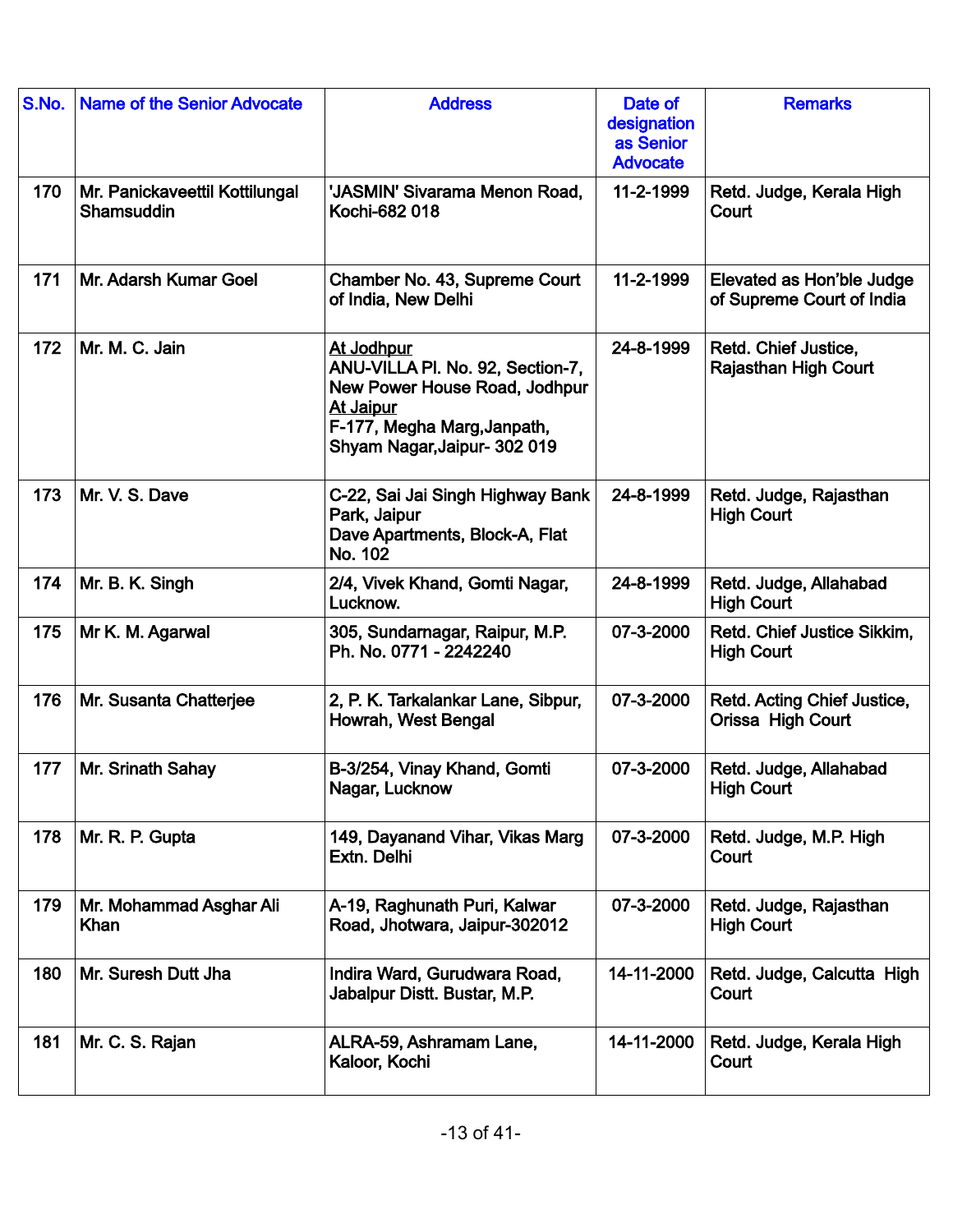| S.No. | <b>Name of the Senior Advocate</b> | <b>Address</b>                                                                                       | Date of<br>designation<br>as Senior<br><b>Advocate</b> | <b>Remarks</b>                                   |
|-------|------------------------------------|------------------------------------------------------------------------------------------------------|--------------------------------------------------------|--------------------------------------------------|
| 182   | Mr. N. L. Ganguly                  | 31-A, Tagore Town, Allahabad,<br><b>U.P.</b>                                                         | 14-11-2000                                             | Retd. Judge, Allahabad<br><b>High Court</b>      |
| 183   | Mr. H. N. Hingorani                | 40, Lawyers Chamber, Supreme<br><b>Court Compound, New Delhi</b>                                     | 14-11-2000                                             | Advocate-on-Record                               |
| 184   | Mr. Ranjit Kumar                   | 16, Todarmal Road (Bengali<br>Market), New Delhi<br>Res: H-69, Greater Kailash-I New<br><b>Delhi</b> | 14-11-2000                                             | Advocate-on-Record                               |
| 185   | Mr. Rajiv Dutta                    | 16, Todarmal Road (Bengali<br>Market), New Delhi                                                     | 14-11-2000                                             | Advocate-on-Record                               |
| 186   | Mr. Y. Bhaskar Rao                 | H.No. 5-9-22/63/3, Adarshnagar,<br>Hyderabad                                                         | 29-1-2001                                              | Retd. Chief Justice,<br>Karnataka High Court     |
| 187   | Dr. J. N. Dubey                    | H.No. 102, Sector- 15A, NOIDA-<br>201301                                                             | 30-4-2001                                              | Retd. Acting Chief Justice,<br>Patna High Court  |
| 188   | Mr. Mam Chandra Agarwal            | Flat No. 1133, Sec-29, , near Lord<br>Mahavera Public School, Noida,<br><b>Gautam Budh Nagar</b>     | 30-4-2001                                              | Retd. Judge, Allahabad<br><b>High Court</b>      |
| 189   | Mr. S. Ganesh                      | A-141, Niti Bagh, New Delhi                                                                          | 30-4-2001                                              | Advocate                                         |
| 190   | Mr. A. S. Tripathi                 | AD-49, Ekanki Kunj Colony, Muir<br>Road, Rajapur, Allahabad, U.P.                                    | 21-8-2001                                              | Retd. Judge, M.P High<br>Court                   |
| 191   | Mr. T. K. Chandrashekhara Das      | 'Nandhanam' Jawahar Nagar,<br>Kadavanthva, kochi - 682020                                            | 21-8-2001                                              | Retd. Judge, Bombay High<br>Court                |
| 192   | Mr. S. Parvatha Rao                | Plot No. 68, Phase-3, Road No.<br>71, Jubilee Hills, Hyderabad                                       | 29-10-2001                                             | Retd. Judge, A.P. High<br>Court                  |
| 193   | Mr. P. A. Mohammed                 | Supramo, No. 37/3085A,<br>Villanankil Lane, Ponoth Road,<br>Kaloor, Kochi - 682 017.                 | 29-10-2001                                             | Retd. Judge, Kerala High<br>Court                |
| 194   | Mr. Ashok Agarwal                  | AB-80, Shah Jahan Road, New<br>Delhi                                                                 | 09-09-2002                                             | Retd. Chief Justice, Madras<br><b>High Court</b> |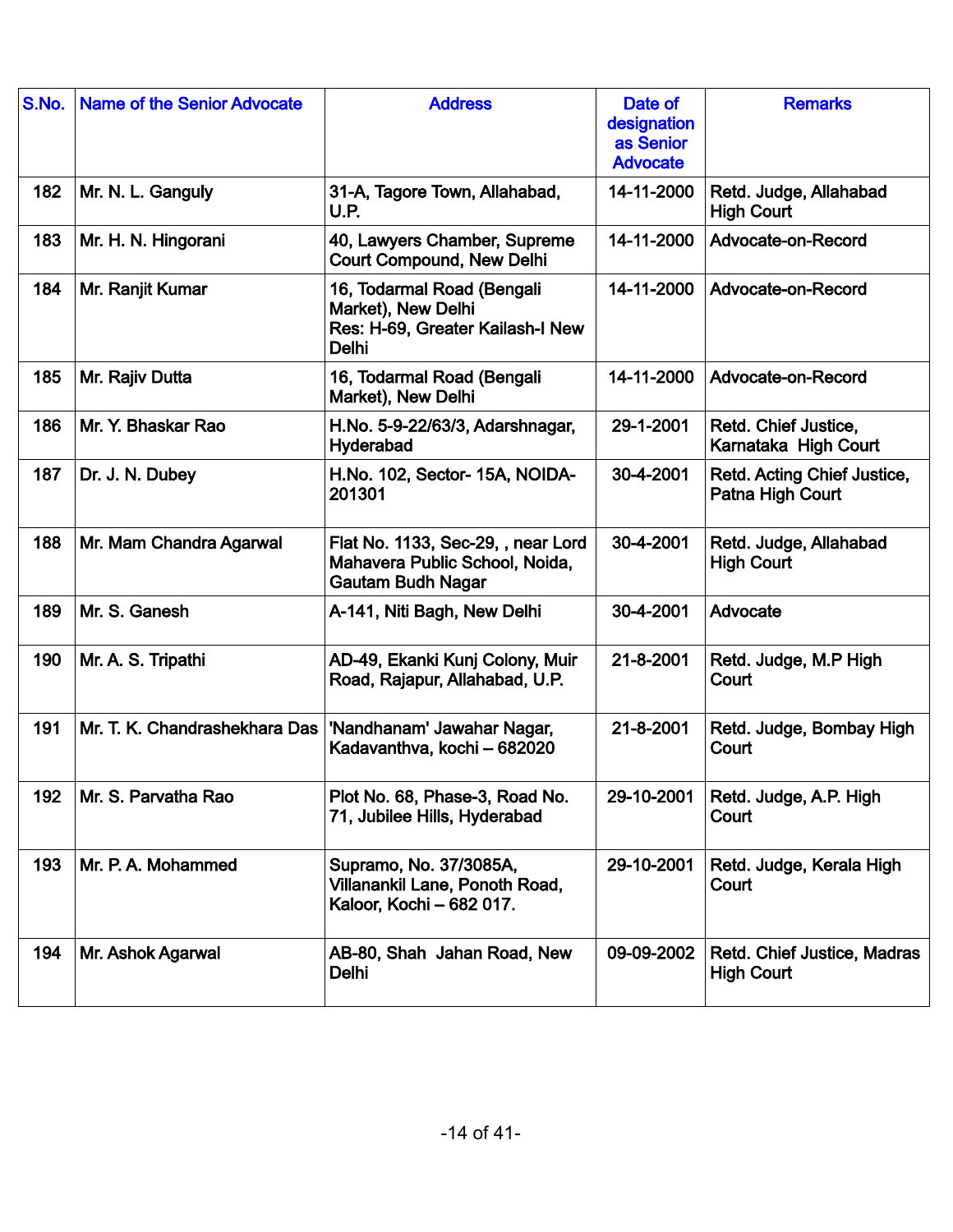| S.No. | <b>Name of the Senior Advocate</b> | <b>Address</b>                                                                                                                                                                            | Date of<br>designation<br>as Senior<br><b>Advocate</b> | <b>Remarks</b>                              |
|-------|------------------------------------|-------------------------------------------------------------------------------------------------------------------------------------------------------------------------------------------|--------------------------------------------------------|---------------------------------------------|
| 195   | Mr. V. S. Kokje                    | 201, Park Residency<br>214 130FNA Compound<br>race Course Road No. 2<br>Indore-452003                                                                                                     | 09-09-2002                                             | Retd. Judge, Rajasthan<br><b>High Court</b> |
| 196   | Mr. A. M. Mir                      | Jawahir Nagar, Srinagar                                                                                                                                                                   | 09-09-2002                                             | Retd. Judge, J & K High<br>Court            |
| 197   | Mr. V. P. Mohan Kumar              | G-250, Sanjay Panampilly Nagar,<br>Ernakulam, Kochi-682036                                                                                                                                | 09-09-2002                                             | Retd. Judge, Kerala High<br>Court           |
| 198   | Mr. Vijay Hansaria                 | Off: Chamber No. 422, M C<br>Setalvad Block, Supreme Court of<br>India, New Delhi 110001<br>Res: D16F, Hauz Khas, New Delhi<br>110016                                                     | 09-09-2002                                             | Advocate-on-Record                          |
| 199   | Mr. Sunil Gupta                    | 3-A, Sagar Apptt. 6, Tilak Marg,<br><b>New Delhi</b>                                                                                                                                      | 09-9-2002                                              | Advocate-on-Record                          |
| 200   | Mr. A. S. Qureshi                  | (i) 145, Supreme Enclave, Mayur<br>Vihar, Phase-I, New Delhi<br>(ii) 201, First Floor, Golden leaf,<br>Muslim Society, 'Navrangpura'<br>Ahmedabad - 380009                                | 14-8-2003                                              | Retd. Judge, Gujarat High<br>Court          |
| 201   | Mr. T. S. Doabia                   | Safdarjung, New Delhi.                                                                                                                                                                    | 14-8-2003                                              | Retd. Judge, J & K High<br>Court            |
| 202   | Mr. M. P. Chinnappa                | 1419, Judicial Layout, 9thMain, 2 <sup>nd</sup><br>Cross, GKVK Post, Bellary<br>Road Bangalore 560065                                                                                     | 29-4-2004                                              | Retd. Judge, Karnataka<br><b>High Court</b> |
| 203   | Mr. R. K. Batta                    | B-45, Swasthya Vihar, Vikas<br>Marg, New Delhi-92<br><b>Member national Consumer</b><br>Disputes, Redressal Commission,<br>B, Wing 8 <sup>th</sup> Floor, Janpath, New<br>Delhi - 110 001 | 29-4-2004                                              | Retd. Judge,<br><b>Bombay High Court</b>    |
| 204   | Mr. Ch. Pratap K. Misra            | Suraya Nagar, Link Road, Cuttack<br>(new)                                                                                                                                                 | 29-4-2004                                              | Retd. Judge, Orissa High<br>Court           |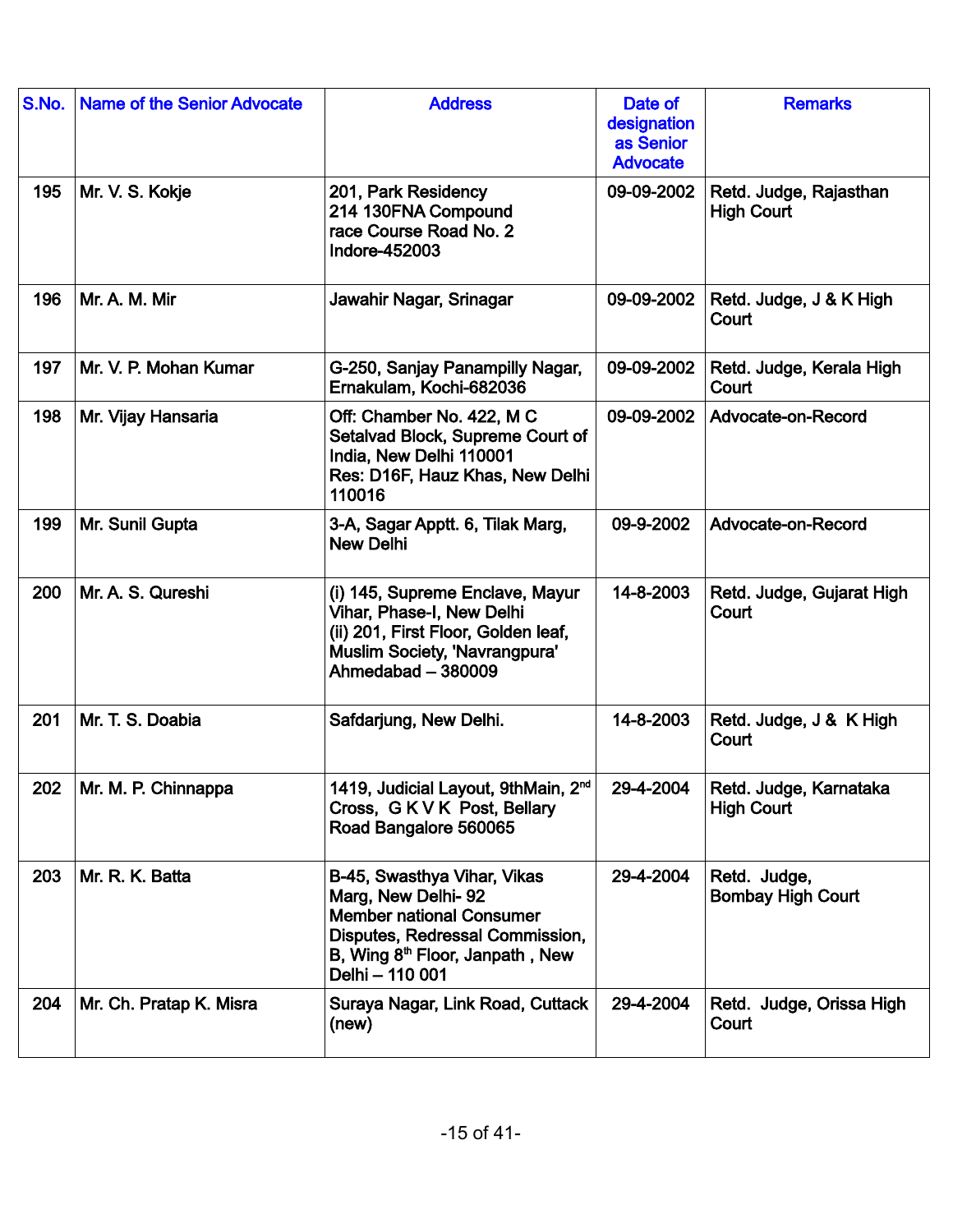| S.No. | <b>Name of the Senior Advocate</b>    | <b>Address</b>                                                                                                                                       | Date of<br>designation<br>as Senior<br><b>Advocate</b> | <b>Remarks</b>                                                           |
|-------|---------------------------------------|------------------------------------------------------------------------------------------------------------------------------------------------------|--------------------------------------------------------|--------------------------------------------------------------------------|
| 205   | Mr. S. K. Mahajan                     | C-271, Defence Colony, New<br>Delhi - 110024                                                                                                         | 29-4-2004                                              | Retd. Judge, Delhi High<br>Court                                         |
| 206   | Mr. S. K. Dubey                       | Ratnam, E-11, Vasant Vihar Extn.,<br>Gwalior (new)                                                                                                   | 29-4-2004                                              | Retd. Judge, M.P. High<br>Court                                          |
| 207   | Mr. D. G. Karia                       | Bungalow No. 12 Sarvottamnagar,<br>Opp. Memnagar Fire Station b/h<br><b>Hatkesh Society,</b><br>G-41, First Floor, Greater Kailash-<br>II, New Delhi | 29-4-2004                                              | Retd. Judge, Gujarat High<br>Court                                       |
| 208   | Mr. Uday Umesh Lalit                  | 37, Supreme Enclave, Mayur<br><b>Vihar, New Delhi</b>                                                                                                | 29-4-2004                                              | Elevated as Hon'ble Judge<br>of Supreme Court of India<br>on 13.08.2014. |
| 209   | Mrs. K. K. Usha                       | Jyothis, Market Road, Kochi-<br>682 031.                                                                                                             | 07-12-2004                                             | Retd. Judge, Kerala High<br>Court                                        |
| 210   | Mr. C. M. Nayar                       | C-490, Defence Colony, New<br><b>Delhi</b>                                                                                                           | 07-12-2004                                             | Retd. Judge, Delhi High<br>Court                                         |
| 211   | Mr. Vaman Rao                         | Flat Nos. 202, 203, Mahasiva<br>Apptt. 3-4-874/1/9, Barkatpura,<br>Hyderabad                                                                         | 07-12-2004                                             | Retd. Judge, A.P. High<br>Court                                          |
| 212   | Mr. K. C. Gupta                       | Kothi No. 61, Sector-9,<br>Panchkula, Haryana                                                                                                        | 07-12-2004                                             | Retd. Judge, P & H High<br>Court                                         |
| 213   | Mr. Amaresh Kumar Singh<br>Somavanshi | 48/21, Rajat Path, Moti Path,<br>Mansarovar, Jaipur-302020                                                                                           | 27-7-2005                                              | Retd. Judge, Rajasthan<br><b>High Court</b>                              |
| 214   | Mr. S. R. Singh                       | D-4, Sector -122 near Sai Mandir,<br>NOIDA.<br>30 Hashimpur Road, Allahabad                                                                          | 10-1-2006                                              | Retd. Judge, Allahabad<br><b>High Court</b>                              |
| 215   | Mr. G. Bikshapathy                    | 16-9-749/41, Ajantha Cony,<br>Racecourse Road, old Malakpet,<br>Hyderabad-36                                                                         | 10-1-2006                                              | Retd. Judge, A.P. High<br>Court                                          |
| 216   | Mr. V. Kanagaraj                      | No. 33, Chockalingam Nagar,<br><b>Behind DMS Office, Gopalapuram</b><br>Chennai                                                                      | 10-1-2006                                              | Retd. Judge, Madras High<br>Court                                        |
| 217   | Mr. S. C. Pandey                      | 577, South Civil Lines, near GCF,<br>Chungi Chowki, Jabalpur, M.P.                                                                                   | 10-1-2006                                              | Retd. Judge, M.P. High<br>Court                                          |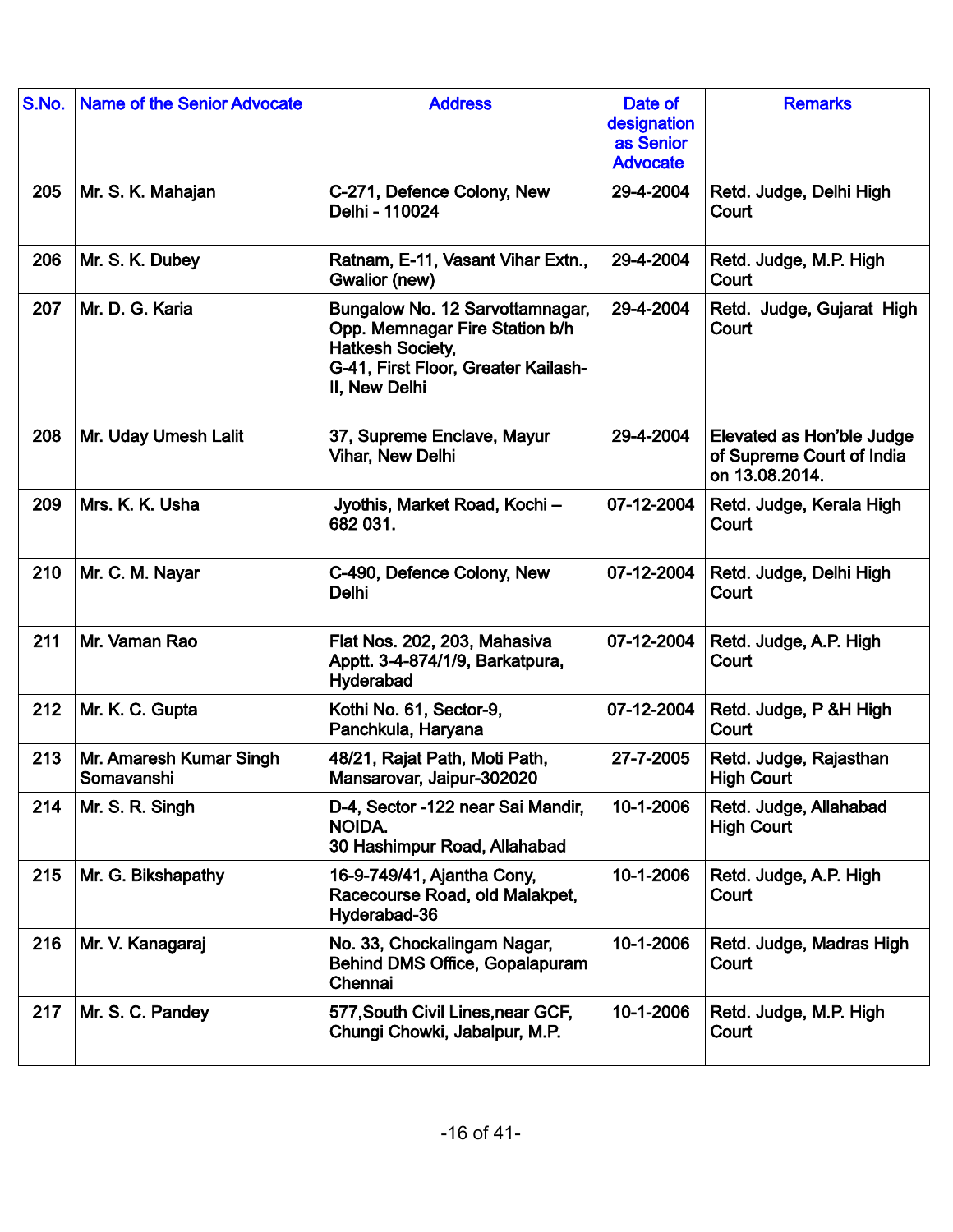| S.No. | <b>Name of the Senior Advocate</b> | <b>Address</b>                                                                                                                                                                                                                                                   | Date of<br>designation<br>as Senior<br><b>Advocate</b> | <b>Remarks</b>                                   |
|-------|------------------------------------|------------------------------------------------------------------------------------------------------------------------------------------------------------------------------------------------------------------------------------------------------------------|--------------------------------------------------------|--------------------------------------------------|
| 218   | Mr. P. S. Patankar                 | 1902, Rushab Tower Zakaria<br>Bunder Cross Road, Opp. Rafi<br>Ahmed Kidwai Marg, Sewri (W)<br>Mumbai                                                                                                                                                             | 10-1-2006                                              | Retd. Judge, Bombay High<br>Court                |
| 219   | Mr. R. C. Chopra                   | N-7, Greater Kailash Part - I, New<br>Delhi-110048                                                                                                                                                                                                               | 10-1-2006                                              | Retd. Judge, Delhi High<br>Court                 |
| 220   | Mr. B. C. Patel                    | (i) 12, Gurikunj Society Near<br>Sharda Near Mahadev Nagar,<br>P.O.Paldi, Ahmedabad-380007<br>(ii) 13, Mother Teresa, Cresent,<br>New Delhi.                                                                                                                     | 01-5-2006                                              | Retd. Chief Justice, Delhi<br><b>High Court</b>  |
| 221   | Mr. S. K. Keshote                  | Mez-I/Flat No. 302, EdenGarden,<br>Bajaj Nagar Enclave, near Gandhi<br>Nagar Rly Station, Jaipur 302015.<br>C-69, Paradise Regency,<br>Fat No. 402, C- Scheme, Jaipur<br>Plot No. 37 Subham Apartment,<br>Apartment No. 68, IPI Extn.,<br>Patparganj, New Delhi. | 01-5-2006                                              | Retd. Judge, Rajasthan<br><b>High Court</b>      |
| 222   | Mr. S. K. Agarwal                  | A-62, Nizamuddin East, New<br>Delhi<br>Off: 24, Khan Market, New Delhi                                                                                                                                                                                           | 01-5-2006                                              | Retd. Judge, Delhi High<br>Court                 |
| 223   | Mr. R. Bhaskaran                   | Sreekrishna Kripa, St. Francis<br>Xavier's Church Road, Kaloor,<br>Kochi, 682017                                                                                                                                                                                 | 24-8-2006                                              | Retd. Judge, Kerala High<br>Court                |
| 224   | Ms. Sharda Aggarwal                | B-126, Sarvodya Enclave, New<br>Delhi                                                                                                                                                                                                                            | 24-8-2006                                              | Retd. Judge,<br>Delhi High<br>Court              |
| 225   | Mr. B. Panigrahi                   | Plot No. B/1451, Sec-6, Abhinav<br>Bidanasi, CDA, Cuttack                                                                                                                                                                                                        | 07-8-2007                                              | Retired Judge, Orissa<br><b>High Court</b>       |
| 226   | Mr. B. A. Khan                     | 55, High Court Judges Colony,<br>Sector 105, NOIDA- 201 304                                                                                                                                                                                                      | 07-8-2007                                              | Former Chief Justice, J & K<br><b>High Court</b> |
| 227   | Mr J. M. James                     | 'Smriti' TC-26/939 (TC-27/1754)<br>Vanchiyoor PO,<br>Thiruvananthapuram- 695 035                                                                                                                                                                                 | 07-8-2007                                              | Retd. Judge, Kerala High<br>Court                |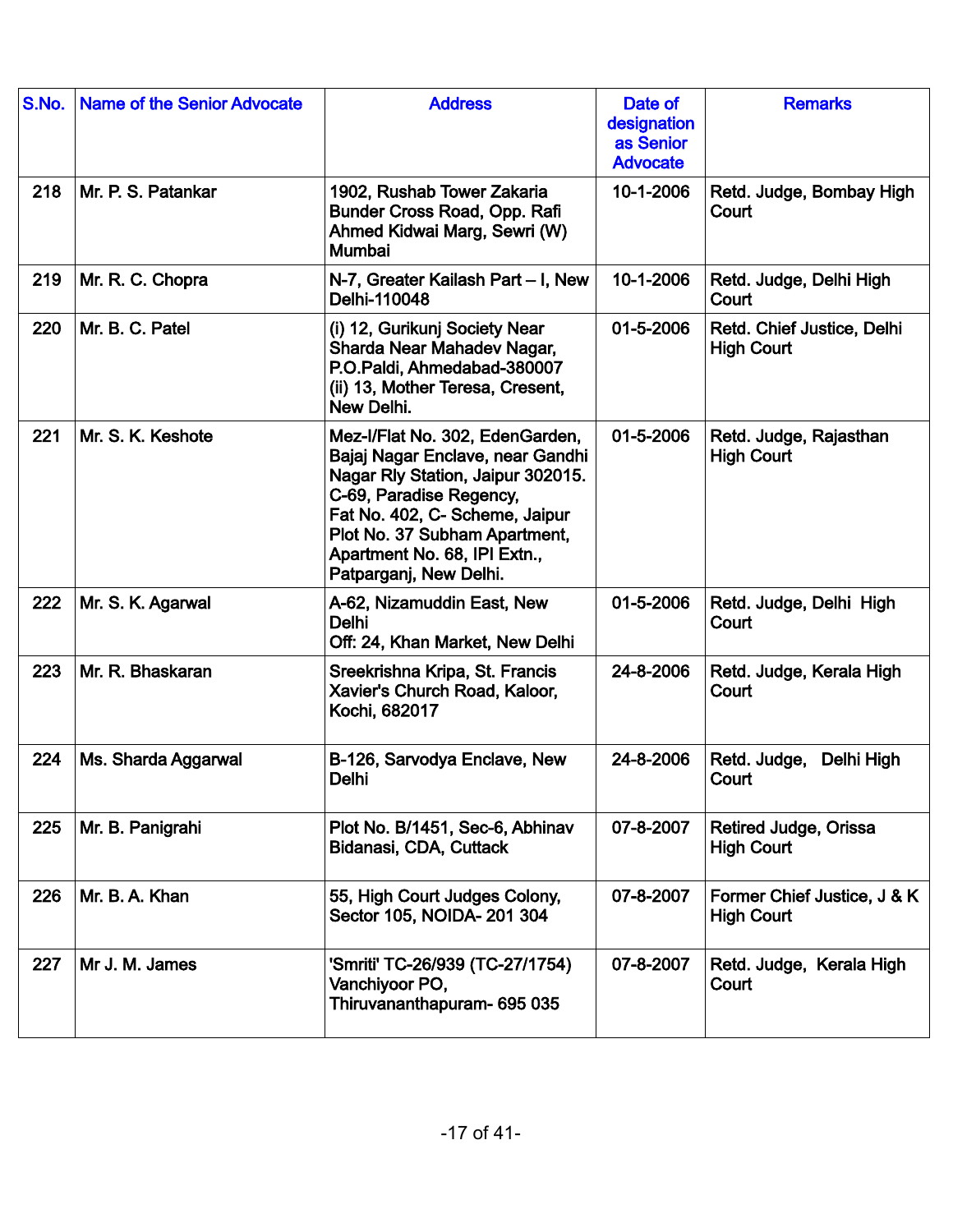| S.No. | <b>Name of the Senior Advocate</b> | <b>Address</b>                                                                                                                                               | Date of<br>designation<br>as Senior<br><b>Advocate</b> | <b>Remarks</b>                                                          |
|-------|------------------------------------|--------------------------------------------------------------------------------------------------------------------------------------------------------------|--------------------------------------------------------|-------------------------------------------------------------------------|
| 228   | Mr. B. Shanmugam                   | New No. 204, Old No. (288/B),<br><b>TTK Road Teynampet, Chennai-</b><br>18                                                                                   | 07-8-2007                                              | Retd. Judge, Madras<br><b>High Court</b>                                |
| 229   | Ms. Indu Malhotra                  | 59, Lawyers Chamber, Supreme<br><b>Court Compound, New Delhi</b>                                                                                             | 07-8-2007                                              | Elevated as Hon'ble Judge<br>of Supreme Court of India<br>on 27.04.2018 |
| 230   | Mr. Pravin H. Parekh               | B-99, Neeti Bagh, New Delhi<br>110049                                                                                                                        | 25-9-2007                                              | Advocate-on-Record                                                      |
| 231   | Mr. K. B. Siddappa                 | Plot No. 82, Phase -III, H.No. 6-5-<br>1/8, Opp. HUDA, Nursery Park,<br>Vaidehi Nagar Vanasthali Puram<br>Hyderabad                                          | 06-2-2008                                              | Retd. Judge, A.P. High<br>Court                                         |
| 232   | Mr. R. Balasubramanian             | No. 5, Tiger Varadhachary,<br>1 <sup>st</sup> Street, Kalakshetra Colony,<br>Besant Nagar, Chennai - 90                                                      | 06-2-2008                                              | Retd. Judge, Madras<br><b>High Court</b>                                |
| 233   | Mr. R. S. Sodhi                    | C-1/40, Safdarjung Development<br>Area, New Delhi-110016.                                                                                                    | 06-2-2008                                              | Retd. Judge, Delhi<br><b>High Court</b>                                 |
| 234   | Mr. D. Biswas                      | Shaktigarh Path, near Rajib<br>Bhawan, Guwahati - 781 005                                                                                                    | 06-2-2008                                              | Retd. Judge, Gauhati High<br>Court                                      |
| 235   | Mr. S. S. Jha                      | Bungalow No. 898, near<br>Allahabad Bank, Wright Town, ,<br>Jabalpur, M.P.                                                                                   | 06-2-2008                                              | M.P. High<br>Retd. Judge,<br>Court                                      |
| 236   | Mr. R. D. Vyas                     | 401, Trishul Apartment, Sanghia<br>Colony, A.B. Road, Indore                                                                                                 | 06-2-2008                                              | Retd. Judge, M.P.<br><b>High Court</b>                                  |
| 237   | Mr. M. Karpaga Vinayagam           | Bunglow No. 21, New Moti Park,<br>New Delhi - 23<br>Chairperson, Appellate Tribunal<br>for Electricity<br>C-1/1, Tilaklane, Tilak Marg, New<br>Delhi 110001. | 14-10-2008                                             | Retd. Chief Justice,<br><b>Jharkhand High Court</b>                     |
| 238   | Mr. Nure Alam Chowdhury            | 26, Ratu Sarkar Lane, Calcutta<br>Ph No. (033) 2235-8333                                                                                                     | 14-10-2008                                             | Retd. Acting Chief Justice,<br><b>Calcutta High Court</b>               |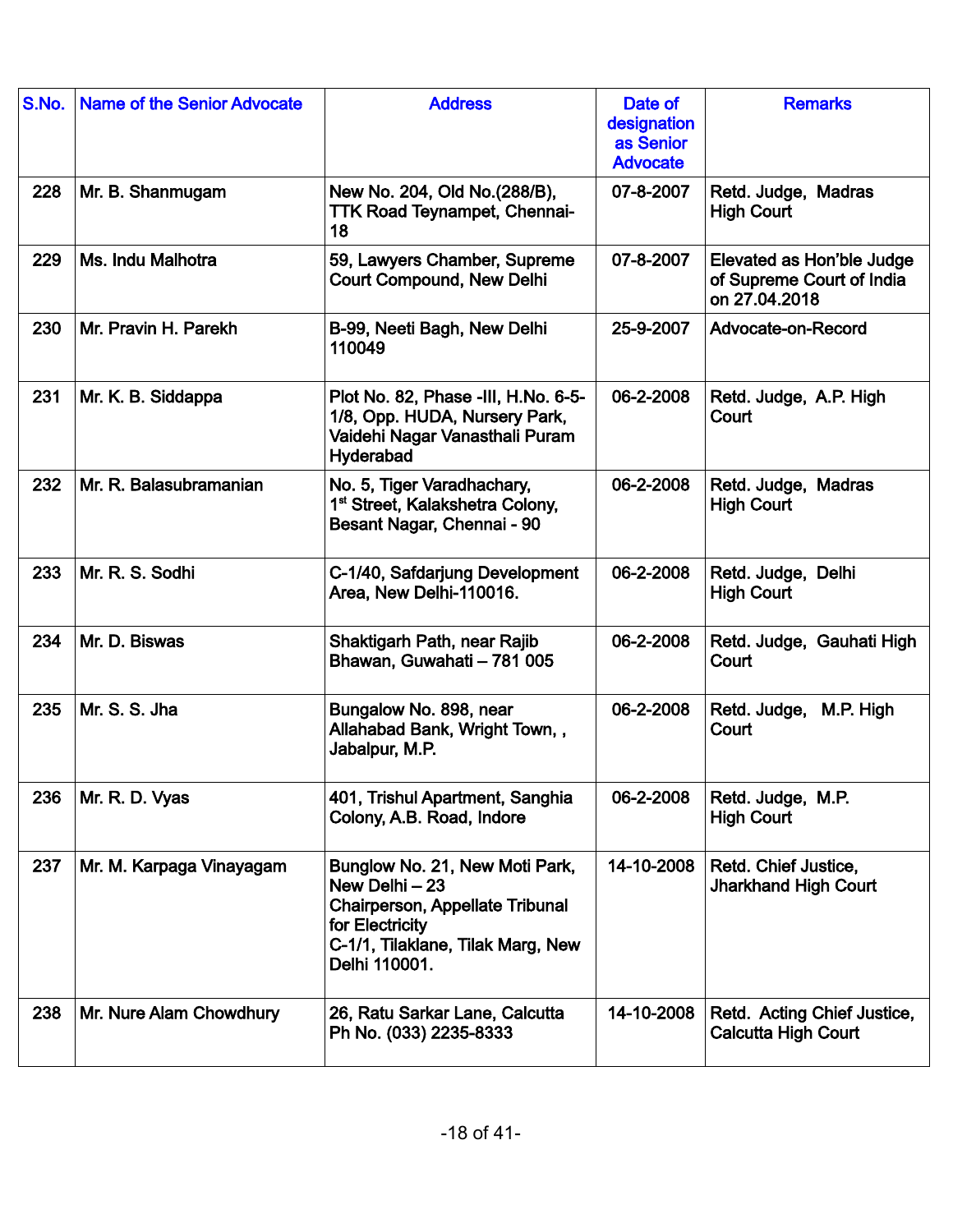| S.No. | <b>Name of the Senior Advocate</b> | <b>Address</b>                                                                                                                                                                                                                                                                      | Date of<br>designation<br>as Senior<br><b>Advocate</b> | <b>Remarks</b>                                         |
|-------|------------------------------------|-------------------------------------------------------------------------------------------------------------------------------------------------------------------------------------------------------------------------------------------------------------------------------------|--------------------------------------------------------|--------------------------------------------------------|
| 239   | Mr. V. G. Palshikar                | C-102, Lloyds Estate, Vidyalankar<br>College Road, Sangam Nagar,<br>Wadala (East), Mumbai - 400<br>037. office- R.No. 211, 2 <sup>nd</sup> Floor,<br>16/2 Bake House, Maharashtra<br><b>Chamber of Commerce Lane,</b><br>opp. Mah.State Co.op Bank Ltd.,<br>Fort., Mumbai - 400 023 | 14-10-2008                                             | Retd. Judge. Bombay<br><b>High Court</b>               |
| 240   | Mr. Hari Nath Tilhari              | No. 162/42, Astabal, Charbagh,<br>Lucknow                                                                                                                                                                                                                                           | 14-10-2008                                             | Retd. Judge, U.P. &<br>Karnataka High Court            |
| 241   | Mr. R. Gururajan                   | No. 504, 5 <sup>th</sup> Floor, Sriharikrupa<br>15 <sup>th</sup> Cross Malleshwaram<br>Bangalore-560003                                                                                                                                                                             | 14-10-2008                                             | Retd. Judge, Karnataka<br><b>High Court</b>            |
| 242   | Mr. A. Mariarputham                | 242, New Lawyers Chamber,<br><b>Supreme Court Compound New</b><br><b>Delhi</b>                                                                                                                                                                                                      | 14-10-2008                                             | Advocate-on-Record                                     |
| 243   | Mr. P. S. Narasimha                | 127, Lawyers Chamber(Old)<br><b>Supreme Court Compound New</b><br><b>Delhi</b>                                                                                                                                                                                                      | 14-10-2008                                             | Elevated as Hon'ble Judge<br>of Supreme Court of India |
| 244   | Mr. J. S. Attri                    | 25, M. C. Setalvad Lawyers<br>Chamber, Bhagwan Das Road,<br><b>Supreme Court, New Delhi</b>                                                                                                                                                                                         | 14-10-2008                                             | <b>AOR</b>                                             |
| 245   | Mr. Pallav Shishodia               | 328, New Lawyers Chamber,<br>Supreme Court Compound N.D.                                                                                                                                                                                                                            | 14-10-2008                                             | Advocate                                               |
| 246   | Mr. Krishnan Venugopal             | C-12, Diwan Shree Aptt., 30,<br>Ferozshah Road, New Delhi                                                                                                                                                                                                                           | 14-10-2008                                             | Advocate                                               |
| 247   | Mr. Maninder Singh                 | F-12. Jangpura Extn. New Delhi                                                                                                                                                                                                                                                      | 28-4-2009                                              | Advocate-on-Record                                     |
| 248   | Mr. Rupinder Singh Suri            | 16, New Lawyers Chamber,<br><b>Supreme Court Compound N.D</b>                                                                                                                                                                                                                       | 28-4-2009                                              | Advocate-on-Record                                     |
| 249   | Mr. Shiv Kumar Sharma              | 878-B, Mahaveer Nagar-1,<br>Durgapur, Jaipur.                                                                                                                                                                                                                                       | 28-4-2009                                              | Retd. Judge, Rajasthan<br><b>High Court</b>            |
| 250   | Mr. K. V. Vishwanathan             | 215, New Lawyers Chamber, M.<br>C. Setalvad Block, Bhagwan Das<br>Road, New Delhi                                                                                                                                                                                                   | 28-4-2009                                              | Advocate                                               |
| 251   | Mr. Bilal Nazki                    | House No. 85, A.I- Farooq Colony,<br>Rawalpora, Srinagar, J&K                                                                                                                                                                                                                       | 18.2.2010                                              | <b>Retd Chief Justice, Orissa</b><br><b>High Court</b> |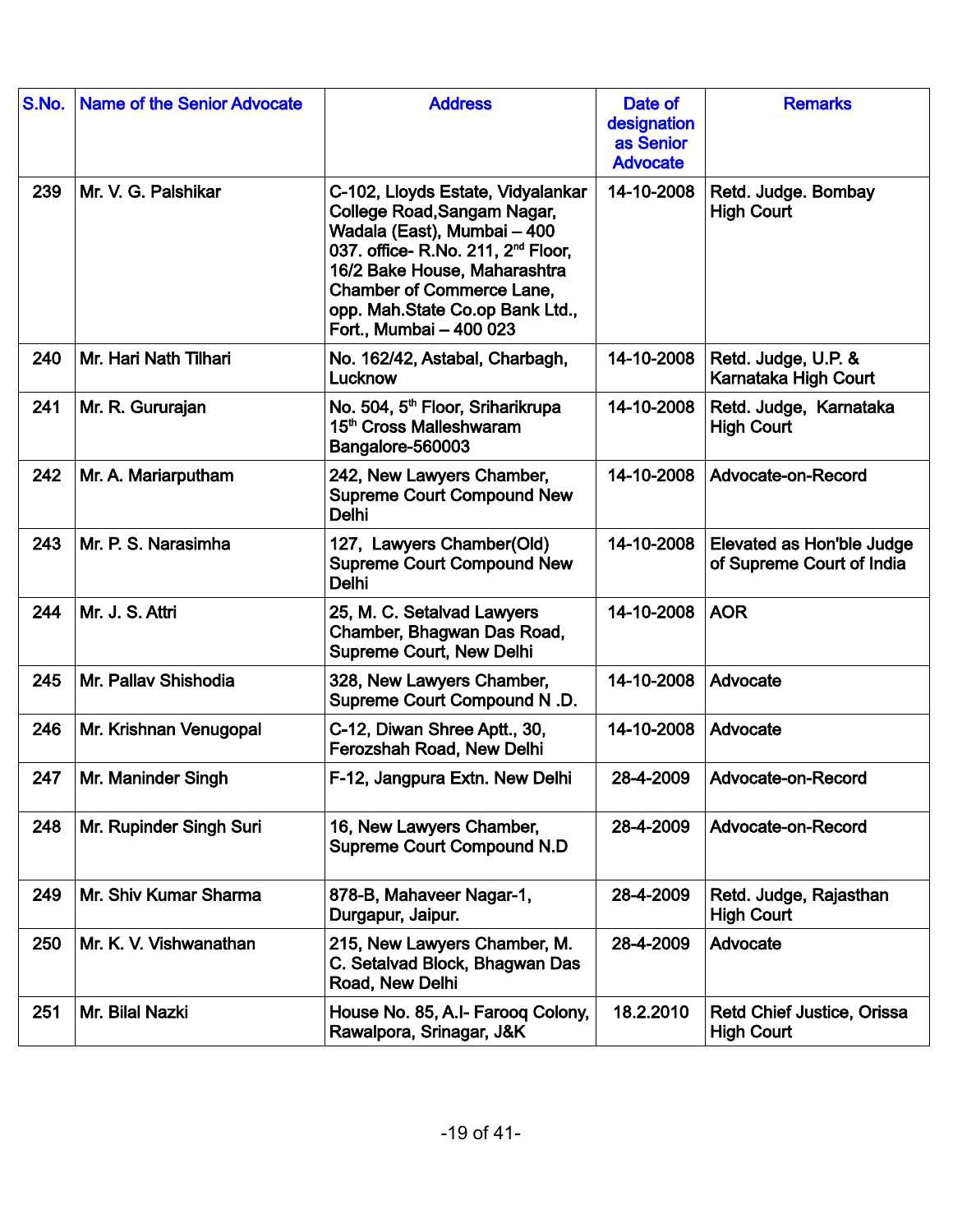| S.No. | <b>Name of the Senior Advocate</b> | <b>Address</b>                                                                              | Date of<br>designation<br>as Senior<br><b>Advocate</b> | <b>Remarks</b>                                               |
|-------|------------------------------------|---------------------------------------------------------------------------------------------|--------------------------------------------------------|--------------------------------------------------------------|
| 252   | Mr. O.P. Dwivedi                   | G-72, Sector 25, Jalvayu Vihar,<br><b>NOIDA</b>                                             | 18.2.2010                                              | Retd. Judge, Delhi High<br>Court                             |
| 253   | Mr. Ikram-Ul-Bari                  | 3/123, Vikas Khand, Gomti Nagar,<br>Lucknow                                                 | 18.2.2010                                              | Retd. Judge, Allahabad<br><b>High Court</b>                  |
| 254   | Mr. Giri Venkitasubramani          | M-20, Jungpura Extension, New<br>Delhi - 110014                                             | 18.2.2010                                              | Retd. Judge, Kerala<br><b>High Court</b>                     |
| 255   | Mr. B. Padmaraj                    | No. 1288, 13 <sup>th</sup> Main Judicial Lay-<br>out, G.K.V.K. Post,<br>Bangalore - 560 065 | 18.2.2010                                              | Retd. Judge,<br>Karnataka High Court                         |
| 256   | Mr. A. K. Sanghi                   | 118, Lawyers Chamber, Supreme<br>Court of India,<br>New Delhi - 110 001.                    | 18.2.2010                                              | Advocate-on-Record                                           |
| 257   | Mr. Dhruv Mehta                    | 33 Lawyers Chambers, Supreme<br>Court of India,<br>New Delhi - 110 001.                     | 18.2.2010                                              | Advocate-on-Record                                           |
| 258   | Mr. Mukul Mudgal                   | Ist Floor C-30, Nizamuddin East,<br><b>New Delhi110 013.</b>                                | 9.8.2011                                               | Retd. Chief Justice,<br>Punjab & Haryana High<br>Court       |
| 259   | Mr.Bhagwati Prasad                 | 53, Ground Floor, World Trade<br>Centre, Barakhamba Lane, New<br>Delhi - 110 001            | 9.8.2011                                               | <b>Retd Chief Justice,</b><br><b>High Court of Jharkhand</b> |
| 260   | Mr. Subhash Samvatsar              | Chamber No. 22-23 Johari<br>Palace, 51 M.G. Road, Indore.                                   | 9.8.2011                                               | Retd. Judge,<br>High Court of M.P.                           |
| 261   | Mr. S. P. Khare                    | A-1,202, Shehnai Residency, A.B.<br>Road, Opp: Amarvilas<br>Hotel, Indore (M.P.) 452 010    | 9.8.2011                                               | Retired Judge,<br><b>High Court of Madhya</b><br>Pradesh     |
| 262   | Mr. Deo Narayan Thanvi             | 7, Parvati Nagar, Circuit House<br>Road, Jodhpur.                                           | 9.8.2011                                               | Retd. Judge,<br><b>High Court of Rajasthan</b>               |
| 263   | Mr. Piyush Mathur                  | Flat No. 401, Block A-One,<br>Shehnai Residency,<br>A.B. Road, Indore (M.P.)                | 9.8.2011                                               | Retired Judge,<br><b>High Court of Madhya</b><br>Pradesh     |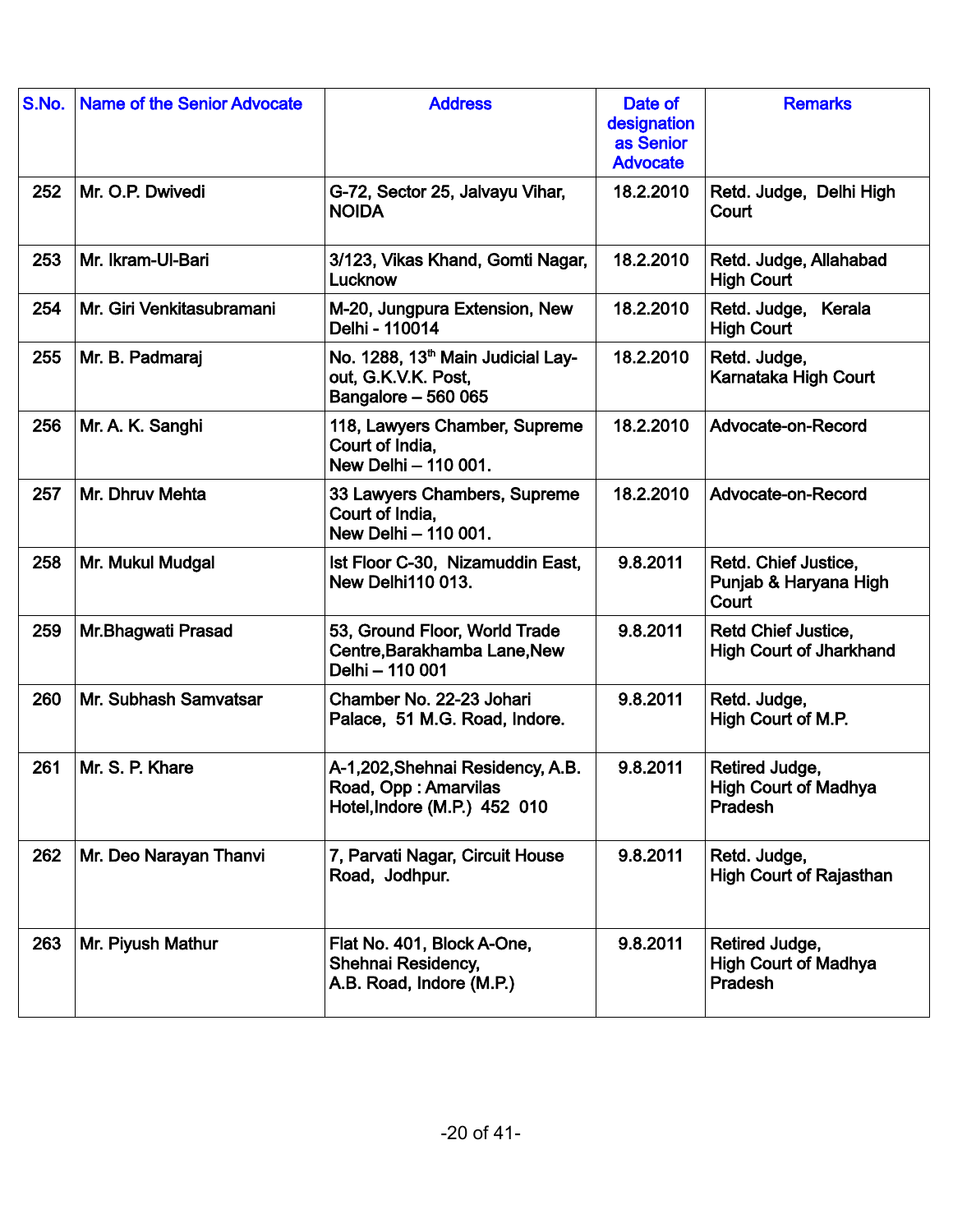| S.No. | Name of the Senior Advocate | <b>Address</b>                                                                                                                         | Date of<br>designation<br>as Senior<br><b>Advocate</b> | <b>Remarks</b>                                 |
|-------|-----------------------------|----------------------------------------------------------------------------------------------------------------------------------------|--------------------------------------------------------|------------------------------------------------|
| 264   | Mr. D. A. Mehta             | 203, Sujay Flats, Devendra<br>Park, In Shradha Petrol Pump<br>Lane, Near Judges' Bungalow<br>Circle, Bodakdev,<br>Ahmedabad - 380 054. | 9.8.2011                                               | Retd. Judge,<br><b>High Court of Gujarat</b>   |
| 265   | Mr. Vijay C. Daga           | Opp. Old Custom House, 12/14,<br>Shahid Bhagat Singh Road, Fort,<br>Mumbai - 400 001.                                                  | 9.8.2011                                               | Retd. Judge,<br><b>High Court of Bombay</b>    |
| 266   | Mr. S. L. Bhayana           | 8- B, Lodhi Estate,<br>New Delhi -110 003.                                                                                             | 9.8.2011                                               | Retd. Judge,<br><b>High Court of Delhi</b>     |
| 267   | Mr. K. A. Puj               | 201, Akashsagar Flats Panchvati<br>Second Lane, near Ambawadi<br>Circle Ellisbridge,<br>Ahmedabad - 380 006.                           | 9.8.2011                                               | Retd. Judge,<br><b>High Court of Gujarat</b>   |
| 268   | Mr. S.S. Kulshrestha        | E-20, Ground Floor,<br>Lajpat Nagar- III<br>New Delhi - 110 024                                                                        | 9.8.2011                                               | Retd. Judge,<br><b>High Court of Allahabad</b> |
| 269   | Mr. Shiv Shanker            | Sector 12, 191, Vasundhara,<br>Ghaziabad, U.P.                                                                                         | 21.11.2012                                             | Retd. Judge,<br><b>High Court of Allahabad</b> |
| 270   | Mr. Gopalakrishna Tamada    | Brindavanam "Plot No. 443/A/54,<br>Road No. 86, Jubilee<br>Hills, Hyderabad                                                            | 21.11.2012                                             | Retd. Judge,<br>High Court of A.P.             |
| 271   | Mr. S. P. Pathak            | 164, Santosh Nagar, New<br>Sanganer Road,<br>Jaipur - 302019                                                                           | 21.11.2012                                             | Retd. Judge,<br><b>High Court of Rajasthan</b> |
| 272   | Mr. Narinder Kumar Sud      | Ambika Tower, 4 <sup>th</sup> Floor,<br>Police Linew Road, Jalandhar-<br>144001.                                                       | 21.11.2012                                             | Retd. Judge,<br>High Court of P & H            |
| 273   | Mr. B. H. Marlapalle        | B-29, Basement, Defence Colony,<br><b>New Delhi - 110024</b>                                                                           | 21.11.2012                                             | Retd. Judge,<br><b>High Court of Bombay</b>    |
| 274   | Mr. Ram Autar Singh         | 120, Duplex Sector 82, Swarnim<br>Vihar, Noida (U.P.)                                                                                  | 21.11.2012                                             | Retd. Judge,<br><b>High Court of Allahabad</b> |
| 275   | Mr. Gurusharan Sharma       | C/604, Kalka Apartments, Plot 31,<br>Sector 6, Dwarka, New Delhi-<br>75.                                                               | 21.11.2012                                             | Retd. Judge,<br><b>High Court of Patna</b>     |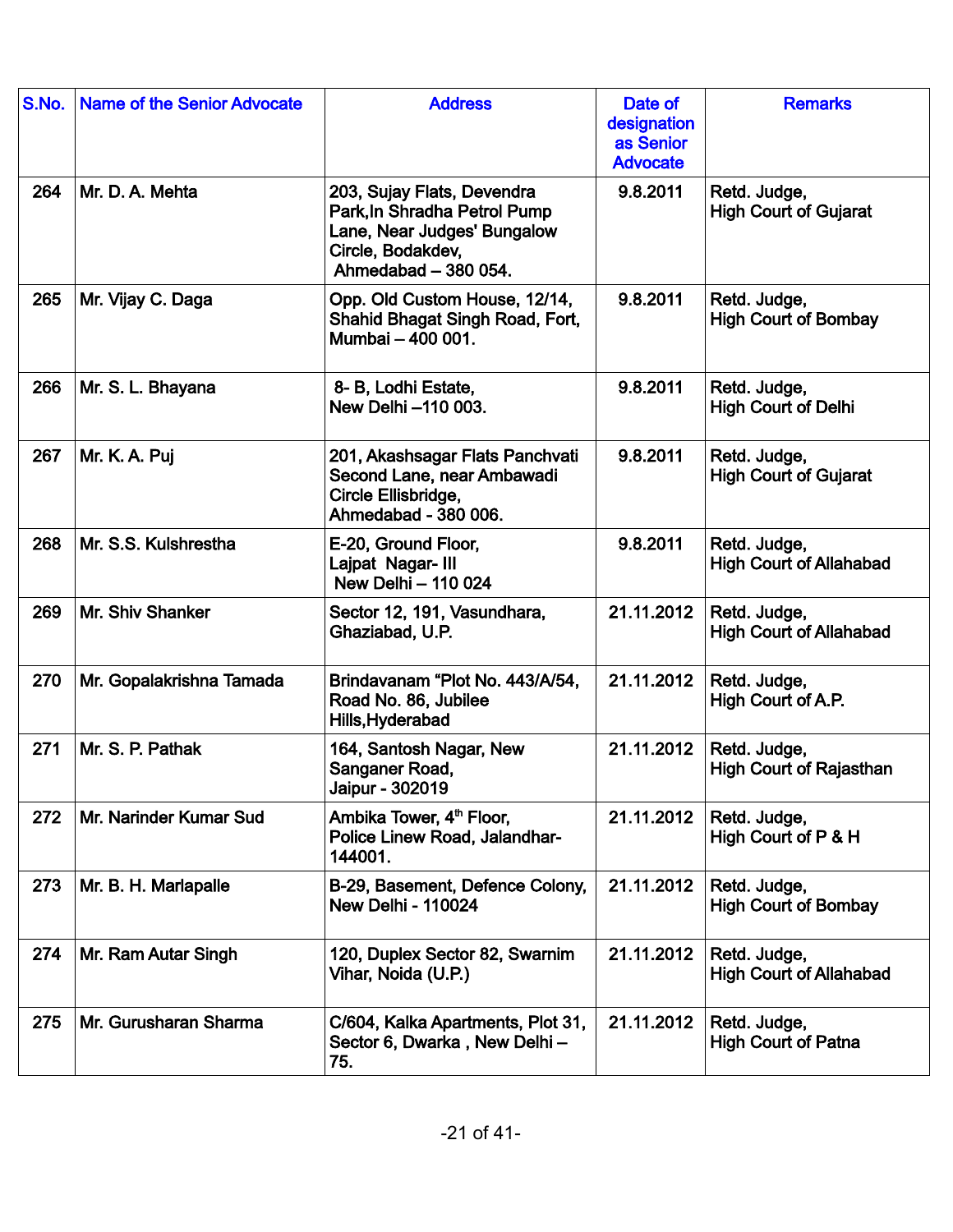| S.No. | <b>Name of the Senior Advocate</b> | <b>Address</b>                                                                                                         | Date of<br>designation<br>as Senior<br><b>Advocate</b> | <b>Remarks</b>                                                                                                                                         |
|-------|------------------------------------|------------------------------------------------------------------------------------------------------------------------|--------------------------------------------------------|--------------------------------------------------------------------------------------------------------------------------------------------------------|
| 276   | Mr. K. Padmanabhan Nair            | Panchajanayam, H.No. 34/2383-A,<br>Mangattu Road, Palarivattom<br>P.O., Kochi-682 025                                  | 21.11.2012                                             | Retd. Judge,<br><b>High Court of Kerala</b>                                                                                                            |
| 277   | Mr. Radha Mohan Prasad             | M.P. Sinha Road, Kadam Kuan,<br>Patna-800 003                                                                          | 21.11.2012                                             | Retd. Judge,<br><b>High Court of Patna</b>                                                                                                             |
| 278   | Mr. Palok Basu                     | 10, Kutchery Road, (K.G. Marg),<br><b>Allahabad- 211 002</b>                                                           | 21.11.2012                                             | Retd. Judge,<br><b>High Court of Allahabad</b>                                                                                                         |
| 279   | Mr. Basant R.                      | H.No. B 5/97, 1 <sup>st</sup> Floor, Safdarjung<br>Enclave, New Delhi- 110029                                          | 21.11.2012                                             | Retd. Judge,<br><b>High Court of Kerala</b>                                                                                                            |
| 280   | Mr. I. S. Shrivastava              | B-101, Sanghavi Residency, Near<br>Kalindi Midtown, In front of Sahara<br>City, Bypass Road, Indore- 542<br>016 (M.P.) | 21.11.2012                                             | Retd. Judge,<br>High Court of M.P.                                                                                                                     |
| 281   | Mr. P. B. Majumdar                 | 506, Milestone Building, Near<br>Drive in Road Kendra, Opp.<br>Doordarshan, Ahmedabad-<br>380054                       | 21.11.2012                                             | Retd. Judge,<br><b>High Court of Gujarat</b>                                                                                                           |
| 282   | Mr. C. N. Ramachandran Nair        | 3B-Bhavani, Kunnumpuram, P.O.,<br>Kakkanad, Kochi -<br>682 030                                                         | 21.11.2012                                             | Retd. Judge, High Court of<br>Kerala<br>[He took up the Govt<br>assignment under Kerala<br>Government as Chairman, Dam<br>Safety Authority 21.01.2013] |
| 283   | Mr. Pradeep Kant                   | 16, Krishna Colony, Faizabad<br>Road, Lucknow-226 006                                                                  | 21.11.2012                                             | Retd. Judge,<br><b>High Court of Allahabad</b>                                                                                                         |
| 284   | Mr. Guru Krishnakumar              | C-4/21, Safdarjung Development<br>Area, New Delhi-110016                                                               | 21.11.2012                                             | Advocate                                                                                                                                               |
| 285   | Mr. Huzefa A. Ahmadi               | D-27, G.F. Nizamudding (East),<br><b>New Delhi-110 013</b>                                                             | 21.11.2012                                             | Advocate                                                                                                                                               |
| 286   | Mr. S. N. Aggarwal                 | Flat No. 45/5, Delhi Govt. Officers<br>Flats, Rajpur Road,<br>Delhi-54                                                 | 3.9.2013                                               | Retd. Judge,<br><b>High Court of Madhya</b><br>Pradesh                                                                                                 |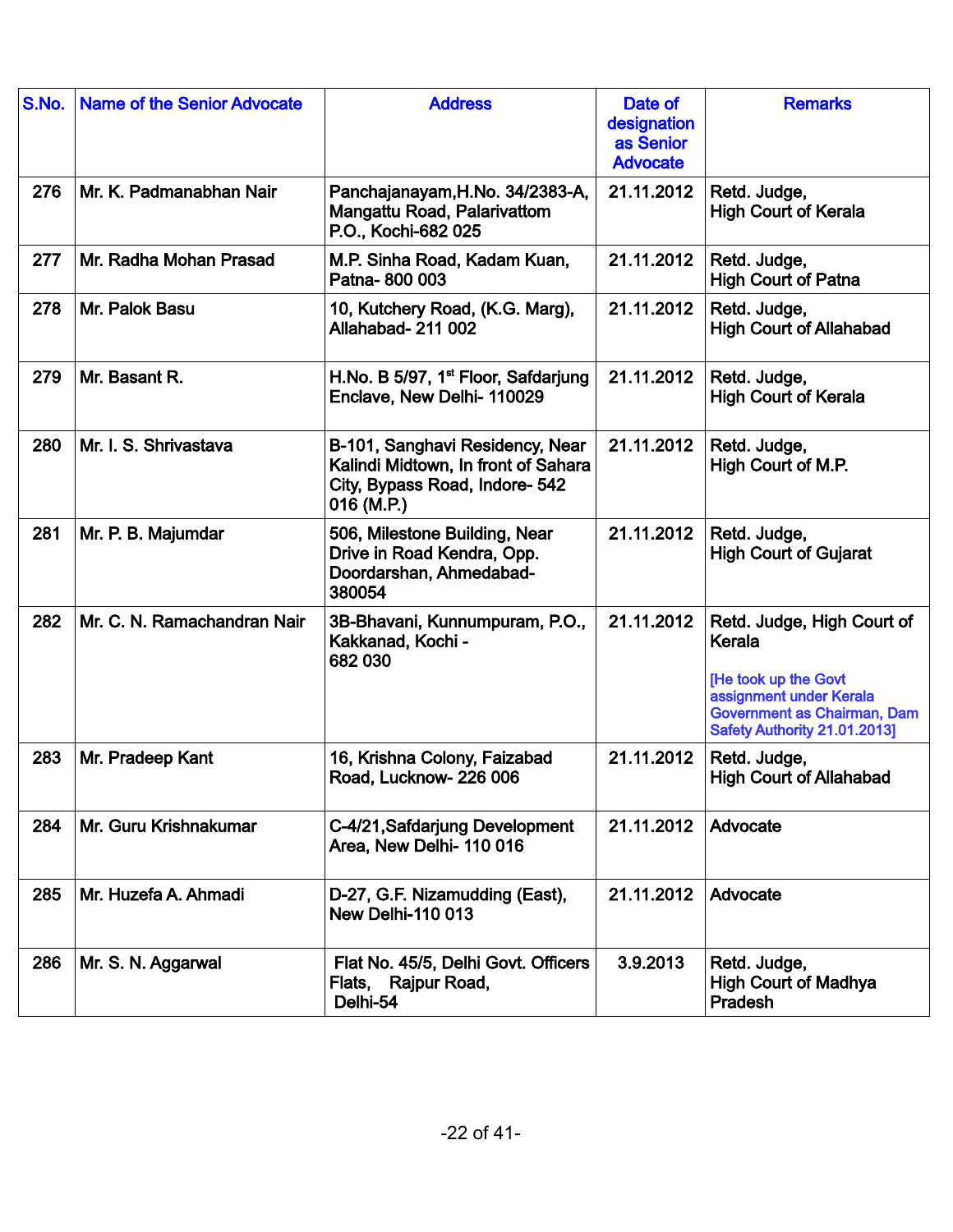| S.No. | <b>Name of the Senior Advocate</b> | <b>Address</b>                                                                                                                             | Date of<br>designation<br>as Senior<br><b>Advocate</b> | <b>Remarks</b>                                                                                                                                                                                                                            |
|-------|------------------------------------|--------------------------------------------------------------------------------------------------------------------------------------------|--------------------------------------------------------|-------------------------------------------------------------------------------------------------------------------------------------------------------------------------------------------------------------------------------------------|
| 287   | Mr. Parthasakha Datta              | Ramprastha Greens, Oasis<br><b>Emerald Heights</b><br>Flat - 702, Sec-7, Vaishali Extn.,<br>Ghaziabad,<br>U.P-201010                       | 3.9.2013                                               | Retd. Judge,<br><b>High Court of Calcutta</b>                                                                                                                                                                                             |
| 288   | Mr. Ashok Kumar Roopanwal          | K-37 B (Basement), Kalkaji,<br>New Delhi-110019                                                                                            | 3.9.2013                                               | Retd. Judge,<br><b>High Court of Allahabad</b>                                                                                                                                                                                            |
| 289   | Mr. Yogendra Kumar Sangal          | K-37 B (Basement), Kalkaji,<br>New Delhi-110019                                                                                            | 3.9.2013                                               | Retd. Judge,<br><b>High Court of Allahabad</b>                                                                                                                                                                                            |
| 290   | Mr. P. R. Raman                    | 113, Dikshit, Jawahar Nagar,<br>Kadavanathra,<br>Kochi- 682 020                                                                            | 3.9.2013                                               | Retd. Judge,<br><b>High Court of Kerala</b>                                                                                                                                                                                               |
| 291   | Mr. G. Bhavani Prasad              | Villa No. 41, Empire Insignia,<br><b>Behind Ara Maisamma Temple</b><br>(Kalimandir),<br>Peerancheru, Bandlaguda Jagir,<br>Hyderabad-500086 | 3.9.2013                                               | Retired Judge,<br>High Court<br>of<br>Andhra<br>Pradesh<br>practice<br>(Resumed<br>w.e.f.<br>01.12.2019, after retiring from<br>the post of Chairman, Andhra<br><b>Pradesh Electricity Regulatory</b><br><b>Commission on 29.10.2019)</b> |
| 292   | Mr. Vinod K. Sharma                | C-99, East of Kailash,<br>New Delhi.                                                                                                       | 3.9.2013                                               | Retired Judge,<br><b>High Court of Madras</b>                                                                                                                                                                                             |
| 293   | Mr. Rakesh Chandra Mishra          | 7, Rishi Nagar, Char-Imli,<br>Bhopal (M.P.) -462 016                                                                                       | 3.9.2013                                               | Retired Judge,<br><b>High Court of Madhya</b><br>Pradesh                                                                                                                                                                                  |
| 294   | Ms. Meenakshi Arora                | D-14, First Floor, Nizamuddin<br>East, N.Delhi-13                                                                                          | 3.9.2013                                               | Advocate-on-Record                                                                                                                                                                                                                        |
| 295   | Ms. Kiran Suri                     | Chamber No. 39, Old<br><b>Lawyer's Chambers</b><br>Supreme Court, N.Delhi -<br>110001.                                                     | 3.9.2013                                               | Advocate-on-Record                                                                                                                                                                                                                        |
| 296   | Mr. Sushil Kumar Jain              | Chamber No. 34, Old Lawyer's<br><b>Chambers</b><br><b>Supreme Court, New Delhi</b><br>$-110001.$                                           | 3.9.2013                                               | Advocate-on-Record                                                                                                                                                                                                                        |
| 297   | Ms Vibha Datta Makhija             | Flat D, First Floor,<br>B-10, Green Park Main, New<br>Delhi-110016                                                                         | 3.9.2013                                               | Advocate-on-Record                                                                                                                                                                                                                        |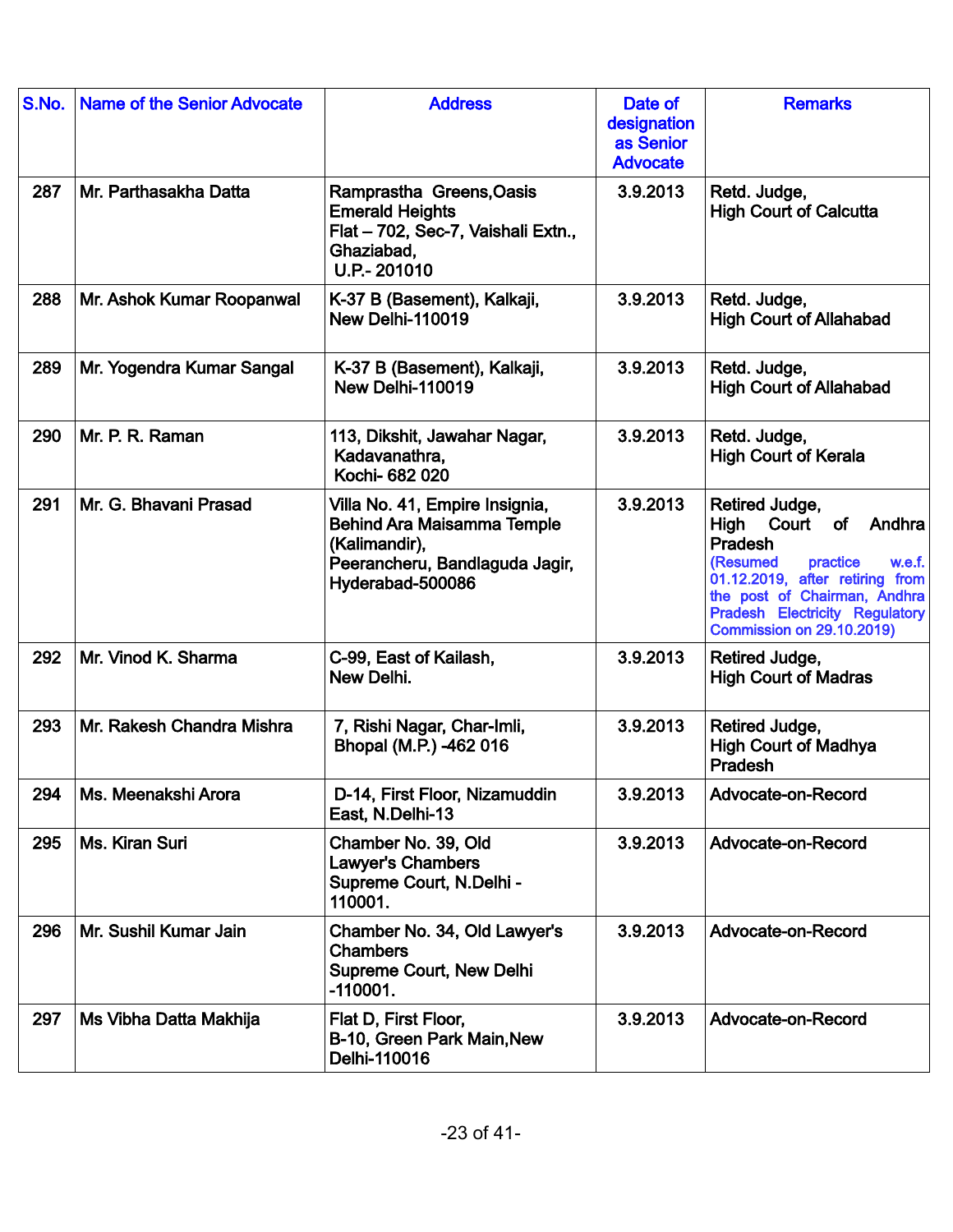| S.No. | <b>Name of the Senior Advocate</b> | <b>Address</b>                                                                                                      | Date of<br>designation<br>as Senior<br><b>Advocate</b> | <b>Remarks</b>                                                     |
|-------|------------------------------------|---------------------------------------------------------------------------------------------------------------------|--------------------------------------------------------|--------------------------------------------------------------------|
| 298   | Mrs. T. Meena Kumari               | House No. 2-2-18/13/C/2<br>A-38, Durgabai Deshmukh<br>Colony, New Nallakunta,<br>Hyderabad - 500044                 | 11.2.2014                                              | <b>Retired Chief Justice,</b><br><b>High Court of Meghalaya</b>    |
| 299   | Mr. Samudrala Govindarajulu        | House No. 11-5-451, Flat No. 502,<br><b>Paramound Apartment, FAPCCI</b><br>Road, Red Hills, Hyderabad - 500<br>004. | 11.2.2014                                              | Retired Judge,<br><b>High Court of Andhra</b><br>Pradesh           |
| 300   | Mr. Manmohan Sarin                 | D-127 Panchsheel Enclave,<br><b>New Delhi</b>                                                                       | 11.2.2014                                              | Retired Judge,<br>High Court of Jammu &<br>Kashmir                 |
| 301   | Mr. Dharam Veer Sharma             | House No. A-32, Sector-12,<br>NOIDA, U.P.                                                                           | 11.2.2014                                              | Retired Judge,<br><b>High Court of Allahabad</b>                   |
| 302   | Mr. G. S. Sarraf                   | E-45, Sidhartha Nagar, Sector No.<br>13, Malviya Nagar,<br>Jaipur - 302017, (Rajasthan)                             | 11.2.2014                                              | Retired Judge,<br><b>Rajasthan High Court</b>                      |
| 303   | Mr. T. Sudanthiram                 | No. 20, Anadavelu Street,<br>Perambur, Chennai, Tamil Nadu-<br>600 011.                                             | 11.2.2014                                              | Retired Judge,<br><b>Madras High Court</b>                         |
| 304   | Mr. S. B. Mhase                    | Deeplaxmi Plot No. 17, S. No.<br>344/1/2, Yashwant Nagar,<br>Aurangabad Road, Ahmednagar-<br>414 001                | 11.2.2014                                              | Retired Judge,<br><b>Bombay High Court</b>                         |
| 305   | Mr. Gopal Jain                     | B-93, Gulmohar Park,<br><b>New Delhi -110 049</b>                                                                   | 11.2.2014                                              | Advocate                                                           |
| 306   | Mr. Sanjib Sen                     | H-3, Kailash Colony, New Delhi -<br>48                                                                              | 11.2.2014                                              | Advocate                                                           |
| 307   | Mr. Barin Ghosh                    | Flat D-91, Saptaparni,<br>58/3 Ballygunge Circular Road,<br><b>Kolkata 700 019</b>                                  | 23.04.2015                                             | <b>Retired Chief Justice,</b><br><b>High Court of Uttarakhand</b>  |
| 308   | Mr. Yatindra Singh                 | 38, High Court Judges' Colony,<br>Sector 105, Noida (NCR)                                                           | 23.04.2015                                             | <b>Retired Chief Justice,</b><br><b>High Court of Chhattisgarh</b> |
| 309   | Ms. Rekha Sharma                   | A-135, Ground Floor,<br>Defence Colony,<br><b>New Delhi-110 024</b>                                                 | 23.04.2015                                             | Retired Judge,<br><b>High Court of Delhi</b>                       |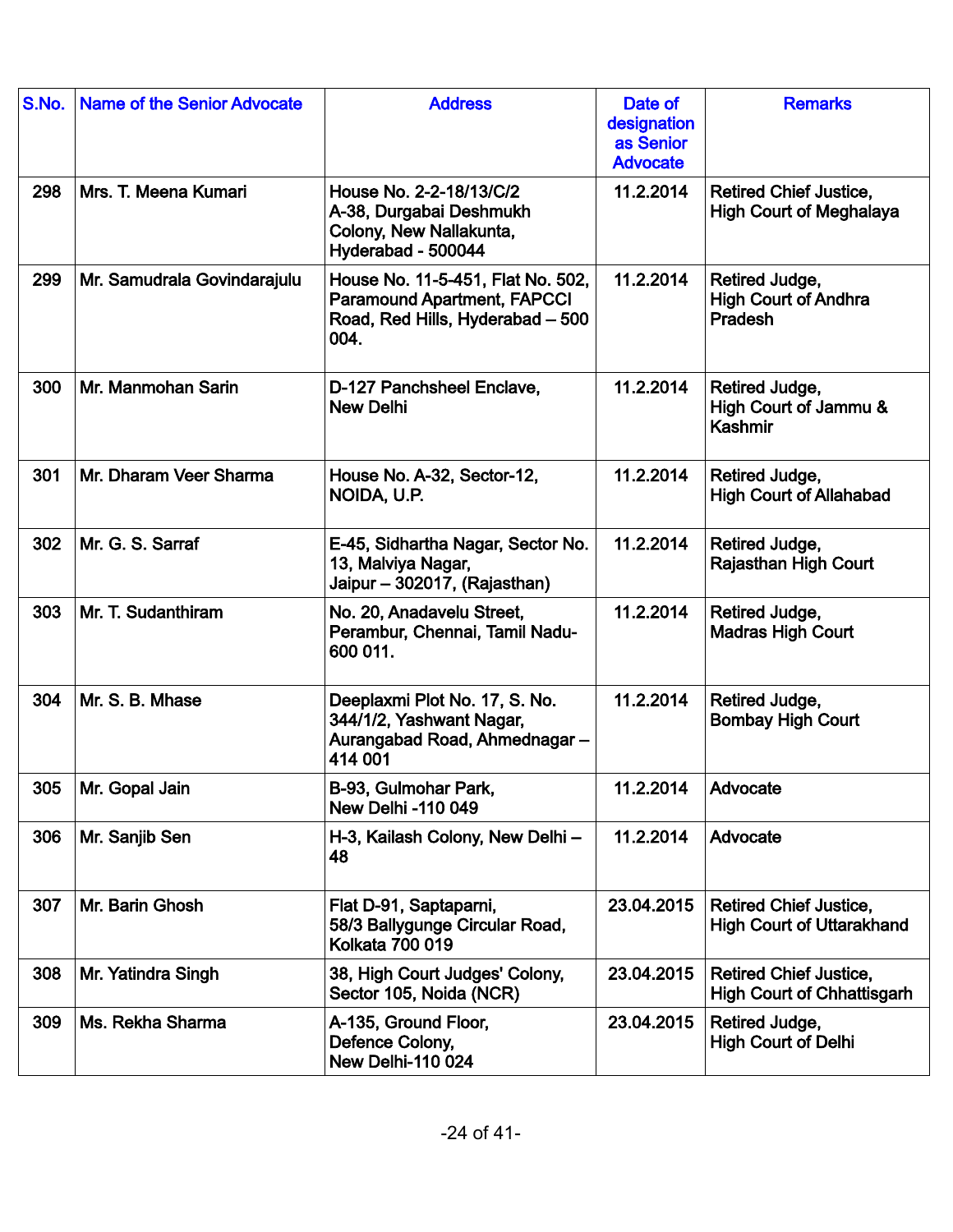| S.No. | <b>Name of the Senior Advocate</b>      | <b>Address</b>                                                                                                 | Date of<br>designation<br>as Senior<br><b>Advocate</b> | <b>Remarks</b>                                           |
|-------|-----------------------------------------|----------------------------------------------------------------------------------------------------------------|--------------------------------------------------------|----------------------------------------------------------|
| 310   | Mr. Krishn Kumar Lahoti                 | B-56, Sector-14,<br>Near Indian Oil Building,<br>Noida-201 301                                                 | 23.04.2015                                             | Retired Judge,<br><b>High Court of Madhya</b><br>Pradesh |
| 311   | Mr. Akhil Kumar Shrivastava             | D-139, Gulmohar City, behind new<br>Collectorate Building, Sirol Road,<br><b>Gwalior, MP - 474006</b>          | 23.04.2015                                             | Retired Judge,<br><b>High Court of Madhya</b><br>Pradesh |
| 312   | Mr. Purushottam Bapurao<br>Gaikwad      | B-5, Tirupati Supreme Enclave,<br>Jalan Nagar, Near Railway<br>Station, Aurangabad, Maharashtra                | 23.04.2015                                             | Retired Judge,<br><b>High Court of Bombay</b>            |
| 313   | Mr. A.K. Basheer                        | High Court of Kerala,<br>15B, Heera waters,<br>North Block,<br><b>Chillavannur Bund Road,</b><br>Kochi-682 020 | 23.04.2015                                             | Retired Judge,<br><b>High Court of Kerala</b>            |
| 314   | Mr. R. V. Easwar                        | AB-85, Shahjahan Road,<br><b>New Delhi-110 011</b>                                                             | 23.04.2015                                             | Retired Judge,<br><b>High Court of Delhi</b>             |
| 315   | Mr. Abhay Kumar Gohil                   | Nirmal Heights, B-2/201, Third<br>Floor, Safdarjung Enclave,<br><b>New Delhi-110 029</b>                       | 23.04.2015                                             | Retired Judge,<br><b>High Court of Madhya</b><br>Pradesh |
| 316   | Mr. Thomas P. Joseph                    | Flat No. 106, Tower No. 12,<br><b>Supreme Enclave, Mayur Vihar</b><br>Phase I, New Delhi 110091                | 23.04.2015                                             | Retired Judge,<br><b>High Court of Kerala</b>            |
| 317   | Mr. Sudhakar Bhimrao<br><b>Deshmukh</b> | A-2/97, Manu Apartment, Mayur<br>Vihar, Phase 1, New Delhi<br>1100091                                          | 23.04.2015                                             | Retired Judge,<br><b>High Court of Bombay</b>            |
| 318   | Mr. G. M. Akbar Ali                     | No. 6, 9 <sup>th</sup> Cross Street,<br>Senthil Nagar, Kolathur,<br><b>Chennai-600 099</b>                     | 23.04.2015                                             | Retired Judge,<br><b>High Court of Madras</b>            |
| 319   | Mr. J. H. Bhatia                        | Natwar Chamber, 104, 1 <sup>st</sup> Floor,<br>94, Nagindas Master Road,<br>Fort, Mumbai-400 001               | 23.04.2015                                             | Retired Judge,<br><b>High Court of Bombay</b>            |
| 320   | Mr. H. N. Nagamohan Das                 | Chamber: D-10, Nizamuddin East,<br><b>New Delhi-110 013</b>                                                    | 23.04.2015                                             | Retired Judge,<br><b>High Court of Karnataka</b>         |
| 321   | Mr. Subramonium Prasad                  | 104, Lawyers' Chambers,<br>Supreme Court of India, New<br>Delhi 110001                                         | 23.04.2015                                             | Advocate-on-Record                                       |
| 322   | Ms. V. Mohana                           | E-14, Dronacharya Apartments,<br>Mayur Vihar, Phase-I Extension,<br>Delhi 110091                               | 23.04.2015                                             | Advocate-on-Record                                       |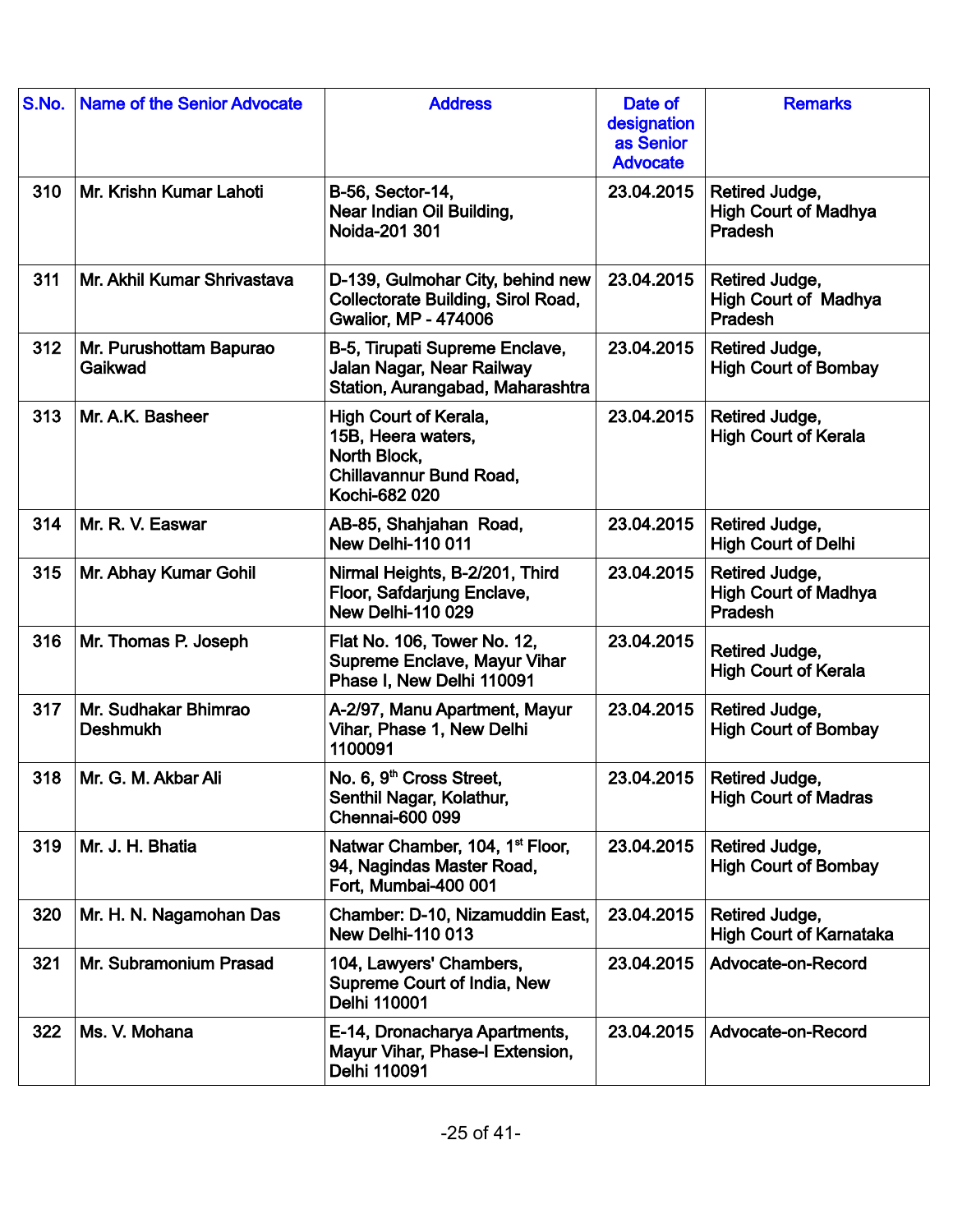| S.No. | <b>Name of the Senior Advocate</b>   | <b>Address</b>                                                                                                                                                                                                                                 | Date of<br>designation<br>as Senior<br><b>Advocate</b> | <b>Remarks</b>                                                    |
|-------|--------------------------------------|------------------------------------------------------------------------------------------------------------------------------------------------------------------------------------------------------------------------------------------------|--------------------------------------------------------|-------------------------------------------------------------------|
| 323   | Mr. Sanjay R. Hegde                  | 257, Supreme Enclave, Mayur<br>Vihar, Phase-I, Delhi 110091                                                                                                                                                                                    | 23.04.2015                                             | Advocate-on-Record                                                |
| 324   | Ms. Mahalakshmi Pavani               | 82, Lawyers' Chambers, Supreme<br>Court of India, New Delhi 110001                                                                                                                                                                             | 23.04.2015                                             | Advocate-on-Record                                                |
| 325   | Mr. Rana Mukhopadhyay<br>(Mukherjee) | 112, C. K. Daphtary Lawyers<br><b>Chambers, Tilak Lane, New Delhi</b><br>110001                                                                                                                                                                | 23.04.2015                                             | Advocate                                                          |
| 326   | Mr. Uma Nath Singh                   | Flat No. 124 Duplex,<br>Vishwkarma Co-operative Group<br><b>Housing Society,</b><br>Vishwkarma Apartment), Delhi<br>110096                                                                                                                     | 31.08.2016                                             | <b>Retired Chief Justice,</b><br><b>High Court of Meghalaya</b>   |
| 327   | Dr. Satish Chandra                   | D-25, Brahma Apartment,<br>Sector 7, Dwarka, New Delhi<br>110075                                                                                                                                                                               | 31.08.2016                                             | Retired Judge,<br><b>High Court of Allahabad</b>                  |
| 328   | Mr. Ashim Kumar Banerjee             | "Thnai" BB-21, New Town,<br>Kolkatta 700156                                                                                                                                                                                                    | 31.08.2016                                             | Retired Judge,<br><b>High Court of Calcutta</b>                   |
| 329   | Mr. K. C. Bhanu                      | Qtr. No. 6, Ministers Block,<br>Kundanbagh, Begumpet,<br>Hyderabad-500016                                                                                                                                                                      | 31.08.2016                                             | Retired Judge,<br><b>High Court of Judicature at</b><br>Hyderabad |
| 330   | Mr. Ravindra Singh                   | A-216, Sector-31, Noida (U.P.)                                                                                                                                                                                                                 | 31.08.2016                                             | Retired Judge,<br><b>High Court of Allahabad</b>                  |
| 331   | Mr. B. Chandra Kumar                 | 8-7-55/B/2, Plot No. 2, Road No.<br>3, Shirdi Sai Nagar Colony, Near<br>Hastinapuram Central,<br>Nagarjuna Sagar Road,<br>Hyderabad 500079                                                                                                     | 31.08.2016                                             | Retired Judge,<br><b>High Court of Judicature at</b><br>Hyderabad |
| 332   | Mr. Subash Chandra Jha               | C/o. Sri Sandeep Jha, Flat No.<br>F-1002, Amrapali Princely<br>Estate, Sector 76, Noida U.P.<br>201301<br>Alternate Address: lat No. E-301,<br>Pushpanjali Vihar, Near Kachi<br>Talab, Road No-1, Saristabad,<br>Gardanibagh, Patna - 1, Bihar | 31.08.2016                                             | Retired Judge,<br><b>High Court of Patna</b>                      |
| 333   | Mr. Kailash Gambhir                  | Bungalow No. 45, Lodhi Estate,<br>New Delhi 110003                                                                                                                                                                                             | 31.08.2016                                             | Retired Judge,<br><b>High Court of Delhi</b>                      |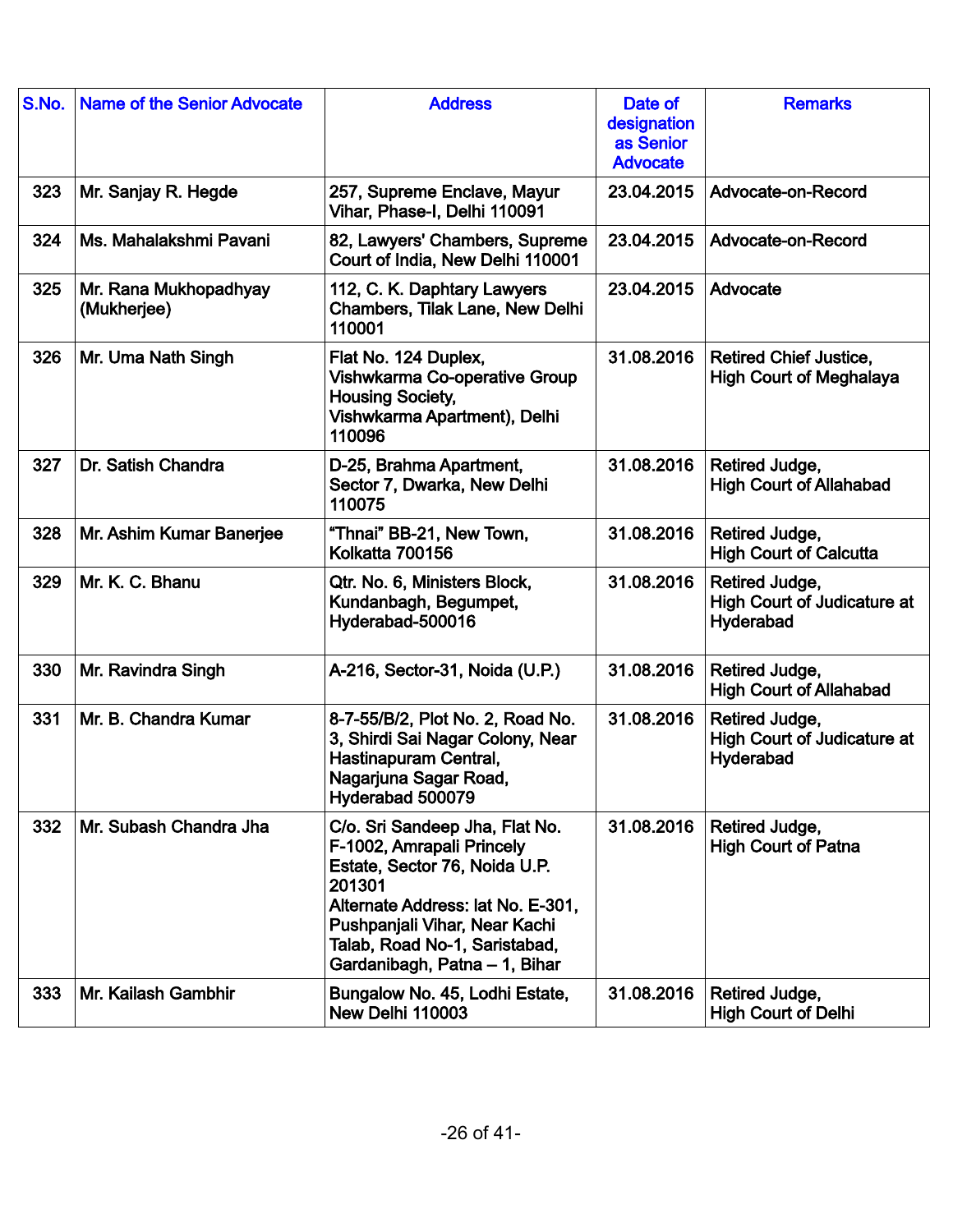| S.No. | <b>Name of the Senior Advocate</b> | <b>Address</b>                                                                                                                                                                                                  | Date of<br>designation<br>as Senior<br><b>Advocate</b> | <b>Remarks</b>                                            |
|-------|------------------------------------|-----------------------------------------------------------------------------------------------------------------------------------------------------------------------------------------------------------------|--------------------------------------------------------|-----------------------------------------------------------|
| 334   | Mr. K. C. Puri                     | Kothi No. 495, New Punjab<br><b>Judicial Officers, House Building</b><br><b>Co-operative Society, Mullanpur</b><br>Garib Dass, New Chandigarh<br>(Mohali)<br>Alternate Address: 234, Sector<br>16-A, Chandigarh | 31.08.2016                                             | Retired Judge,<br>High Court of Punjab &<br>Haryana       |
| 335   | Mr. Arvind Kumar                   | House No. 275, Sector 17,<br>Panchkula (Haryana)                                                                                                                                                                | 31.08.2016                                             | Retired Judge,<br>High Court of Punjab &<br>Haryana       |
| 336   | Dr. Bharat Bhushan Parsoon         | # D-37, Jungpura Extension,<br>New Delhi 110014                                                                                                                                                                 | 31.08.2016                                             | Retired Judge,<br>High Court of Punjab &<br>Haryana       |
| 337   | Mr. Sunil Hali                     | 18, Manorama Vihar, Bhori<br>Chowk, Jammu Tawi 180002                                                                                                                                                           | 31.08.2016                                             | Retired Judge,<br><b>High Court of Allahabad</b>          |
| 338   | Mr. B. D. Rathi                    | 340/1, Goyal Nagar, Near<br>Bengali Square, Indore 452016<br>(M.P.)                                                                                                                                             | 31.08.2016                                             | Retired Judge,<br><b>High Court of Madhya</b><br>Pradesh  |
| 339   | Mr. Kamal Mehta                    | 9, Hatkesh Co.Op. Housing<br>Society, St. Xavier's High School<br>Road, Post Navjivan,<br>Ahmedabad 380014                                                                                                      | 31.08.2016                                             | Retired Judge,<br><b>High Court of Gujarat</b>            |
| 340   | Dr. A. K. Rajan                    | S.79, 16 <sup>th</sup> Street, 'S' Block, Anna<br>Nagar, Chennai 600040                                                                                                                                         | 31.08.2016                                             | Retired Judge,<br><b>High Court of Madras</b>             |
| 341   | Mr. Shambhoo Singh                 | F-32, M.I.G. Colony, Indore<br>(M.P.)                                                                                                                                                                           | 31.08.2016                                             | Retired Judge,<br><b>High Court of Madhya</b><br>Pradesh  |
| 342   | Mr. Gh. Hasnain Massodi            | 102, Rose Enclave, Sanat<br>Nagar, Srinagar, 190005                                                                                                                                                             | 31.08.2016                                             | Retired Judge,<br>High Court of Jammu &<br><b>Kashmir</b> |
| 343   | Mr. Dharnidhar Jha                 | Road No. 3, Mahaveer Colony,<br><b>Beur, Patna 800002</b>                                                                                                                                                       | 31.08.2016                                             | Retired Judge,<br><b>High Court of Patna</b>              |
| 344   | Mr. Vijayeshwar Narayan<br>Sinha   | B-187, Sahdeo Mahto Marg,<br>Sri Krishna Puri, Patna 800001                                                                                                                                                     | 31.08.2016                                             | Retired Judge,<br><b>High Court of Patna</b>              |
| 345   | Mr. V. R. Kingaonkar               | "Sangati" AH-2-23, Thakre Nagar<br>N-2, CIDCO, Aurangabad (M.S.)<br>Pin 431005                                                                                                                                  | 31.08.2016                                             | Retired Judge,<br><b>High Court of Bombay</b>             |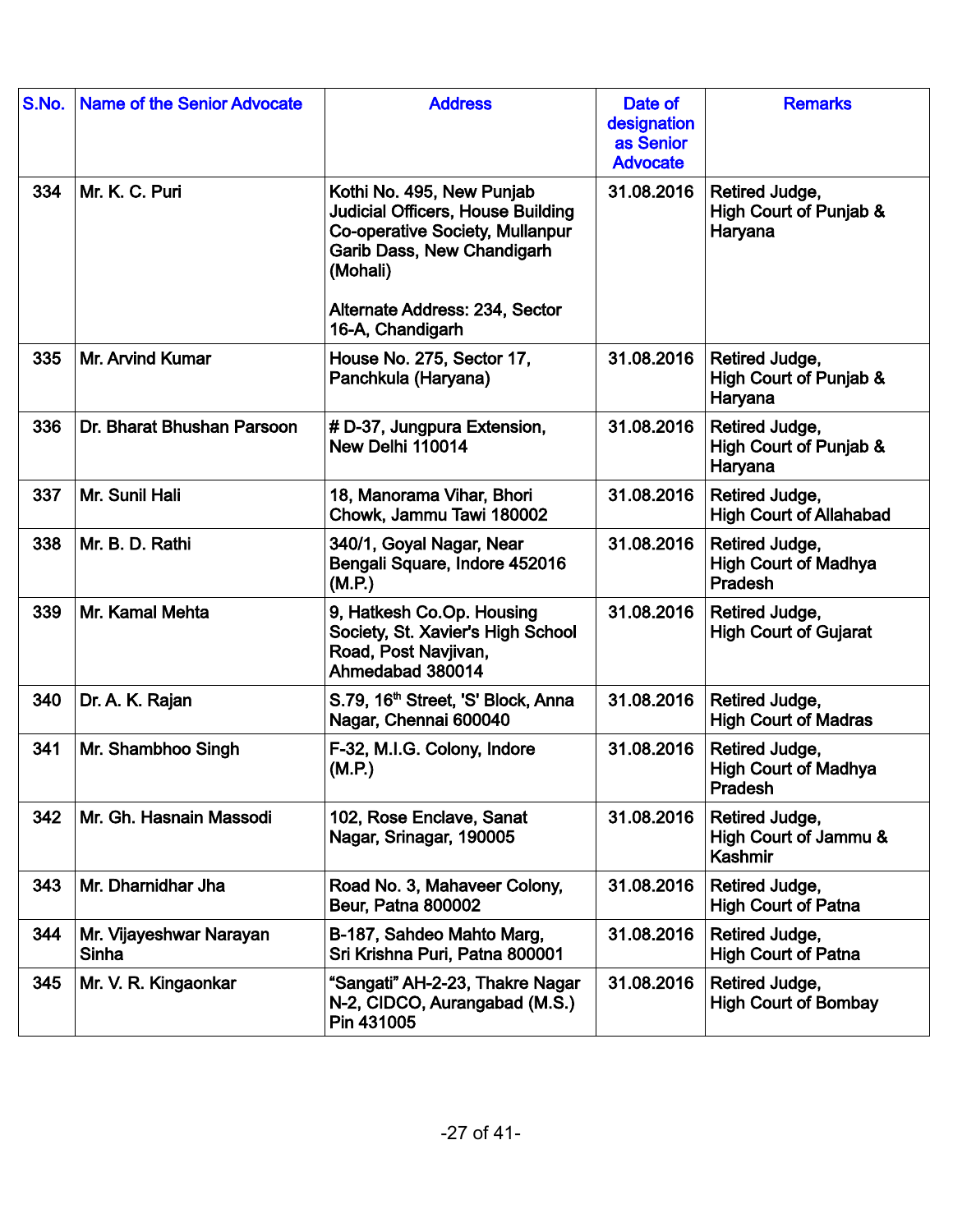| S.No. | <b>Name of the Senior Advocate</b> | <b>Address</b>                                                                                                                      | Date of<br>designation<br>as Senior<br><b>Advocate</b> | <b>Remarks</b>                                                        |
|-------|------------------------------------|-------------------------------------------------------------------------------------------------------------------------------------|--------------------------------------------------------|-----------------------------------------------------------------------|
| 346   | Dr. Ishrat Masroor Quddusi         | N-7 (3 <sup>rd</sup> Floor), Greater Kailash<br>1, New Delhi 110048                                                                 | 31.08.2016                                             | Retired Judge,<br><b>High Court of Chhattisgarh</b>                   |
| 347   | Mr. S. D. Anand                    | 303, Golf Apartments, Sujan<br>Singh Park, Maharishi Raman<br>Marg, New Delhi 3                                                     | 31.08.2016                                             | Retired Judge,<br>High Court of Punjab &<br>Haryana                   |
| 348   | Mr. Bana Seshasayana<br>Reddy      | H. No. 8-1-299/A/3, 1 <sup>st</sup> Floor,<br>Veterinary Colony, Opposite D<br>Mart, Shaikpet, Hyderabad<br>500008, Telangana State | 31.08.2016                                             | Retired Judge,<br><b>High Court of Andhra</b><br><b>Pradesh</b>       |
| 349   | Mr. Virendra Vikram Singh          | Flat No. E 803, Park View City -<br>2, Sohna Road, Gurugram<br>(Haryana)                                                            | 31.08.2016                                             | Retired Judge,<br><b>High Court of Allahabad</b>                      |
| 350   | Mr. J. M. Malik                    | G-11, Lajpat Nagar III, New Delhi<br>24                                                                                             | 31.08.2016                                             | Retired Judge,<br><b>High Court of Delhi</b>                          |
| 351   | Mr. Sunil Ambwani                  | E-190, Kalkaji, (G.F.), Police<br>Station Road, New Delhi-<br>110019                                                                | 06.09.2018                                             | <b>Retired Chief Justice,</b><br><b>High Court of Rajasthan</b>       |
| 352   | Mr. N. Paul Vasanthakumar          | "Ashirvadh", 24-A, II Street,<br>Kamraj Avenue, Adyar, Chennai<br>- 600020                                                          | 06.09.2018                                             | <b>Retired Chief Justice,</b><br>High Court of Jammu and<br>Kashmir   |
| 353   | Mr. Sibghat Ullah Khan             | Flat No. 1301/T-10, Supreme<br>Towers, Sector-99, Noida (G.B.<br>Nagar), Uttar Pradesh                                              | 06.09.2018                                             | Retired Judge,<br><b>High Court of Judicature at</b><br>Allahabad     |
| 354   | Mr. G. Rajasuria                   | Mullai (Ground Floor), Plot No. 3,<br>Mohan Nagar Main Road.<br>Mohan Nagar, Madampakkam,<br>Chennai - 600126                       | 06.09.2018                                             | Retired Judge,<br><b>High Court of Judicature at</b><br><b>Madras</b> |
| 355   | Mr. Satya Poot Mehrotra            | 34, Tashkand Marg, Civil Lines,<br>Allahabad - 211001                                                                               | 06.09.2018                                             | Retired Judge,<br><b>High Court of Allahabad</b>                      |
| 356   | Mr. Muzaffar Hussain Attar         | G-2, Gupkar, Srinagar, Jammu &<br>Kashmir (India)                                                                                   | 06.09.2018                                             | Retired Judge,<br>High Court of Jammu and<br>Kashmir                  |
| 357   | Mr. M. Jaichandren                 | 'Satyam', NB-20, Greenways<br>Road, R.A. Puram, Chennai-<br>600028                                                                  | 06.09.2018                                             | Retired Judge,<br><b>High Court of Madras</b>                         |
| 358   | Mr. S. Nagamuthu                   | B-54, First Floor, Sector-14,<br>Noida - 201301                                                                                     | 06.09.2018                                             | Retired Judge,<br><b>High Court of Madras</b>                         |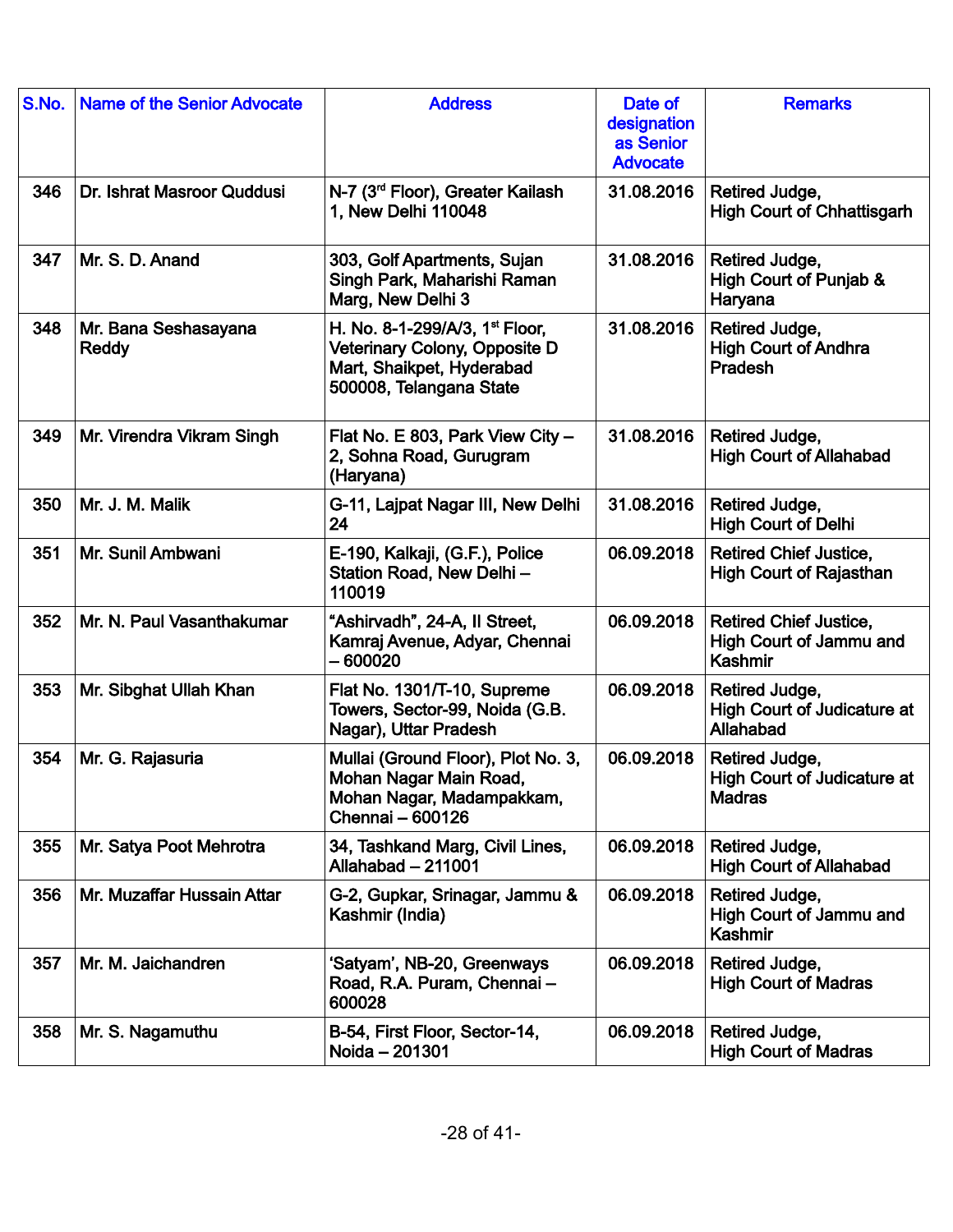| S.No. | <b>Name of the Senior Advocate</b>  | <b>Address</b>                                                                                                                                                                                                           | Date of<br>designation<br>as Senior<br><b>Advocate</b> | <b>Remarks</b>                                                  |
|-------|-------------------------------------|--------------------------------------------------------------------------------------------------------------------------------------------------------------------------------------------------------------------------|--------------------------------------------------------|-----------------------------------------------------------------|
| 359   | Mr. A. N. Venugopala Gowda          | #426/27-1, 33 <sup>rd</sup> Cross, 18 <sup>th</sup> Main,<br>4 <sup>th</sup> T Block Jayanagar,<br>Bengaluru - 560041                                                                                                    | 06.09.2018                                             | Retired Judge,<br><b>High Court of Karnataka</b>                |
| 360   | Mr. Vimlesh Kumar Shukla            | <b>Local Address:</b><br>House No. 37, High Court<br>Judges Colony, Sector 105,<br>Noida - 201301<br><b>Permanent Address:</b><br>B-401, Ansals Priyadarshini<br>Apartments, 28, S.N. Marg,<br>Allahabad (U.P.) - 211001 | 06.09.2018                                             | Retired Judge,<br><b>Allahabad High Court</b>                   |
| 361   | Mr. Keshav Kumar Trivedi            | 3, Vasundhara Vihar, Mall Road,<br>South Civil Lines, Jabalpur-<br>482001                                                                                                                                                | 06.09.2018                                             | Retired Judge,<br><b>High Court of Madhya</b><br><b>Pradesh</b> |
| 362   | Mr. Mool Chand Garg                 | C-113 (UGF), East of Kailash,<br>New Delhi - 110065                                                                                                                                                                      | 06.09.2018                                             | Retired Judge,<br><b>High Court of Madhya</b><br>Pradesh        |
| 363   | Mrs. Mridula Mishra                 | Jagat Narayan Road,<br>Kadam - Kuan, Patna -<br>800003<br>D-78, Panchsheel Enclave,<br>Ground Floor, New Delhi-<br>110017                                                                                                | 06.09.2018                                             | Retired Judge,<br>Patna High Court                              |
| 364   | Mr. Jainendra Kumar<br>Ranka        | C-12A, Surya Path, New<br>Colony, M. I. Road, (Near<br>Panch Batti), Jaipur-<br>302001                                                                                                                                   | 06.09.2018                                             | Retired Judge,<br><b>High Court of</b><br>Rajasthan             |
| 365   | Mr. Ghanshyam Prasad                | C - 104, Kaushalya Estate,<br>Bander Bagicha, Patna -<br>800001<br>C-403, Omkar Ananta, Film<br>City Road, Goregaon East,<br>Mumbai                                                                                      | 06.09.2018                                             | Retired Judge,<br>Patna High Court                              |
| 366   | Mr. Rameshwar Singh<br><b>Malik</b> | #280, Advocates Society,<br>Sector 49-A, Chandigarh                                                                                                                                                                      | 06.09.2018                                             | Retired Judge,<br>Punjab & Haryana<br><b>High Court</b>         |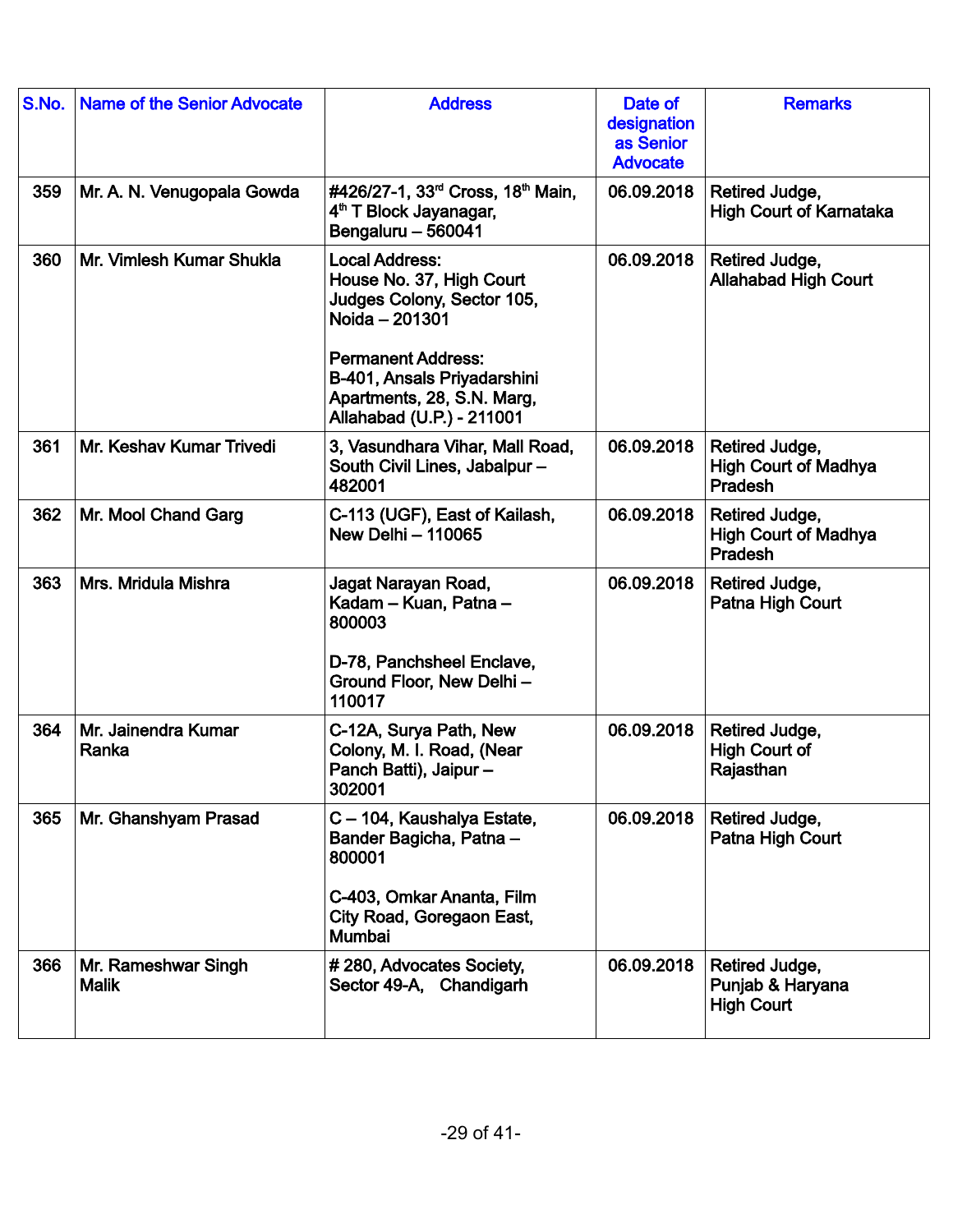| S.No. | <b>Name of the Senior Advocate</b> | <b>Address</b>                                                                                                                                                                                        | Date of<br>designation<br>as Senior<br><b>Advocate</b> | <b>Remarks</b>                                                                                            |
|-------|------------------------------------|-------------------------------------------------------------------------------------------------------------------------------------------------------------------------------------------------------|--------------------------------------------------------|-----------------------------------------------------------------------------------------------------------|
| 367   | Dr. P. Jyothimani                  | 1 Rajamabal Street, Flat<br>No: 5, Rameshwar<br>Apartments, T. Nagar,<br>Chennai 600017, Tamilnadu                                                                                                    | 06.09.2018                                             | Retired Judge,<br><b>High Court of Madras</b>                                                             |
| 368   | Mr. Anoop V. Mohta                 | 4A, "SAMATA", General J.<br><b>Bhosale Marg, Near</b><br>Mantralaya, Mumbai -<br>400021                                                                                                               | 06.09.2018                                             | Retired Judge,<br><b>High Court of Bombay</b>                                                             |
| 369   | Mr. A. Ramalingeswara<br>Rao       | "Sai Rachana", H.No. 7-<br>56/177, Prashanthi Hills<br>Colony, Khajaguda Road,<br>Raidurg, Hyderabad -<br>500104                                                                                      | 06.09.2018                                             | Retired Judge,<br>High Court of<br>Judicature for the<br><b>States of Telangana</b><br>and Andhra Pradesh |
| 370   | Mr. P. N. Ravindran                | E-53, Second Floor, Greater<br>Kailash Enclave-II, Greater<br>Kailash, New Delhi - 110048<br><b>Permanent Address:</b><br>62/4993, Sai Kripa, Chittoor<br>Road, Ernakulam<br>Cochin - 682 011, Kerala | 06.09.2018                                             | Retired Judge,<br><b>High Court of Kerala</b>                                                             |
| 371   | Mr. Ambati Shankar<br>Narayana     | R/o. Plot No. 89, SAKETH<br>"MITHILA", Kapra<br>Municipality, Near ECIL,<br>Dammaiguda Road,<br>Medchal-Malkajgiri District,<br>Telangana State,<br>Hyderabad - 500062                                | 06.09.2018                                             | Retired Judge,<br><b>High Court of</b><br>Judicature at<br>Hyderabad                                      |
| 372   | Mr. Filomeno Manuel<br><b>Reis</b> | Office: O-1,2,3 Garden View<br>Apartments, Dr. Antonio<br>Colaco Road, Margao-Goa<br>Residence: D1, D2, Garden<br><b>View Apartments, Dr.</b><br>Antonio Colaco Road,<br>Margao-Goa                   | 06.09.2018                                             | Retired Judge,<br><b>High Court of Bombay</b>                                                             |
| 373   | Mr. Parkash Singh Teji             | B-3, Dr. Zakir Hussain Marg,<br><b>New Delhi</b>                                                                                                                                                      | 06.09.2018                                             | Retired Judge,<br><b>High Court of Delhi</b>                                                              |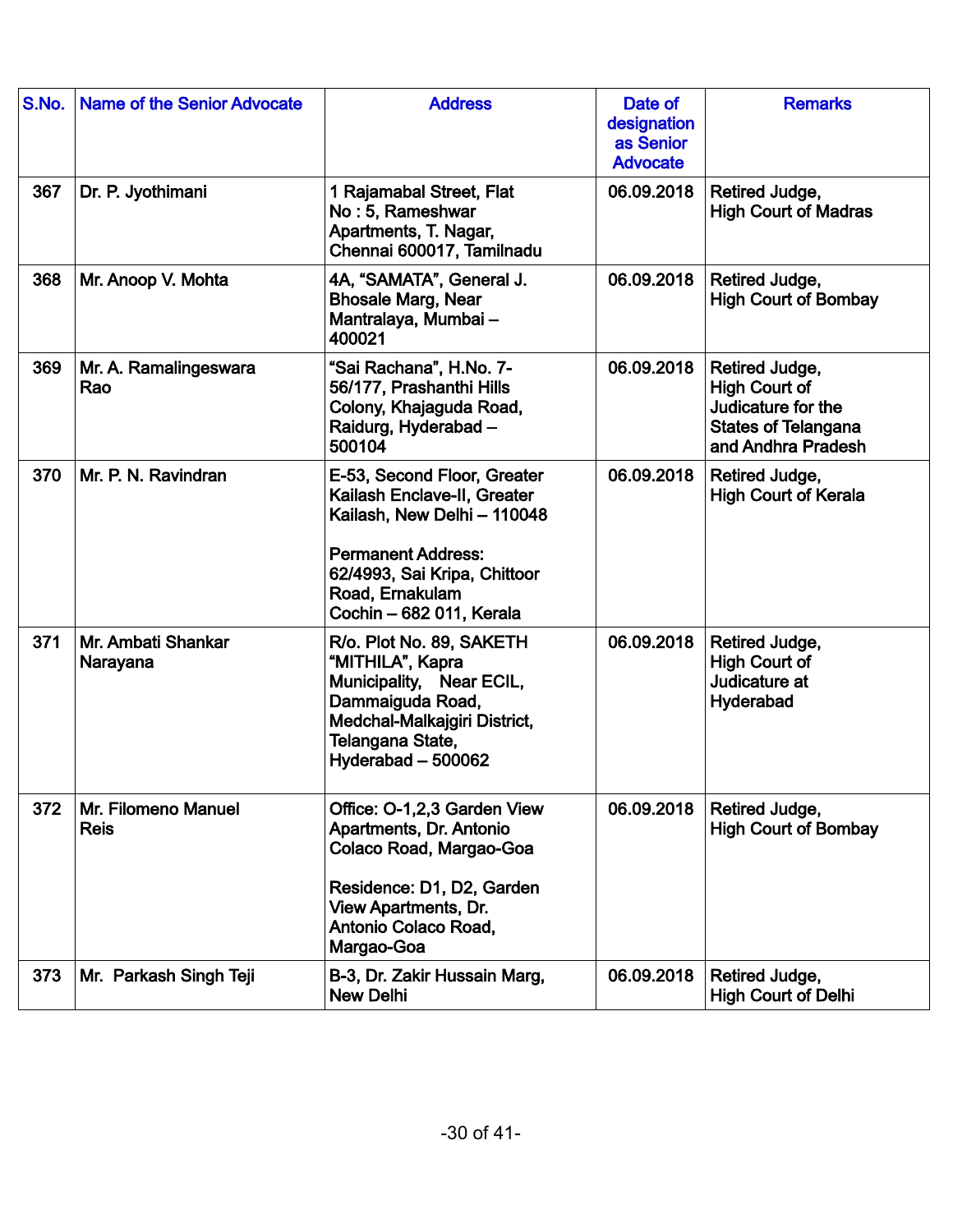| S.No. | Name of the Senior Advocate | <b>Address</b>                                                                                                                                                                                                                                                                                 | Date of<br>designation<br>as Senior<br><b>Advocate</b> | <b>Remarks</b>                                                       |
|-------|-----------------------------|------------------------------------------------------------------------------------------------------------------------------------------------------------------------------------------------------------------------------------------------------------------------------------------------|--------------------------------------------------------|----------------------------------------------------------------------|
| 374   | Mr. Subhash B. Adi          | Local Address: No. 85,<br>Lawyers' Chambers,<br>Supreme Court of India,<br><b>New Delhi - 110001</b><br>Permanent Address: No. 81,<br>60 feet Road, NGEF Layout,<br>Sanjay Nagar, Bengaluru -<br>560 094                                                                                       | 06.09.2018                                             | Retired Judge,<br><b>High Court of</b><br>Karnataka                  |
| 375   | Mr. Pratyush Kumar          | <b>Office Address:</b><br>Shop No. 3, 1 <sup>st</sup> Floor, Plot<br>No. 1, Malakpur, Surajpur,<br>Near Prita Gold, Greater<br>Noida - 201306<br><b>Residence Address:</b><br>A-002, Shivalik Homes,<br><b>UPSIDC, Site C, Surajpur</b><br><b>Housing Extension, Greater</b><br>Noida - 201306 | 06.09.2018                                             | Retired Judge,<br><b>High Court of</b><br>Judicature at<br>Allahabad |
| 376   | Ms. Madhavi Goradia Divan   | 9, Nizamuddin East, New Delhi-<br>110013                                                                                                                                                                                                                                                       | 27.03.2019                                             | Advocate                                                             |
| 377   | Mr. R. Balasubramanian      | <b>Office Address:</b><br>A/6 (Basement) Jangpura<br>Extension, New Delhi - 110014<br><b>Residential Address:</b><br>A/6 (First Floor) Jangpura<br>Extension, New Delhi - 110014                                                                                                               | 27.03.2019                                             | Advocate                                                             |
| 378   | <b>Ms. Anitha Shenoy</b>    | <b>Office Address:</b><br>(1). A-187, LGF, Defence Colony,<br>New Delhi 110024<br>(2). C-106, Basement,<br>Sector-40, Noida, Uttar<br>Pradesh - 201301<br><b>Residential Address:</b><br>C-106, Second Floor,<br>Sector-40, Noida, Uttar<br>Pradesh - 201301                                   | 27.03.2019                                             | Advocate-on-Record                                                   |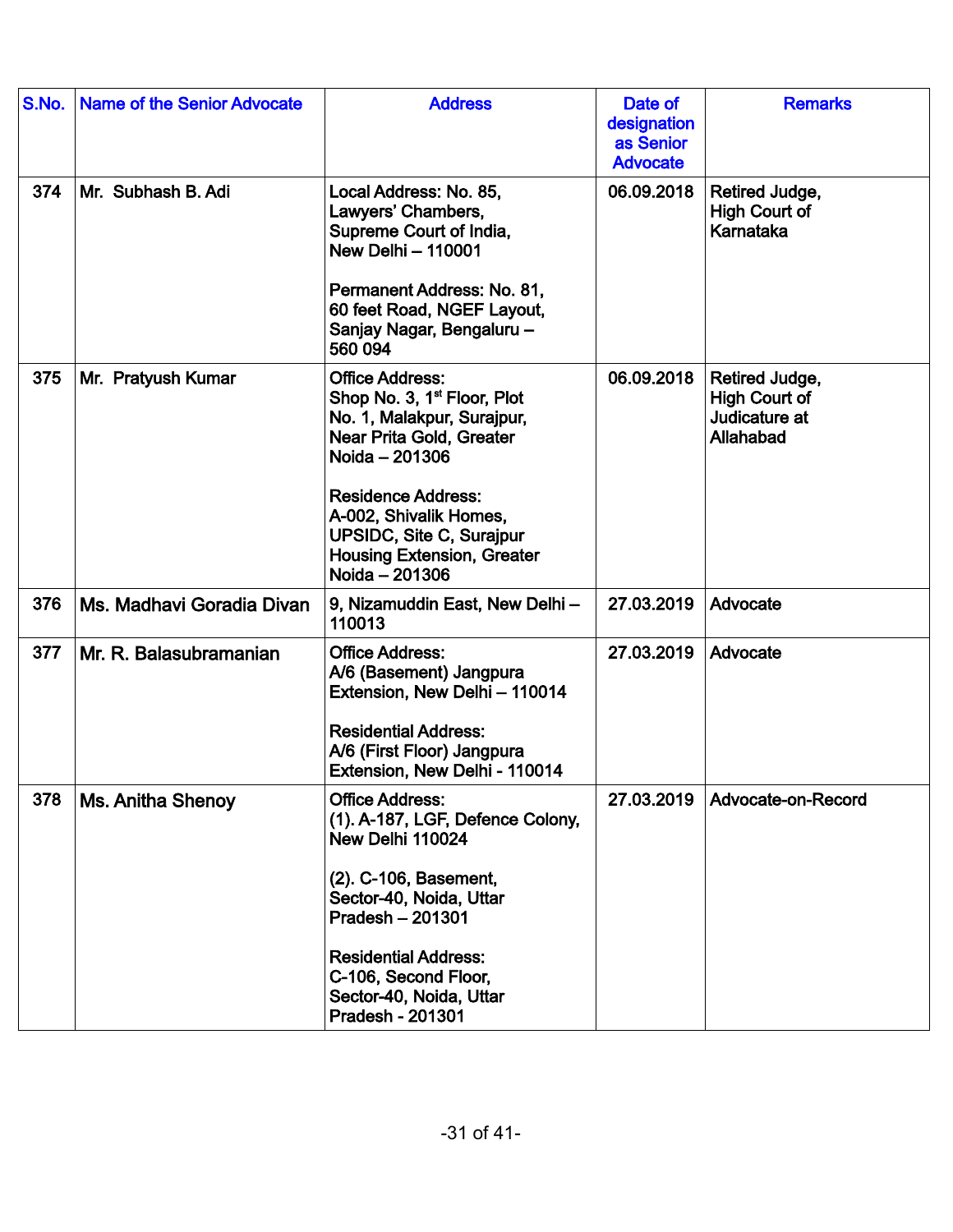| S.No. | <b>Name of the Senior Advocate</b>    | <b>Address</b>                                                                                                                                                                                                                                                        | Date of<br>designation<br>as Senior<br><b>Advocate</b> | <b>Remarks</b>     |
|-------|---------------------------------------|-----------------------------------------------------------------------------------------------------------------------------------------------------------------------------------------------------------------------------------------------------------------------|--------------------------------------------------------|--------------------|
| 379   | Mr. Aruneshwar Gupta                  | <b>Office Address:</b><br>402, New Lawyers<br>Chamber, M. C. Setalvad<br>Block, Opp. Supreme Court<br>of India, New Delhi-<br>110001<br><b>Residential Address:</b><br>D-61, Ground Floor, East of<br>Kailash, Near National Heart<br>Institute, New Delhi-<br>110065 | 27.03.2019                                             | Advocate-on-Record |
| 380   | Mr. Jugal Kishore Tikamchand<br>Gilda | Plot No. G-109/1, Gorepeth Near<br><b>Salasar Park West High Court</b><br>Road, Nagpur [MAHARASHTRA]                                                                                                                                                                  | 27.03.2019                                             | Advocate           |
| 381   | Mr. Sanjay Parikh                     | <b>Office Address:</b><br>102, New Lawyers<br>Chamber, M.C. Setalvad<br>Block, Bhagwandas Road,<br><b>New Delhi - 110001</b><br><b>Residential Address:</b><br>M-113, Saket, Ground Floor,<br><b>New Delhi - 110017</b>                                               | 27.03.2019                                             | Advocate-on-Record |
| 382   | Mr. Preetesh Kapur                    | $M - 143$ , Greater Kailash $-2$ ,<br><b>New Delhi - 110048</b>                                                                                                                                                                                                       | 27.03.2019                                             | Advocate           |
| 383   | Mr. Ashok Kumar Sharma                | <b>Office Address:</b><br>Chamber No. 111, C.K.<br>Daphtary Block, Supreme<br><b>Court Lawyers Chambers,</b><br>Tilak Lane, New Delhi -<br>110001<br><b>Residential Address:</b><br>House No. 15, Rail Vihar,<br>Sector - 33, Noida, U.P. -<br>201301                 | 27.03.2019                                             | Advocate-on-Record |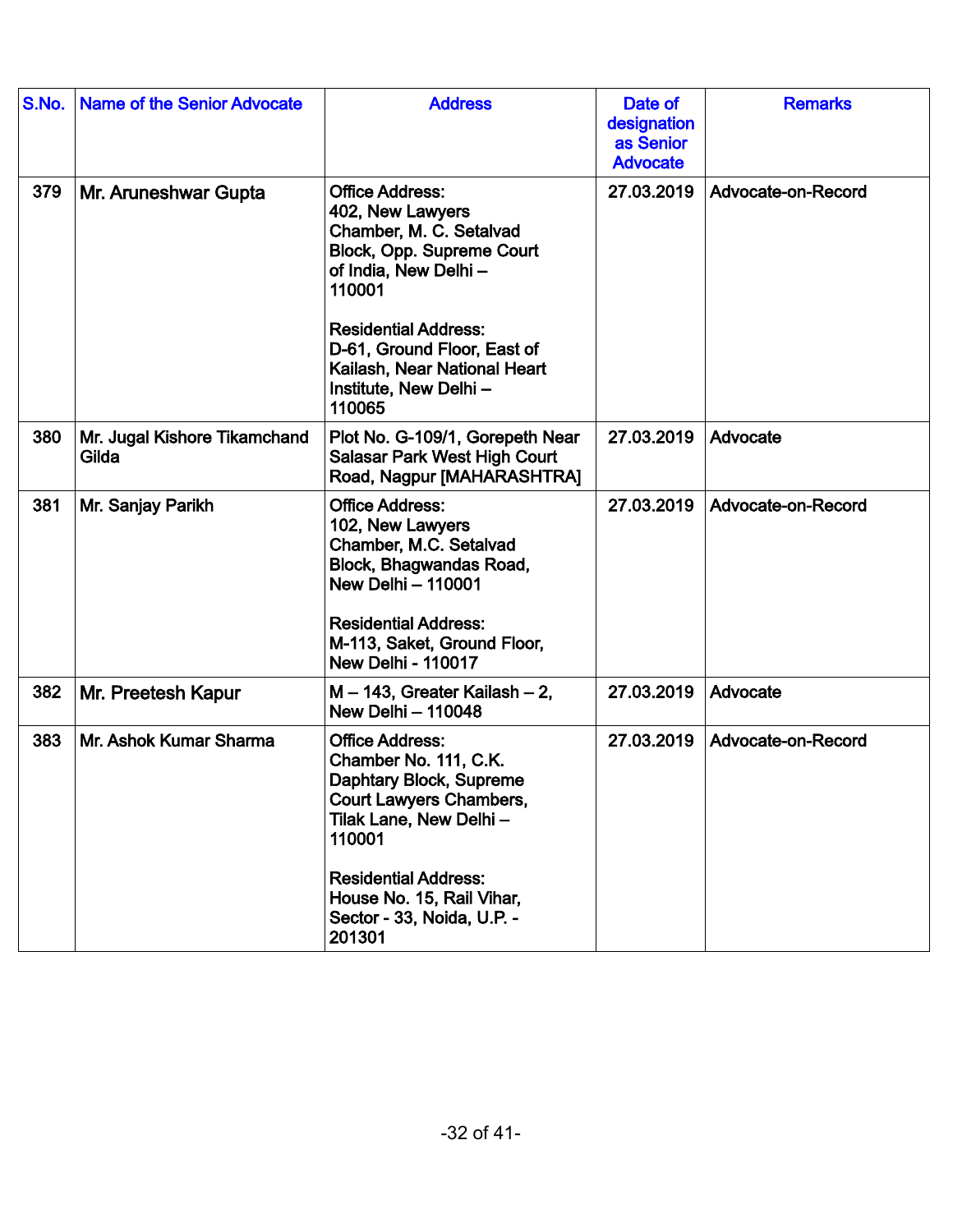| S.No. | <b>Name of the Senior Advocate</b>   | <b>Address</b>                                                                                                                                                                                                                      | Date of<br>designation<br>as Senior<br><b>Advocate</b> | <b>Remarks</b>     |
|-------|--------------------------------------|-------------------------------------------------------------------------------------------------------------------------------------------------------------------------------------------------------------------------------------|--------------------------------------------------------|--------------------|
| 384   | Mr. Deepak Madhusudan<br>Nargolkar   | <b>Office Address:</b><br>414, M.C. Setalvad<br><b>Chamber Block, Supreme</b><br>Court of India, Bhagwan<br>Dass Road, New Delhi-<br>110001<br><b>Residential Address:</b><br>P-57, South Extension Part-<br>II. New Delhi - 110049 | 27.03.2019                                             | Advocate-on-Record |
| 385   | Mr. Ajit Shankarrao<br><b>Bhasme</b> | <b>Office Address:</b><br>336, M.C. Setalvad Block,<br>Supreme Court,<br><b>Bhagwandas Road, New</b><br>Delhi - 110001<br><b>Residential Address:</b><br>"Krishna" G-37, Naraina<br>Vihar, New Delhi - 1100                         | 27.03.2019                                             | Advocate-on-Record |
| 386   | Mr. Nikhil Nayyar                    | <b>Office Address:</b><br>D-131, Panchsheel Enclave,<br><b>New Delhi - 110017</b><br><b>Residential Address:</b><br>W3/93, Wellington Estate,<br>DLF Phase 5, Gurgaon -<br>122009                                                   | 27.03.2019                                             | Advocate-on-Record |
| 387   | Mr. S. Wasim A. Qadri                | <b>Office Address:</b><br>314, C.K. Daphtary Block, New<br>Lawyers Chambers, Supreme<br>Court, New Delhi<br><b>Residential Address:</b><br>259-A/3-Nayyar Manzil Jamia<br>Nagar, New Delhi - 110025                                 | 27.03.2019                                             | Advocate           |
| 388   | Mr. M. G. Ramachandran               | C-31, Friends Colony<br>East, New Delhi - 110065                                                                                                                                                                                    | 27.03.2019                                             | Advocate-on-Record |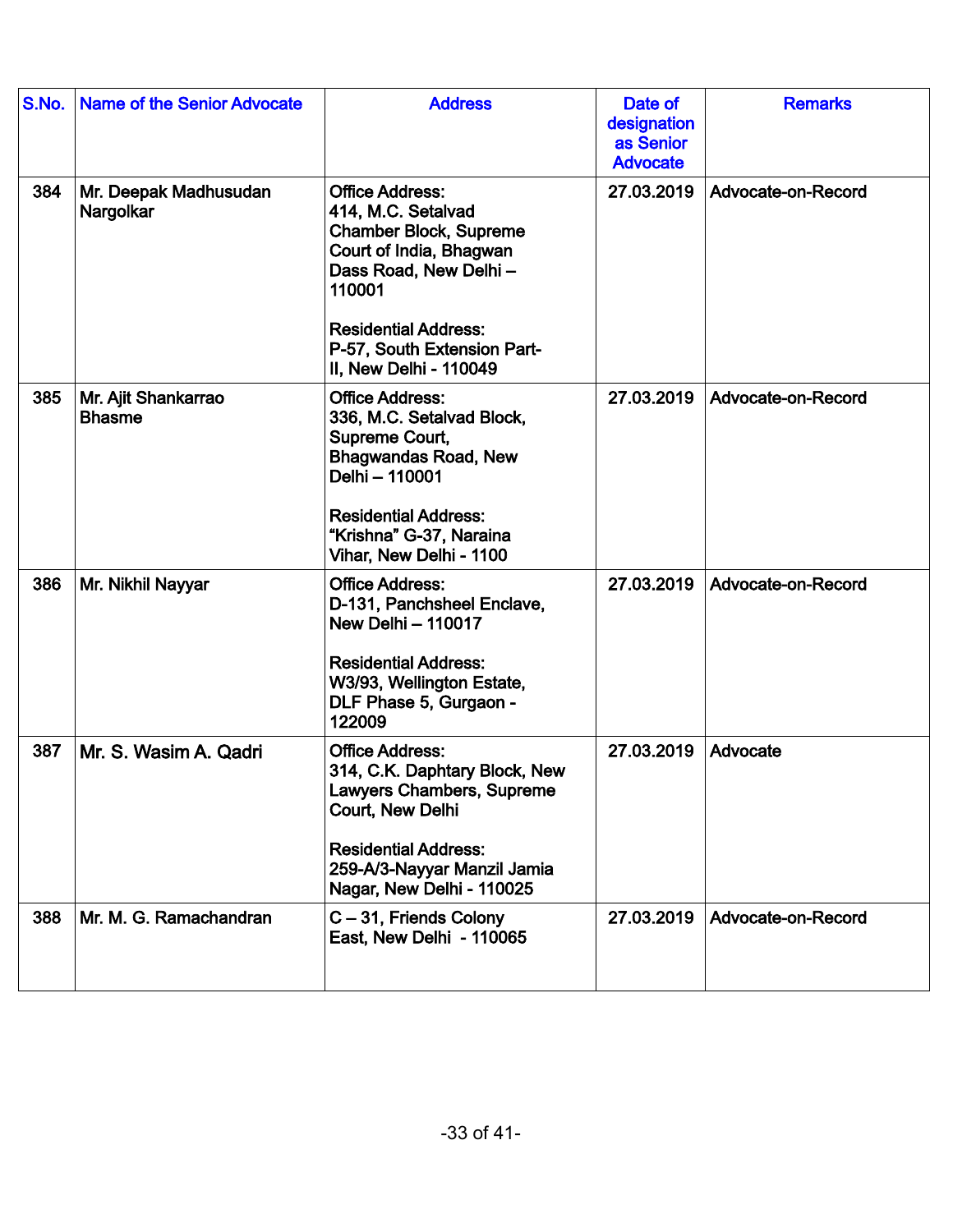| S.No. | <b>Name of the Senior Advocate</b> | <b>Address</b>                                                                                                                                                                                                                                             | Date of<br>designation<br>as Senior<br><b>Advocate</b> | <b>Remarks</b> |
|-------|------------------------------------|------------------------------------------------------------------------------------------------------------------------------------------------------------------------------------------------------------------------------------------------------------|--------------------------------------------------------|----------------|
| 389   | Mr. Manish Singhvi                 | <b>Office Address:</b><br>#904-A, Indraprakash Building,<br>Barakhamba Road, New Delhi-<br>110001<br><b>Residential Address:</b><br>$R - 9$ , lst Floor, Hauz Khas<br>Enclave, New Delhi - 110016                                                          | 27.03.2019                                             | Advocate       |
| 390   | Mr. Gopal<br>Sankaranarayanan      | <b>Office Address:</b><br>No. 30, Purvi Marg (Basement),<br>Vasant Vihar, New Delhi - 110057<br><b>Residential Address:</b><br>A - 10/7, 1 <sup>st</sup> Floor, Vasant Vihar,<br><b>New Delhi - 110057</b>                                                 | 27.03.2019                                             | Advocate       |
| 391   | Mr. Mohan Venkatesh<br>Katarki     | <b>Office Address:</b><br>114, Lawyers Chambers, C.K.<br>Daphtary Block, Lawyers<br>Chambers, Supreme Court, New<br>Delhi - 110001<br><b>Residential Address:</b><br>L-702, Pearls Gateway Towers,<br>Sector - 44, Noida - 201301,<br><b>Uttar Pradesh</b> | 27.03.2019                                             | Advocate       |
| 392   | Mr. Nakul Dewan                    | <b>Office Address:</b><br>D-126, Defence Colony, New<br>Delhi - 110024<br><b>Residential Address:</b><br>D-223, Ground Floor, Defence<br>Colony, New Delhi - 110024                                                                                        | 27.03.2019                                             | Advocate       |
| 393   | Mr. Devadatt Kamat                 | <b>Office Address:</b><br>F-13, Lower Ground Floor, Green<br>Park (Main), New Delhi - 110016<br><b>Residential Address:</b><br>F-13, 2 <sup>nd</sup> Floor, Green Park<br>(Main), New Delhi - 110016                                                       | 27.03.2019                                             | Advocate       |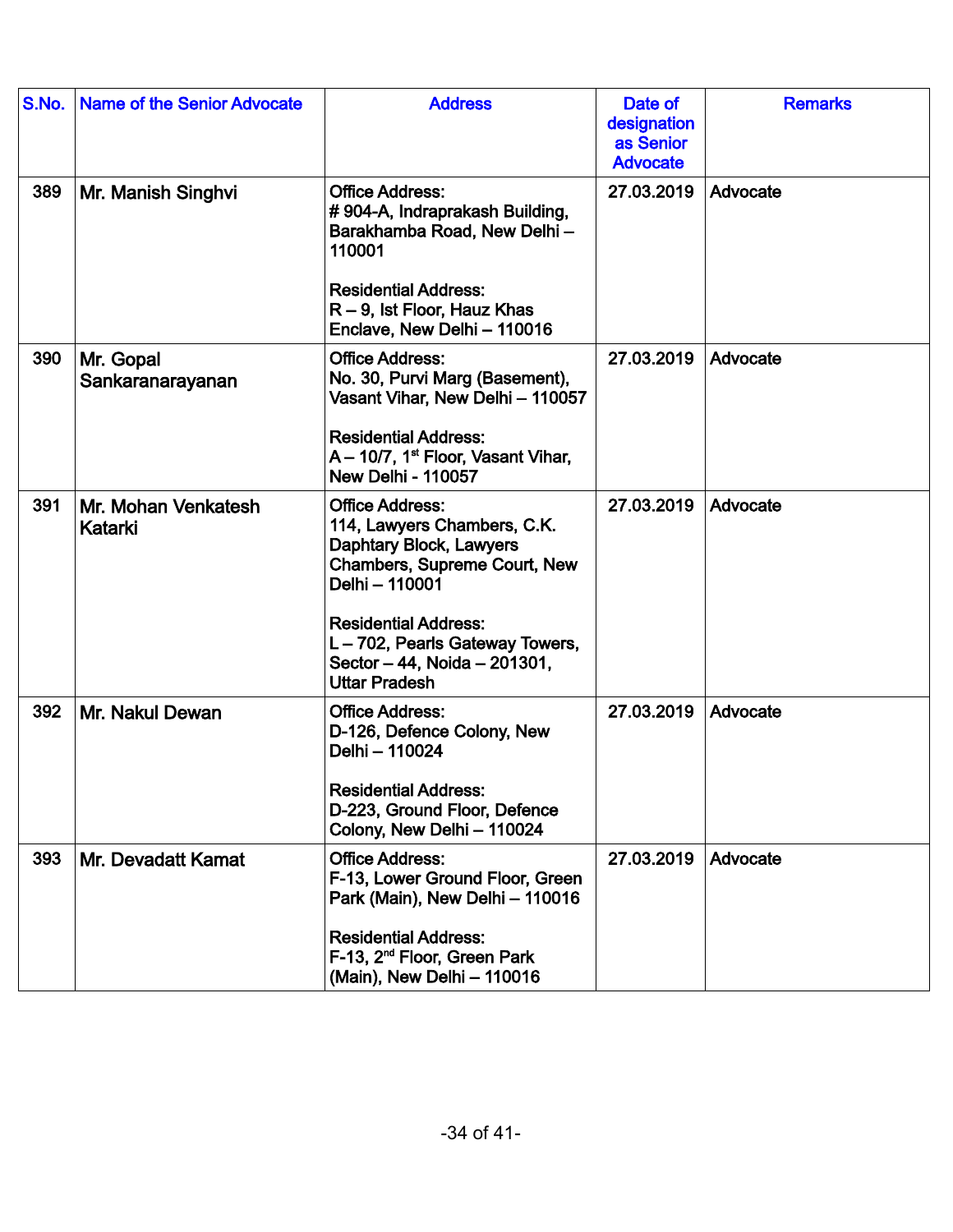| S.No. | <b>Name of the Senior Advocate</b> | <b>Address</b>                                                                                                                                                                                                        | Date of<br>designation<br>as Senior<br><b>Advocate</b> | <b>Remarks</b>     |
|-------|------------------------------------|-----------------------------------------------------------------------------------------------------------------------------------------------------------------------------------------------------------------------|--------------------------------------------------------|--------------------|
| 394   | Mr. Anupam Lal Das                 | <b>Office Address:</b><br>F-39, Green Park Main,<br><b>New Delhi - 110016</b><br><b>Residential Address:</b><br>B-5/202, Third Floor,<br>Safdarjung Enclave, New<br>Delhi-110029                                      | 27.03.2019                                             | Advocate-on-Record |
| 395   | Mr. G. Venkatesh Rao               | <b>Office Address:</b><br>#F-10, Level-1, 01-A Star City,<br>Mayur Vihar -I, Extn. Delhi-110091<br><b>Residential Address:</b><br>#E-604 & 601 - Nagarjuna Apts,<br>Plot-A-1, Chilla/Mayur Kunj, Delhi<br>$-110096$   | 27.03.2019                                             | Advocate           |
| 396   | Mr. Jayanth Muth Raj               | <b>Office Address:</b><br>28/104, East End<br><b>Apartments, Mayur Vihar</b><br>Phase-I Extn., Delhi -<br>110096<br><b>Residential Address:</b><br>1/201, Supreme Towers,<br>Sector 99, Noida - 201 304               | 27.03.2019                                             | Advocate-on-Record |
| 397   | Mr. Arijit Prasad                  | B-242, 3 <sup>rd</sup> Floor, Greater Kailash<br>Part-I, New Delhi - 110048                                                                                                                                           | 27.03.2019                                             | Advocate           |
| 398   | Mr. Jay Savla                      | <b>Office Address:</b><br>A/56-A, Lajpat Nagar-II, Central<br>Market Main Road, New Delhi<br>110024<br><b>Residential Address:</b><br>F-83, East of Kailash,<br><b>New Delhi - 110065</b>                             | 27.03.2019                                             | Advocate-on-Record |
| 399   | Ms. Aparajita Singh                | <b>Office Address:</b><br>138, New Lawyers' Chambers,<br><b>Bhagwandass Road, Supreme</b><br>Court, New Delhi - 110001<br><b>Residential Address:</b><br>16A, Super Deluxe Flats, Sector -<br>15A, Noida 201301, U.P. | 27.03.2019                                             | Advocate           |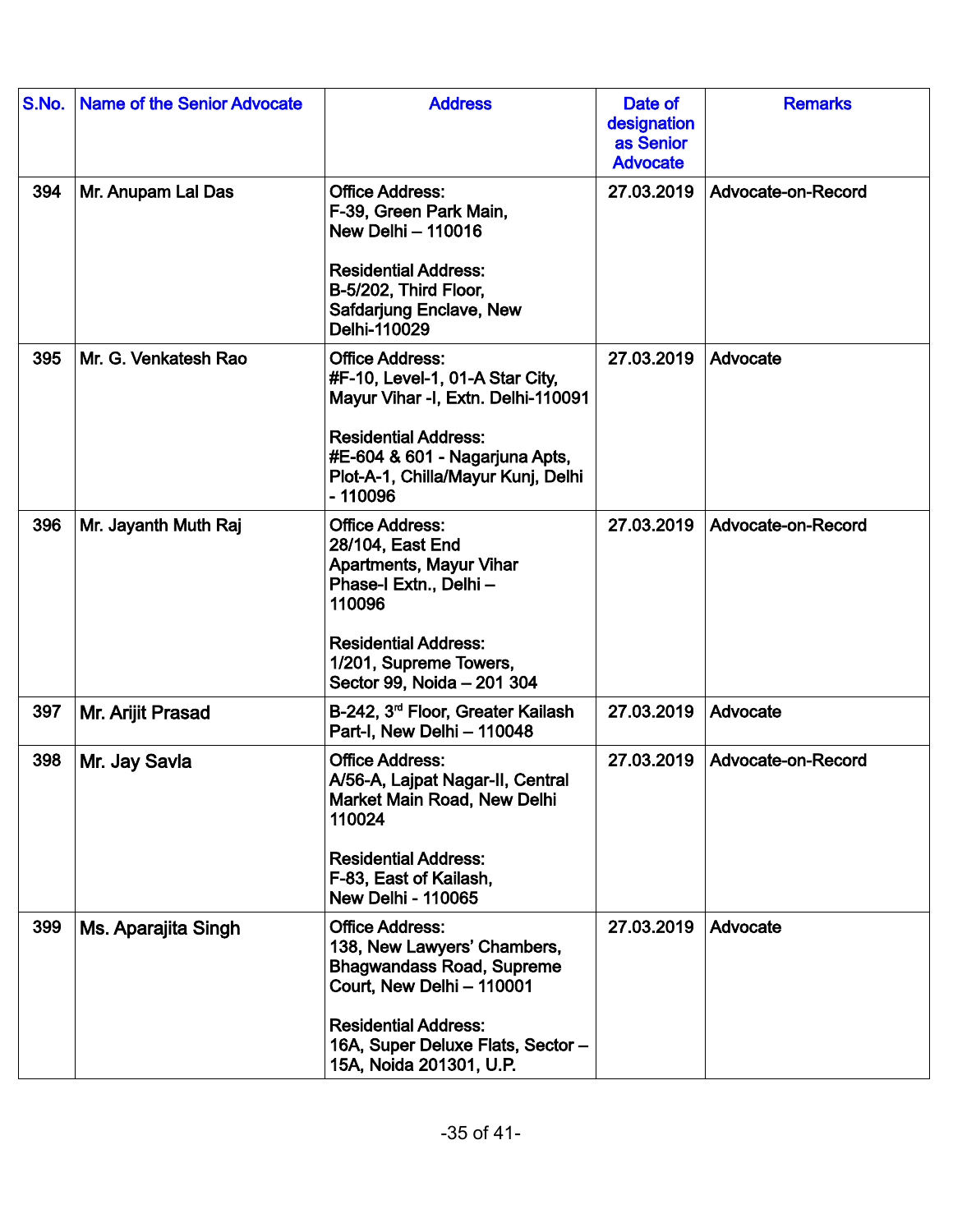| S.No. | <b>Name of the Senior Advocate</b> | <b>Address</b>                                                                                                                                                                                                                                   | Date of<br>designation<br>as Senior<br><b>Advocate</b> | <b>Remarks</b>     |
|-------|------------------------------------|--------------------------------------------------------------------------------------------------------------------------------------------------------------------------------------------------------------------------------------------------|--------------------------------------------------------|--------------------|
| 400   | Dr. Menaka Guruswamy               | <b>Office Address:</b><br>D 1007, 3 <sup>rd</sup> Floor, New Friends<br>Colony, New Delhi - 110065<br><b>Residential Address:</b><br>D 1007, 2 <sup>nd</sup> Floor, New Friends<br>Colony, New Delhi - 110065                                    | 27.03.2019                                             | Advocate           |
| 401   | Mr. Siddhartha Dave                | <b>Office Address:</b><br>B-5/140, 3 <sup>rd</sup> Floor, Safdarjung<br>Enclave, New Delhi - 110029<br><b>Residential Address:</b><br>B-5/140, 2 <sup>nd</sup> Floor, Safdarjung<br>Enclave, New Delhi - 110029                                  | 27.03.2019                                             | Advocate           |
| 402   | Mr. Siddharth Bhatnagar            | <b>Office Address:</b><br>A-57, Basement, Nizamuddin<br>East, New Delhi - 110013<br><b>Residential Address:</b><br>A - 57, Ground Floor, Nizamuddin<br>East, New Delhi - 110013                                                                  | 27.03.2019                                             | Advocate           |
| 403   | Mr. C. N. Sreekumar                | <b>Office Address:</b><br>432, New Lawyers Chamber,<br>Setalvad Block, Bhagwandass<br>Road, New Delhi - 110001<br><b>Residential Address:</b><br>A - 12, Saket District Court<br><b>Residential Complex, Saket,</b><br><b>New Delhi - 110017</b> | 27.03.2019                                             | Advocate-on-Record |
| 404   | Ms. Aishwarya Bhati                | <b>Office Address:</b><br>18, Todarmal Road, Bengali<br>Market, New Delhi - 110001<br><b>Residential Address:</b><br>Flat No. 902, Tower 13,<br><b>Commonwealth Games Village,</b><br>Behind Akshardham Temple,<br>Delhi - 110091                | 27.03.2019                                             | Advocate-on-Record |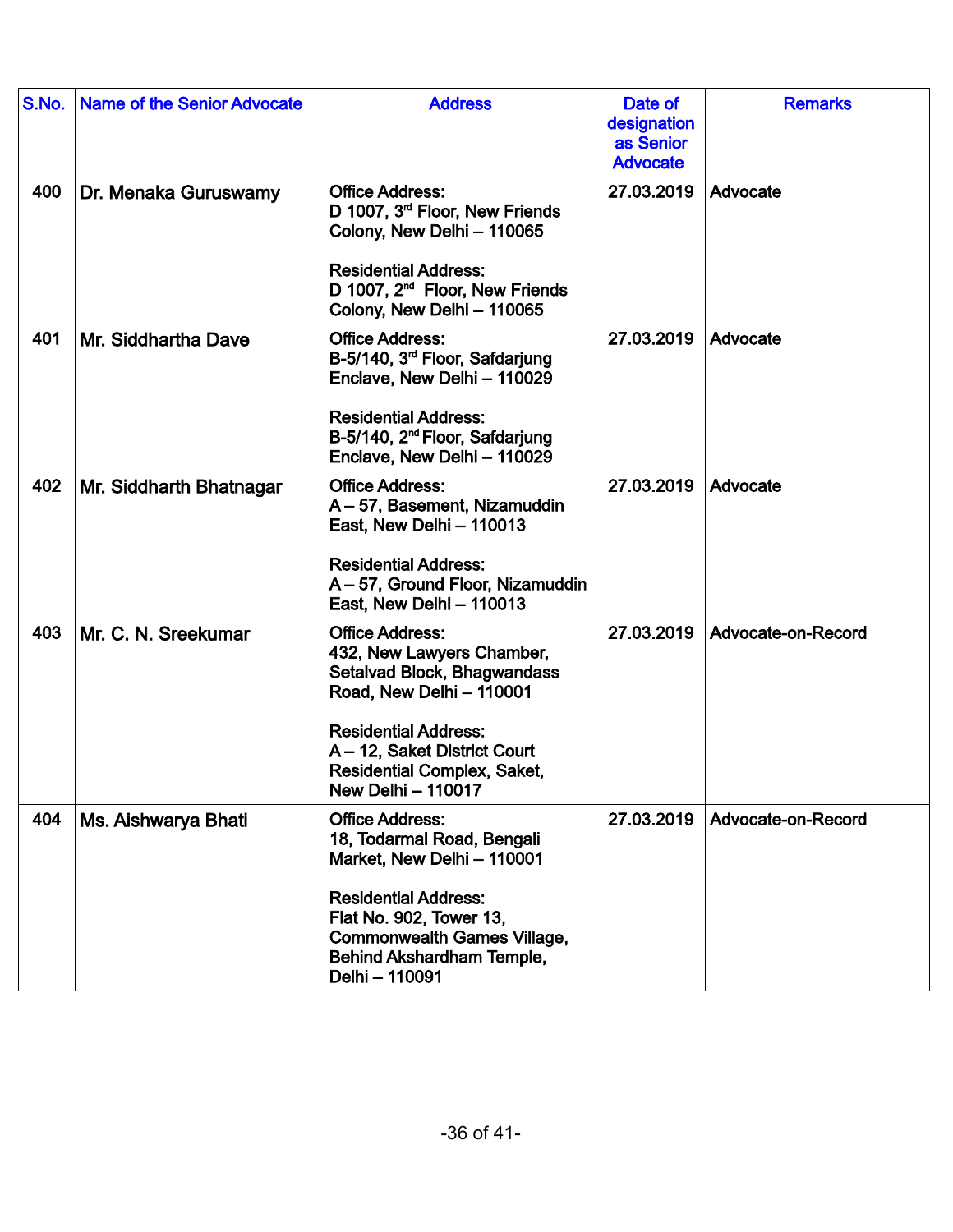| S.No. | <b>Name of the Senior Advocate</b> | <b>Address</b>                                                                                                                                                                                                  | Date of<br>designation<br>as Senior<br><b>Advocate</b> | <b>Remarks</b>     |
|-------|------------------------------------|-----------------------------------------------------------------------------------------------------------------------------------------------------------------------------------------------------------------|--------------------------------------------------------|--------------------|
| 405   | Mr. Santosh Paul                   | <b>Office Address:</b><br>C-26, 2 <sup>nd</sup> Floor, Nizamuddin East,<br><b>New Delhi - 110013</b><br><b>Residential Address:</b><br>195, Tower No. 8, Supreme<br>Enclave, Mayur Vihar - I, Delhi -<br>110091 | 27.03.2019                                             | Advocate           |
| 406   | Mr. Gauray Bhatia                  | <b>Office Address:</b><br>16, Central Lane, First Floor,<br>Bengali Market, New Delhi-<br>110001<br><b>Residential Address:</b><br>Klasse II, 302 Eldeco Utopia,<br>Sector 93A, Noida, Uttar<br>Pradesh, 201304 | 27.03.2019                                             | Advocate-on-Record |
| 407   | Mr. Bharat Sangal                  | <b>Office Address:</b><br>206, New Lawyer Chamber,<br><b>New Delhi - 110001</b><br><b>Residential Address:</b><br>D-45, Press Enclave, Saket,<br><b>New Delhi - 110017</b>                                      | 27.03.2019                                             | Advocate-on-Record |
| 408   | Mr. Vinay Prabhakar Navare         | <b>Office Address:</b><br>Basement, E-32, Jangpura<br>Extension, New Delhi - 110014<br><b>Residential Address:</b><br>Second Floor, E-32, Jangpura<br>Extension, New Delhi - 110014                             | 27.03.2019                                             | Advocate           |
| 409   | Mr. Manoj Swarup                   | <b>Office Address:</b><br>Chamber No. 315, M.C.<br>Setalvad Block, Supreme<br>Court of India, New Delhi-<br>110001<br><b>Residential Address:</b><br>E-166, East of Kailash, New<br>Delhi - 110065              | 27.03.2019                                             | Advocate-on-Record |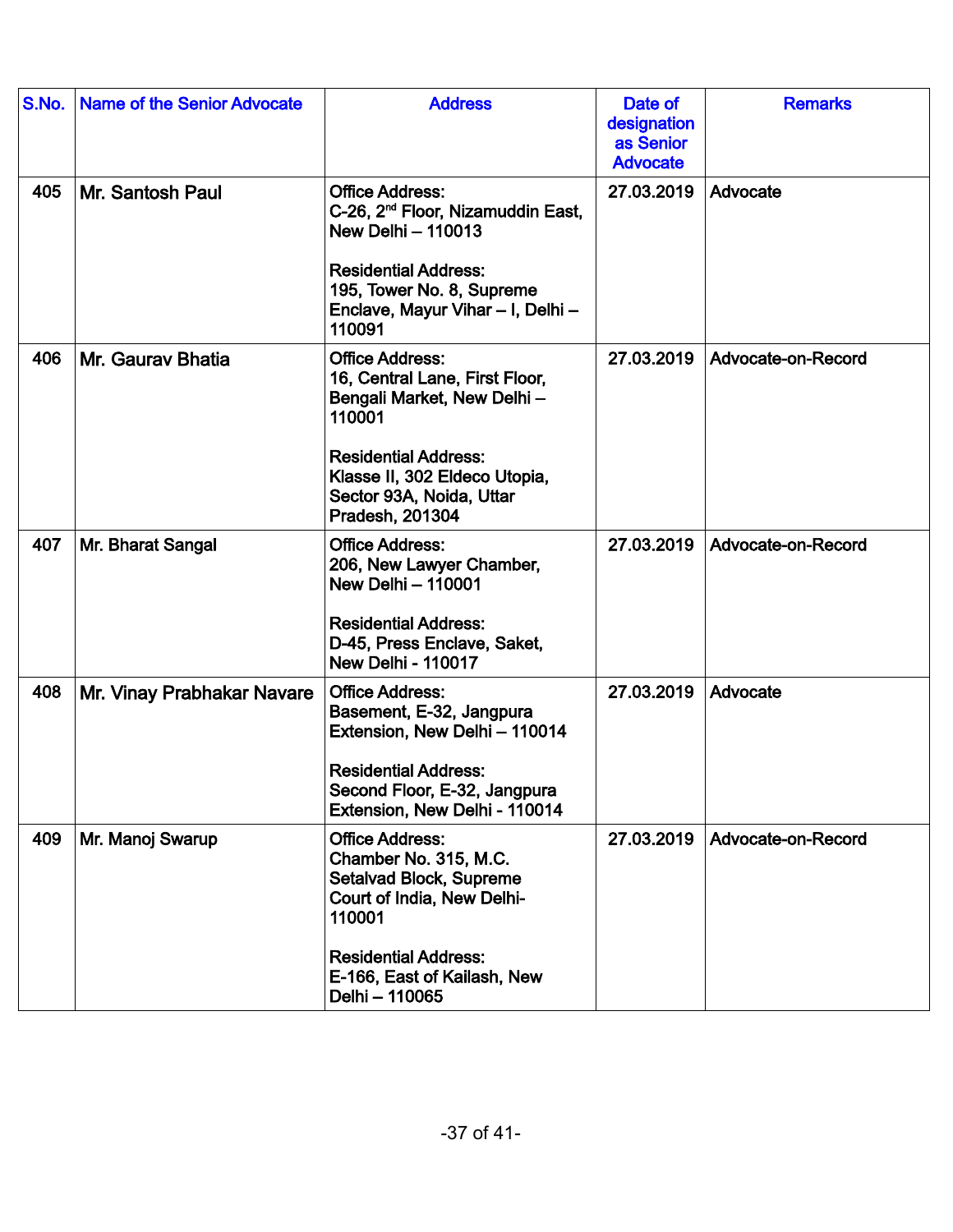| S.No. | <b>Name of the Senior Advocate</b> | <b>Address</b>                                                                                                                                                                                  | Date of<br>designation<br>as Senior<br><b>Advocate</b> | <b>Remarks</b>                                   |
|-------|------------------------------------|-------------------------------------------------------------------------------------------------------------------------------------------------------------------------------------------------|--------------------------------------------------------|--------------------------------------------------|
| 410   | Mr. Ritin Rai                      | <b>Office Address:</b><br>C-377, Defence Colony, New<br>Delhi - 110024<br><b>Residential Address:</b><br>C-443, Defence Colony, New<br>Delhi - 110024                                           | 27.03.2019                                             | Advocate                                         |
| 411   | Ms. Priya Hingorani                | <b>Office Address:</b><br>40, Lawyers Chambers, Supreme<br>Court Compound, Tilak Marg,<br><b>New Delhi - 110001</b><br><b>Residential Address:</b><br>A - 19, Neeti Bagh, New Delhi -<br>110049 | 27.03.2019                                             | Advocate                                         |
| 412   | Dr. J. N. Bhatt                    | Ekta Bunglow, Plot No. 162,<br>Sector - 8/C, Gandhinagar -<br>(Gujarat) 382008                                                                                                                  | 08.12.2021                                             | <b>Former Chief Justice,</b><br>Patna High Court |
| 413   | Mr. Surendra Kumar                 | N-1801, NECTAR, Ajnara Gen-<br>X, Crossings Republik,<br>Ghaziabad 201016 (Uttar<br>Pradesh)                                                                                                    | 08.12.2021                                             | Former Judge,<br><b>High Court of Allahabad</b>  |
| 414   | Mr. S. K. Gangele                  | H. No. - 68, Green Woods<br>Society, Phase - I, Near<br><b>Yatharth Hospital, Greater</b><br>Noida, UT.P.                                                                                       | 08.12.2021                                             | Former Judge,<br>Madhya Pradesh High<br>Court    |
| 415   | Mr. Vinod Prasad                   | Vijaya Apartment, Ahinsa<br>Khand 2, Indirapuram,<br>Ghaziabad - 201014                                                                                                                         | 08.12.2021                                             | Former Judge,<br><b>Orissa High Court</b>        |
| 416   | Mr. L. Narasimha Reddy             | 2-2-25/3/3, D.D. Colony,<br>Bagh Amberpet, Hyderabad                                                                                                                                            | 08.12.2021                                             | <b>Former Chief Justice,</b><br>Patna High Court |
| 417   | Mr. A.I.S. Cheema                  | 1 <sup>st</sup> Floor, G-7, Naraina Vihar, New<br>Delhi - 110028                                                                                                                                | 08.12.2021                                             | Former Judge,<br><b>High Court of Bombay</b>     |
| 418   | Mr. Noushad Ali                    | 19/3RT, Saidabad Colony,<br>Hyderabad-500 059                                                                                                                                                   | 08.12.2021                                             | Former Judge,<br>High Court of Andhra<br>Pradesh |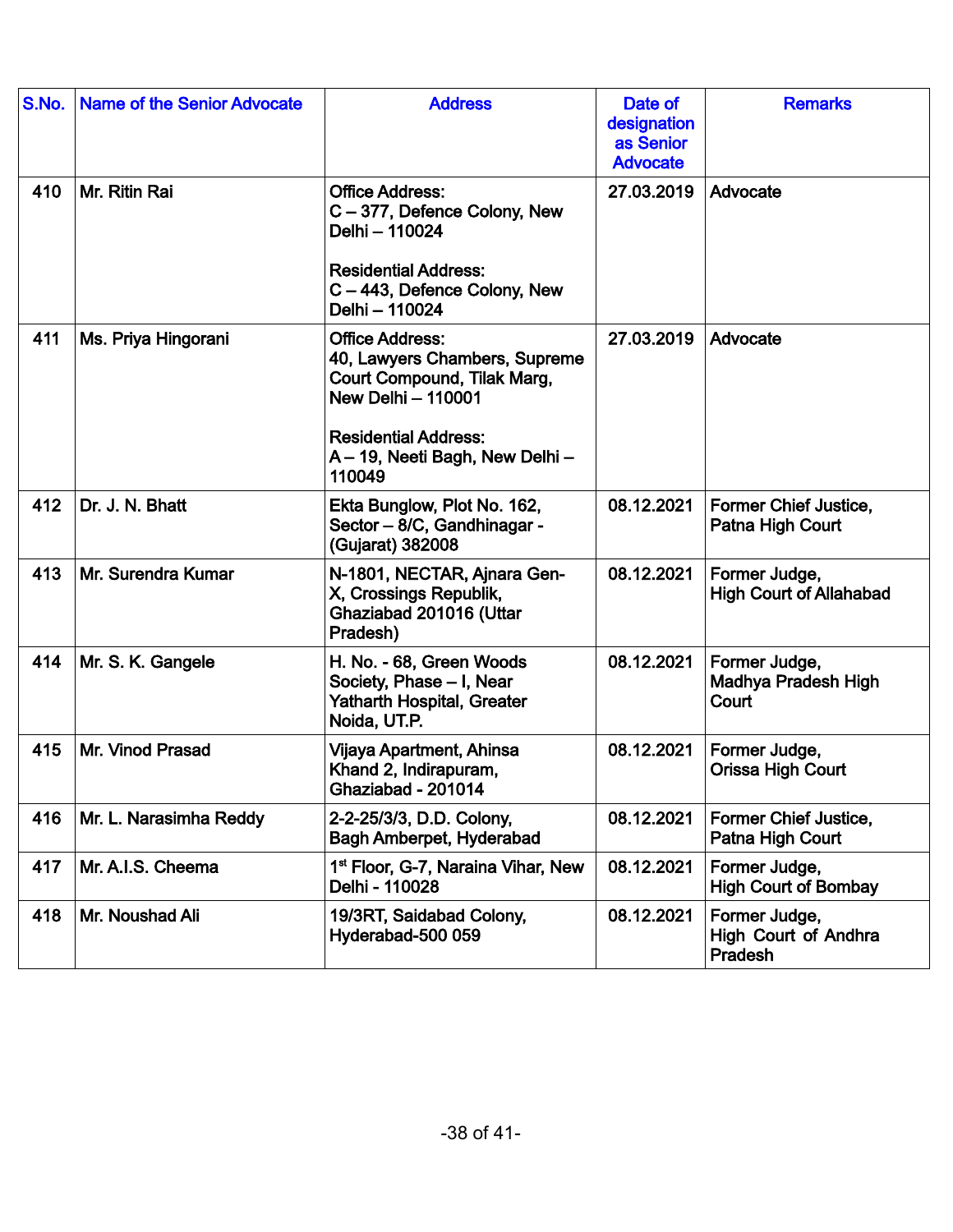| S.No. | <b>Name of the Senior Advocate</b> | <b>Address</b>                                                                                                                                                                                           | Date of<br>designation<br>as Senior<br><b>Advocate</b> | <b>Remarks</b>     |
|-------|------------------------------------|----------------------------------------------------------------------------------------------------------------------------------------------------------------------------------------------------------|--------------------------------------------------------|--------------------|
| 419   | Mr. Ravi Prakash Mehrotra          | Office: 100, Lawyers' Chamber,<br>A.K. Sen Block, Supreme Court of<br>India, New Delhi - 110 001<br>Residence: E-50 (First Floor),<br><b>Greater Kailash Enclave-I, New</b><br>Delhi - 110048            | 08.12.2021                                             | Advocate-on-Record |
| 420   | Mr. S. Narasimha Bhat              | Office: 217, New Lawyers'<br>Chambers, M.C. Setalvad Block,<br><b>Bhagwan Dass Road, Supreme</b><br>Court of India, New Delhi - 110<br>001<br>Residence: C-46, Sector-14,<br>Noida, U.P. - 201 301       | 08.12.2021                                             | Advocate-on-Record |
| 421   | Dr. Krishan Singh Chauhan          | Office: Lawyers Chamber No. 129,<br><b>Supreme Court Compound, Near</b><br>Post Office, Tilak Marg, New Delhi<br>$-110001$<br>Residence: 45-D, Vijay Mandal<br>Enclave, Hauz Khas, New Delhi -<br>110016 | 08.12.2021                                             | Advocate-on-Record |
| 422   | Mr. Vishwajit Singh                | Office: A-5, CEL Apartment,<br>Vasundhra Enclave, Delhi - 110<br>096<br>Residence: A-11, CEL Apartment,<br>Vasundhra Enclave, Delhi -<br>110096                                                          | 08.12.2021                                             | Advocate-on-Record |
| 423   | Mr. Devendra Nath<br>Goburdhun     | Office: 30, Lawyers Chambers,<br>Supreme Court of India, New<br>Delhi - 110 001<br>Residence: A-126, Niti Bagh, New<br>Delhi - 110049                                                                    | 08.12.2021                                             | Advocate-on-Record |
| 424   | Mr. Vijay Panjwani                 | Office: 339, Law Chambers, Delhi<br>High Court, Sher Shah Road, New<br>Delhi - 110 003<br>Residence: 290, Supreme<br>Enclave, Mayur Vihar, Phase-I,<br>Delhi-110091                                      | 08.12.2021                                             | Advocate-on-Record |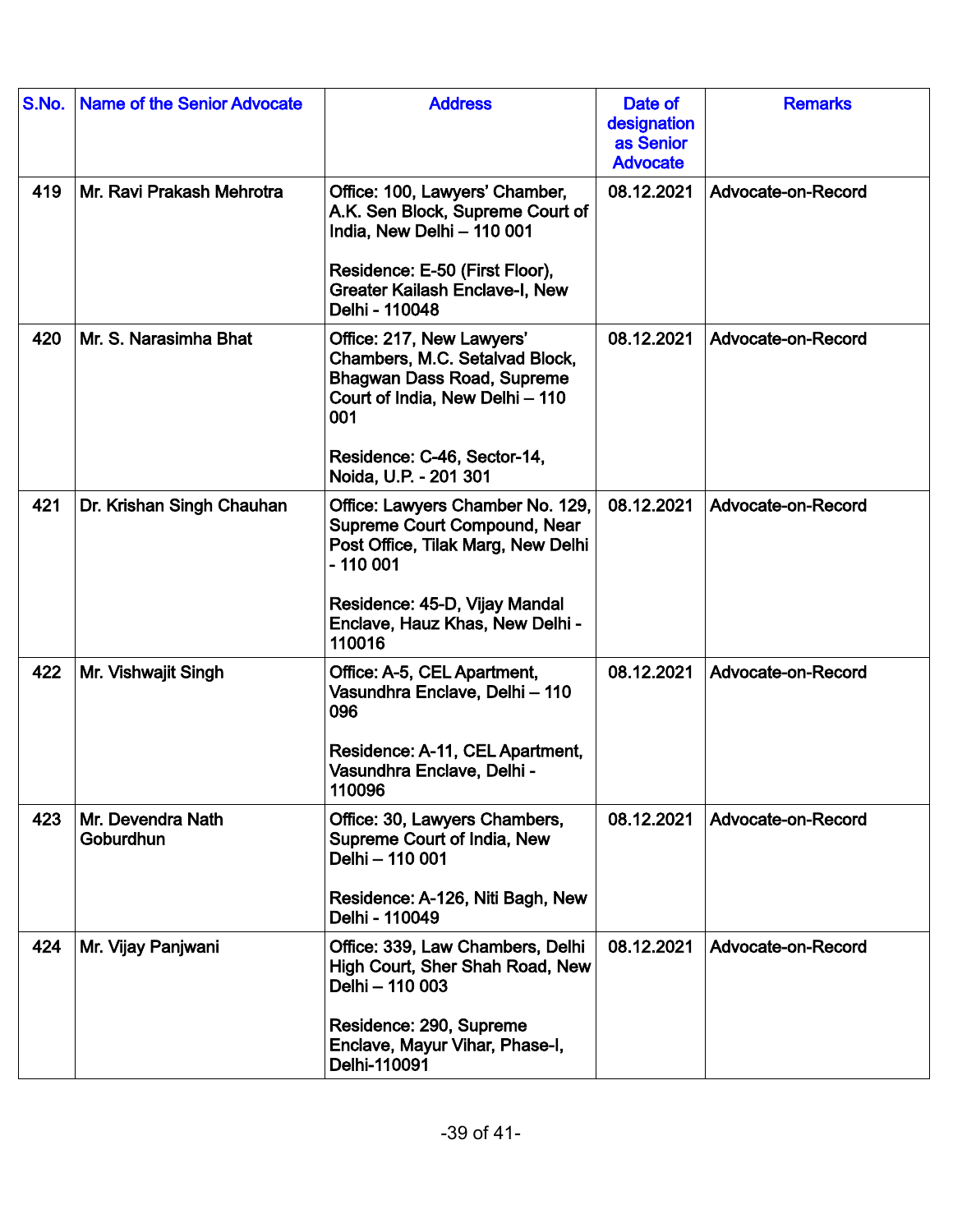| S.No. | <b>Name of the Senior Advocate</b> | <b>Address</b>                                                                                                                                                                                          | Date of<br>designation<br>as Senior<br><b>Advocate</b> | <b>Remarks</b>     |
|-------|------------------------------------|---------------------------------------------------------------------------------------------------------------------------------------------------------------------------------------------------------|--------------------------------------------------------|--------------------|
| 425   | Mr. Pradeep Kumar Dey              | Office: B-10, Sagar Apartments, 6,<br>Tilak Marg, New Delhi - 110 001<br>Residence: 1, AlIMS Apartments,<br>Mayur Kunj, Mayur Vihar<br>Extension - I, Delhi - 110096                                    |                                                        | Advocate           |
| 426   | Mr. Annam D. N. Rao                | Office: Chamber No. 116, R. K.<br>Jain Chamber Block, Supreme<br>Court of India, New Delhi-<br>110001<br>Residence: A - 126, Sector 27,<br>Noida - 201301                                               | 08.12.2021                                             | Advocate-on-Record |
| 427   | Ms. Rachana Srivastava             | $B - 144$ , Sector $-14$ ,<br>Noida - 201 301 (Uttar Pradesh)                                                                                                                                           | 08.12.2021                                             | Advocate-on-Record |
| 428   | Mr. Anil Kumar Sangal              | Office: 226, Supreme Court<br>Lawyers' Chambers, M. C.<br>Setalvad Block, Bhagwan Dass<br>Road, New Delhi -110 001<br>Residence: B-42, Arya Nagar<br>Apartments, 91 - I.P. Extension,<br>Delhi - 110092 | 08.12.2021                                             | Advocate-on-Record |
| 429   | Shri Rajiv Nanda                   | H - 127, Shivaji Park, Punjabi<br>Bagh, New Delhi - 110 026                                                                                                                                             | 08.12.2021                                             | Advocate-on-Record |
| 430   | Mr. Arunabha Chowdhury             | 76, Lower Ground Floor, Golf<br>Links, New Delhi - 110 003                                                                                                                                              | 08.12.2021                                             | Advocate           |
| 431   | Mr. Ravindra Kumar                 | Office: Chamber No. 210, C.K.<br>Daphtary Block, Tilak Lane,<br>Supreme Court of India, New<br>Delhi - 110 001<br>Residence: 197-A, Sector - 15A,<br>Noida - 201301                                     | 08.12.2021                                             | Advocate-on-Record |
| 432   | Mr. Vijay Kumar                    | Flat No. 12-F, Himalaya Legend,<br>Nyaya Khand-I, Indirapuram, U.P.-<br>201010                                                                                                                          | 08.12.2021                                             | Advocate           |
| 433   | Mr. Manoj Goel                     | Office: 18, Central Lane, Bengali<br>Market, New Delhi - 110001<br>Residence: $D - 261$ , Sector $-47$ ,<br>Noida, U.P. - 201301                                                                        | 08.12.2021                                             | Advocate           |